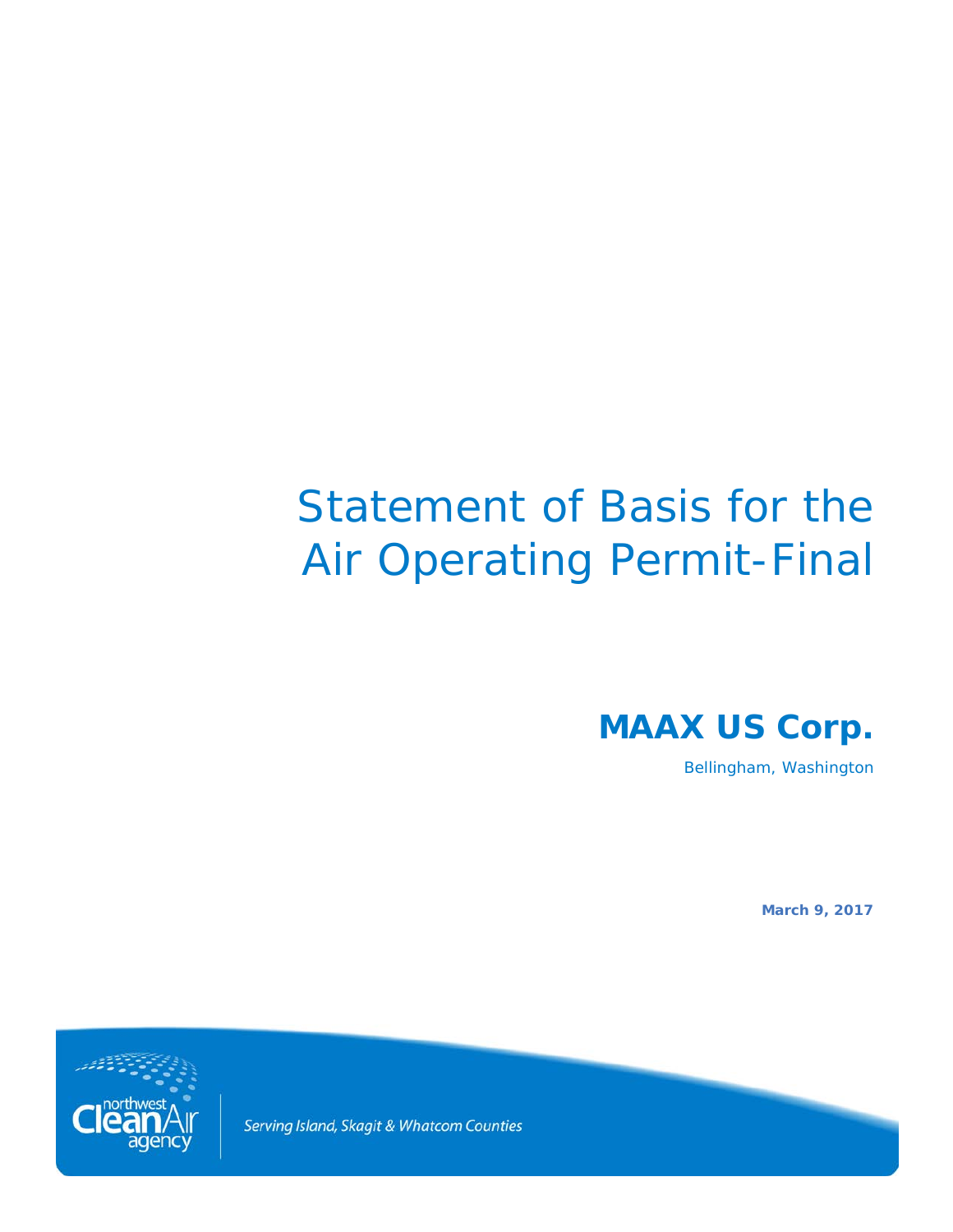# **PERMIT INFORMATION**

**MAAX US Corp. 2150 Division Street, Bellingham, WA 98226**

**SIC: 3088 NAICS 326191 EPA AFS: 53-073-0041** **NWCAA ID: 1636-V-W**

#### **Responsible Corporate Official Corporate Inspection Contact**

David Vander Wee Vice-President of Operations MAAX BATH, Inc. 160 Boul. St-Joseph Lachine, QC H8S 2L3, Canada (514) 844-4155, ext. 231

Edwin Jones, Environmental Officer MAAX US Corp. 2150 Division Street Bellingham, Washington 98226 (877) 438-6229, ext. 8430

#### **Northwest Clean Air Agency Prepared by**

1600 South Second Street Mount Vernon, Washington 98273-5202 (360) 428-1617

Robyn Jones Environmental Engineer (360) 428-1617 ext. 216

| <b>Air Operating Permit Number:</b> | <b>Issuance Date:</b>           |
|-------------------------------------|---------------------------------|
| 011R3                               | March 9, 2017                   |
| <b>Permit Modifications:</b>        | <b>Modification Date:</b>       |
|                                     |                                 |
| <b>Supersedes Permit Number:</b>    | <b>Expiration Date:</b>         |
| 0011R2                              | March 9, 2022                   |
| <b>Application Received Date:</b>   | <b>Renewal Application Due:</b> |
| November 13, 2015                   | March 9, 2021                   |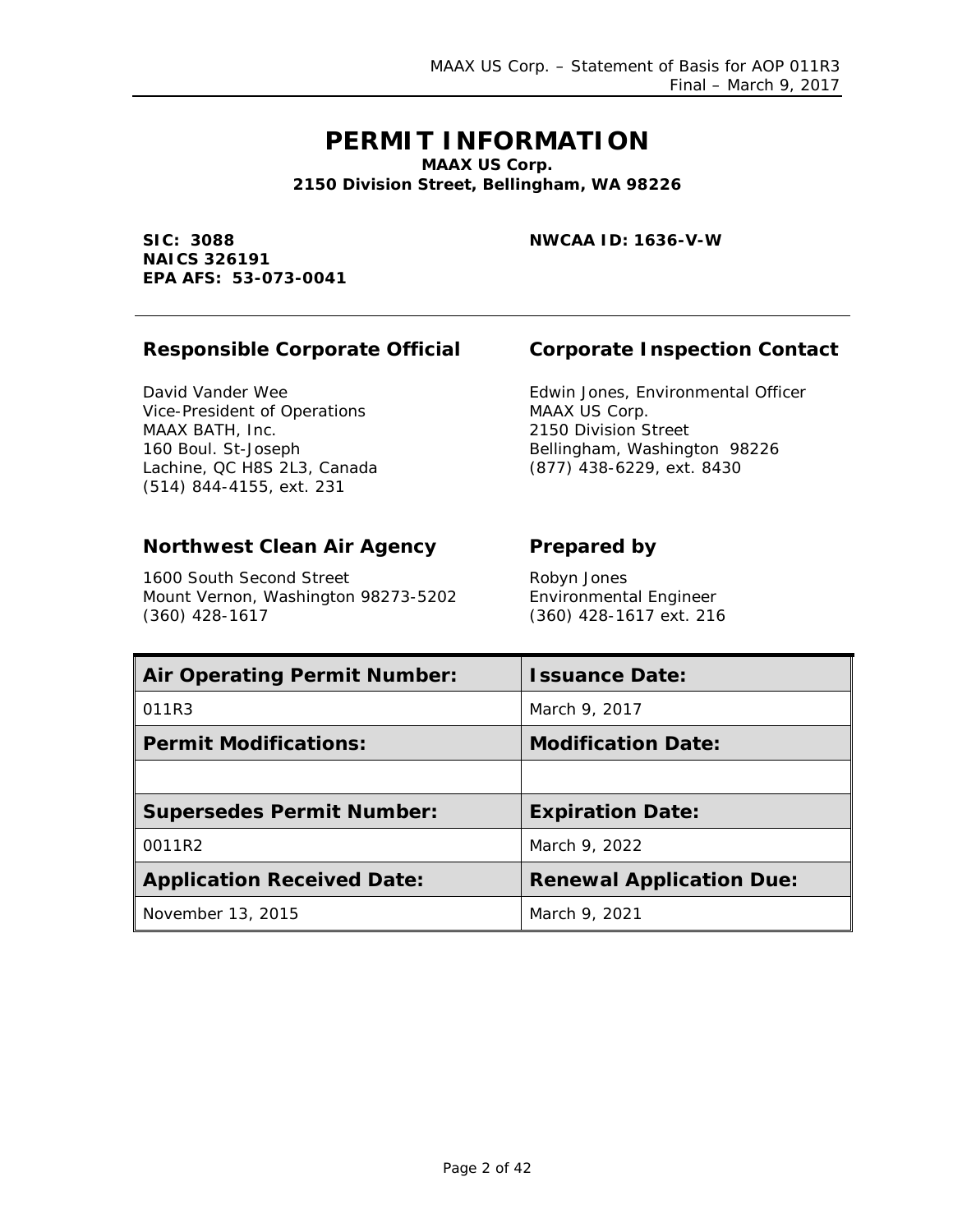# **TABLE OF CONTENTS**

| 1              |      |                                                                                   |
|----------------|------|-----------------------------------------------------------------------------------|
|                | 1.1  |                                                                                   |
| $\overline{2}$ |      |                                                                                   |
|                | 2.1  |                                                                                   |
|                | 2.2  |                                                                                   |
|                | 2.3  |                                                                                   |
|                | 2.4  |                                                                                   |
|                | 2.5  |                                                                                   |
|                | 2.6  |                                                                                   |
|                | 2.7  |                                                                                   |
|                | 2.8  |                                                                                   |
| 3              |      | BASIS OF REGULATION APPLICABILITY 17                                              |
|                | 3.1  | National Emission Standards for Hazardous Air Pollutants (NESHAP)  17             |
|                | 3.2  |                                                                                   |
|                | 3.3  |                                                                                   |
|                | 3.4  |                                                                                   |
|                | 3.5  |                                                                                   |
| 4              |      |                                                                                   |
|                | 4.1  |                                                                                   |
|                | 4.2  |                                                                                   |
|                | 4.3  |                                                                                   |
|                | 4.4  |                                                                                   |
|                | 4.5  |                                                                                   |
|                | 4.6  |                                                                                   |
| 5              |      | PERMIT ELEMENTS AND BASIS FOR TERMS AND                                           |
|                |      |                                                                                   |
|                | 5.1  |                                                                                   |
|                | 5.2  |                                                                                   |
|                | 5.3  |                                                                                   |
|                | 5.4  |                                                                                   |
|                | 5.5  | Section 3 Standard Terms and Conditions for NESHAP  24                            |
|                | 5.6  | Introduction to Sections 4 and 5: Generally and Specifically Applicable<br>. . 34 |
|                | 5.7  |                                                                                   |
|                | 5.8  |                                                                                   |
|                | 5.9  |                                                                                   |
|                | 5.10 | Section 7 Air Emissions Monitoring Plan  Error! Bookmark not defined.             |
| 6              |      | INSIGNIFICANT EMISSION UNITS37                                                    |
| 7              |      |                                                                                   |
| 8              |      |                                                                                   |
|                |      |                                                                                   |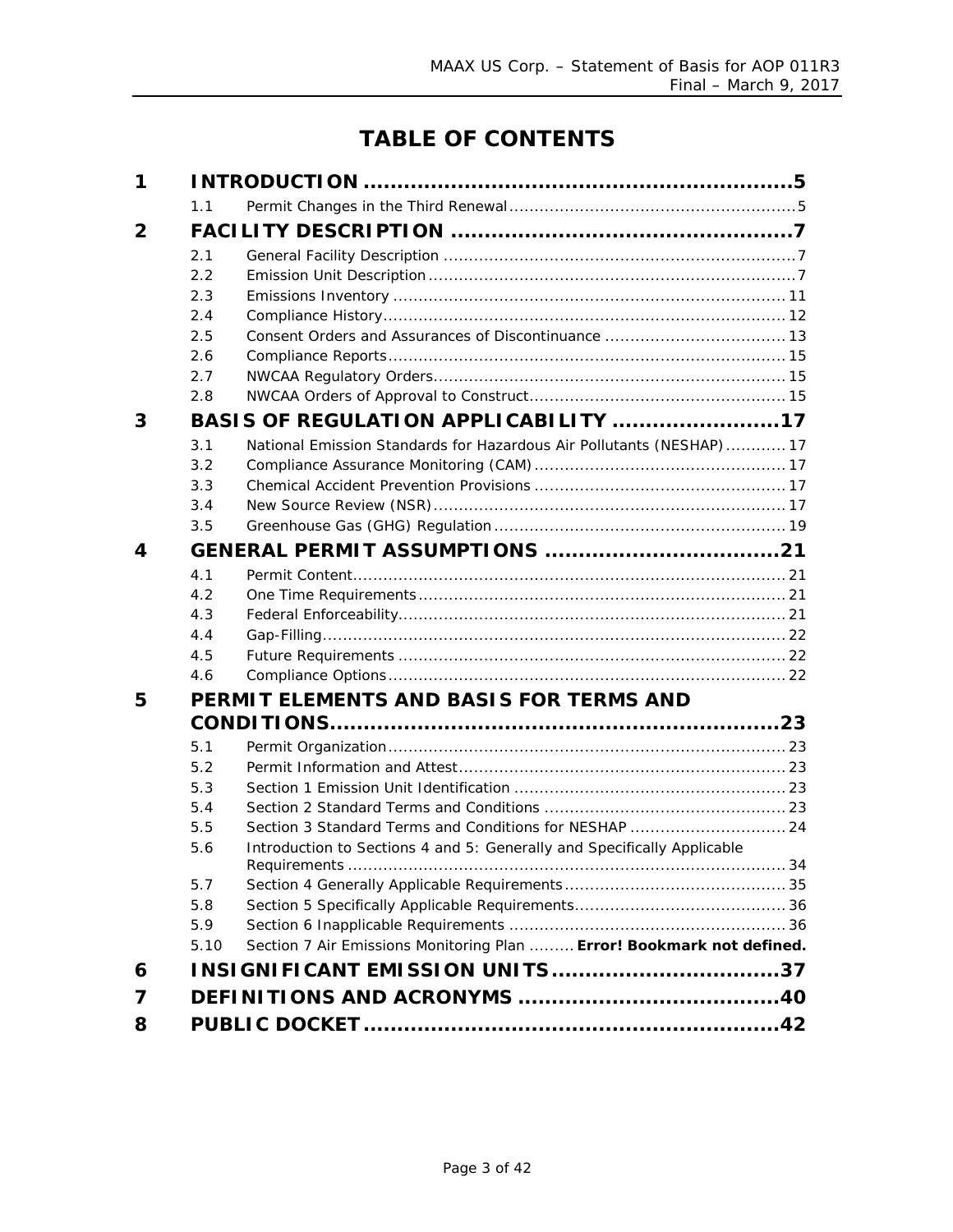# **TABLES**

# **FIGURES**

| Figure 2-2 Flow Diagram for the MAAX US Corp. Process10 |
|---------------------------------------------------------|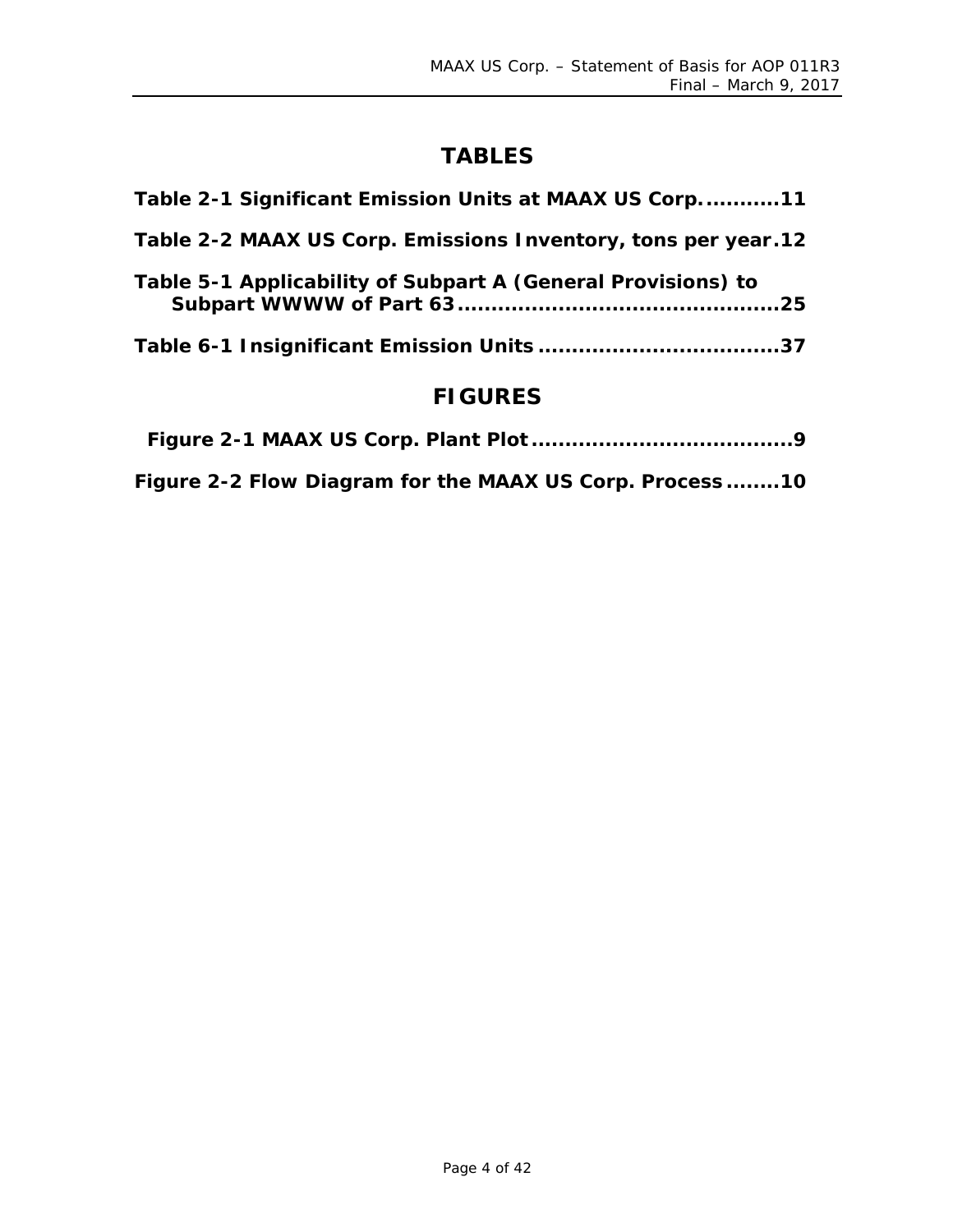# <span id="page-4-0"></span>**1 INTRODUCTION**

The MAAX US Corp. Bellingham facility (also identified herein as the permittee, MAAX US Corp., or the facility) is required to have an air operating permit because the facility has the potential to emit greater than 10 tons per year of styrene, a regulated hazardous air pollutant listed in section 112(b) of the Federal Clean Air Act. Styrene is released during mixing, application (layup) and subsequent curing of resins applied at the plant.

The Northwest Clean Air Agency (NWCAA) issued the original air operating permit, 011, for the facility on November 16, 1999. Permit 011 was renewed on October 17, 2006 (011R1), and was modified on December 9, 2008 (011R1M1). Permit 011R1M1 was renewed on November 15, 2011 (011R2). Permit 011R2 expired on November 15, 2016.

The purpose of this Statement of Basis is to set forth the legal and factual evidence for the conditions in the MAAX US Corp. air operating permit and to provide background information for permit review by interested parties. This Statement of Basis is not a legally enforceable document in accordance with WAC 173-401- 700(8).

#### <span id="page-4-1"></span>**1.1 Permit Changes in the Third Renewal**

The Northwest Clean Air Agency (NWCAA) received the application for the third renewal of the MAAX US Corp. AOP on November 16, 2015, which was postmarked prior to the application due date of November 15, 2015. An addendum to the application was received on January 21, 2016, making it a complete application.

For this third AOP renewal, formatting throughout the AOP was updated to current NWCAA standards. Changes specific to each permit section are listed below.

#### **1.1.1 General Information and Attest**

Dates were incremented generally by five years. As with the second permit renewal, the renewal application is now due one year, rather than six months, before permit expiration.

#### **1.1.2 Section 2 Standard Terms and Conditions**

Section 2 of the AOP was updated with the current NWCAA standard version, which includes new and modified applicable regulations and updated reference dates.

#### **1.1.3 Section 3 Standard Terms and Conditions for NESHAP**

Section 3 of the AOP was updated with the current NWCAA standard version, modified to reflect the actual conditions and requirements at MAAX.

#### **1.1.4 Sections 4 and 5 Generally and Specifically Applicable Requirements**

Changes made to the Generally and Specifically Applicable Requirements sections in the current AOP are summarized in the following list:

• Requirements from Assurance of Discontinuance from NOV #3267, signed December 24, 2002, and Assurance of Discontinuance from NOV #3313,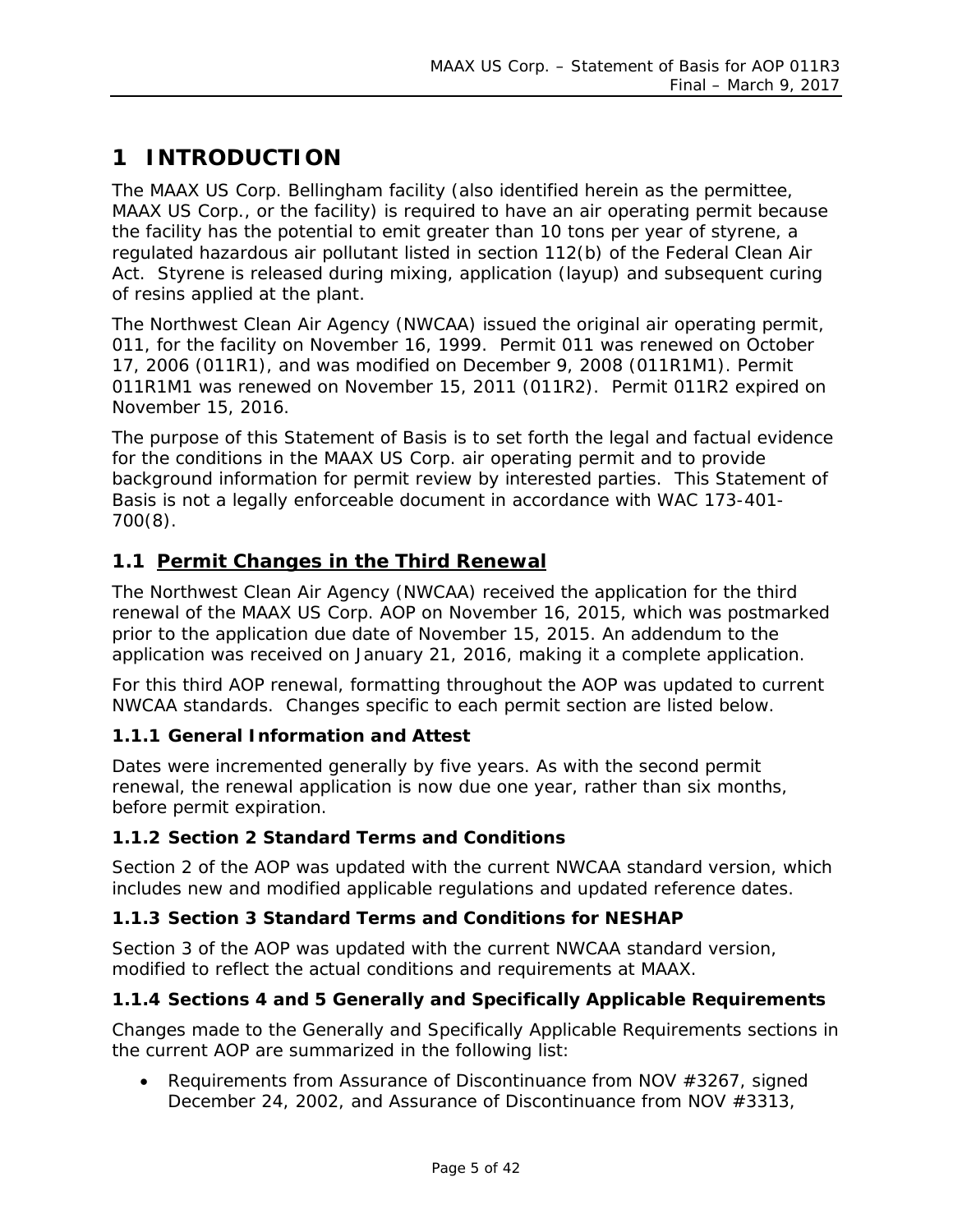signed May 22, 2003 have been removed from Section 5. These compliance requirements have been met, and the Assurance of Discontinuance for both NOVs has been closed.

• Monitoring, reporting, and recordkeeping requirements (MR&R) in Section 7 of the AOP have been incorporated into Sections 4 and 5 Generally and Specifically Applicable Requirements to allow for proper citation. Section 7 has been removed.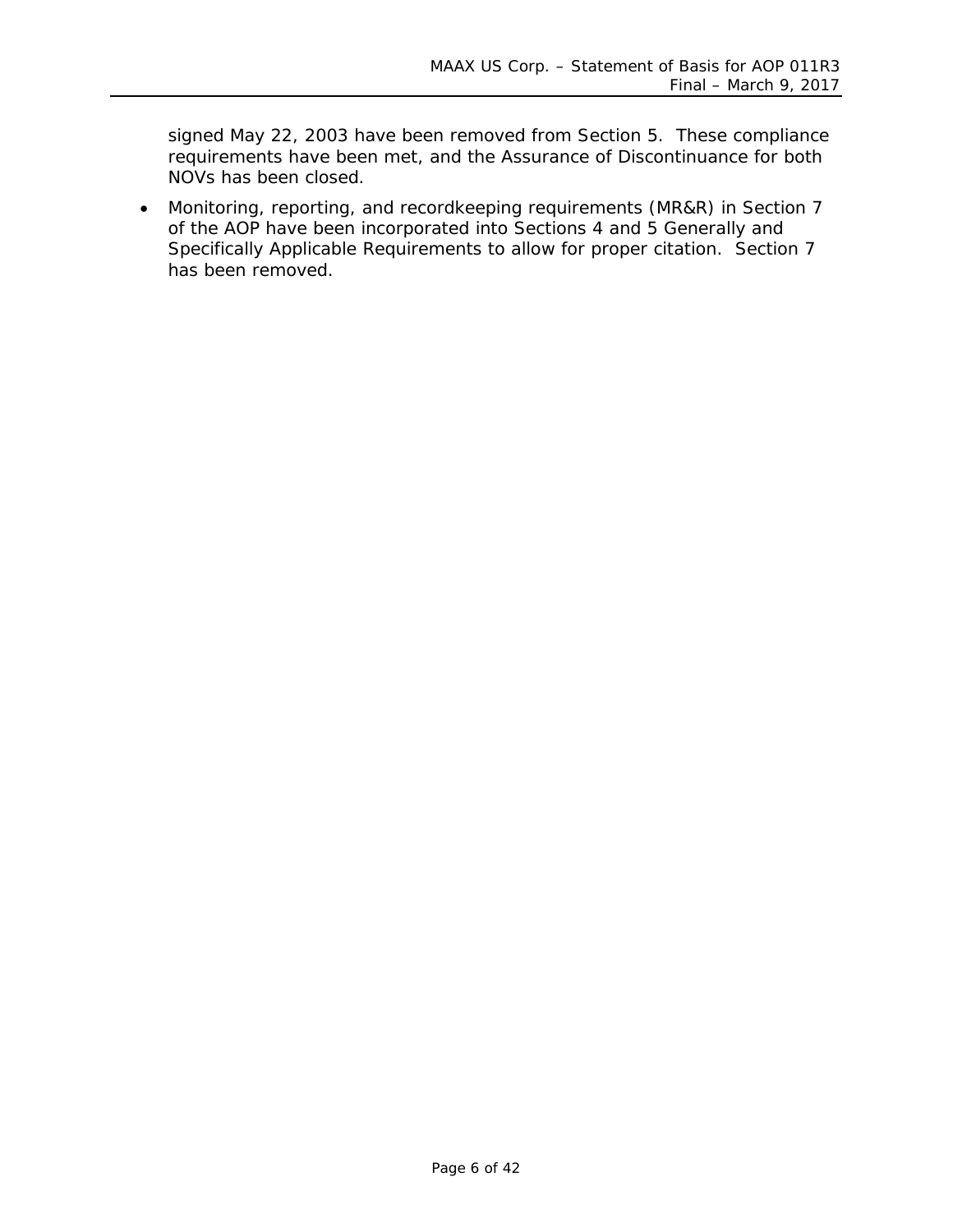# <span id="page-6-0"></span>**2 FACILITY DESCRIPTION**

#### <span id="page-6-1"></span>**2.1 General Facility Description**

MAAX US Corp. in Bellingham, Washington manufactures reinforced plastic bathware products. These activities are classified under SIC code 3088, "plastics plumbing fixtures" and 2002 NAICS code 326191, "plastics plumbing fixture manufacturing."

The facility began operation in 1985 as Hydroswirl. Privately-held Hydroswirl was purchased by MAAX Inc., a Montreal based bath-ware company, in 1995 and began trading publicly. At that time, this facility was renamed MAAX US Corp. MAAX Inc. was purchased in July of 2004 by JW CHILDS and Associates, an investment firm from Boston, Massachusetts, and is no longer publicly traded.

On June 12<sup>th</sup>, 2008, TRICAP Partners Ltd, a division of Brookfield Bridge Lending Fund reached an Asset Purchase Agreement with MAAX Corporation. The legal entity formed is called MAAX US Corp. On September 15<sup>th</sup>, 2008, MAAX US Corp. requested an administrative amendment to their permit to reflect this change.

An updated plot plan of the facility was included as an attachment with the third permit renewal application. It is included as [Figure 2-1](#page-8-0) of this Statement of Basis. As shown on the plan, the primary buildings house the following activities: office work, warehouse storage, maintenance and repair, mold building, thermoforming, fiberglass spray application, part drilling and trimming, whirlpool installation, and packaging/shipping. The primary process equipment includes: a bulk resin storage tank, spray up resin application guns, trim saws, natural gas ovens, a natural gas makeup air heating furnace, and a solvent (acetone) distillation unit. MAAX US Corp. builds 40,000 acrylic bath units per year.

MAAX US Corp. does not operate any large combustion units, only a few small natural gas heaters and ovens. The majority of these units are considered Insignificant Emission Units under the AOP.

#### <span id="page-6-2"></span>**2.2 Emission Unit Description**

Each unit produced begins as a sheet of acrylic thermoformed to the desired part's shape. A mixture of resin, fillers, fiberglass, and catalyst is sprayed onto the back of the shaped acrylic resulting in a cured laminate. The excess material is trimmed from the outer edges and drains are drilled. Shower bases and standard bathtubs continue through finishing processes, inspection, and packaging. Whirlpool bathtubs are further drilled and fitted with jets and a pump before these final processes. Additional products such as a skirt (a panel designed to fit under the bathtub's lip and finish at floor level) are also manufactured at MAAX US Corp. The process is represented graphically in [Figure 2-2.](#page-9-0)

Gaseous air contaminants may be released from resin storage, mixing, application and curing, and from solvent evaporation. Particulate is generated from resin application, and cutting and sanding the products and molds. Combustion emissions result from heating appliances. For purposes of organization, the operating permit program divides activities such as these into categories called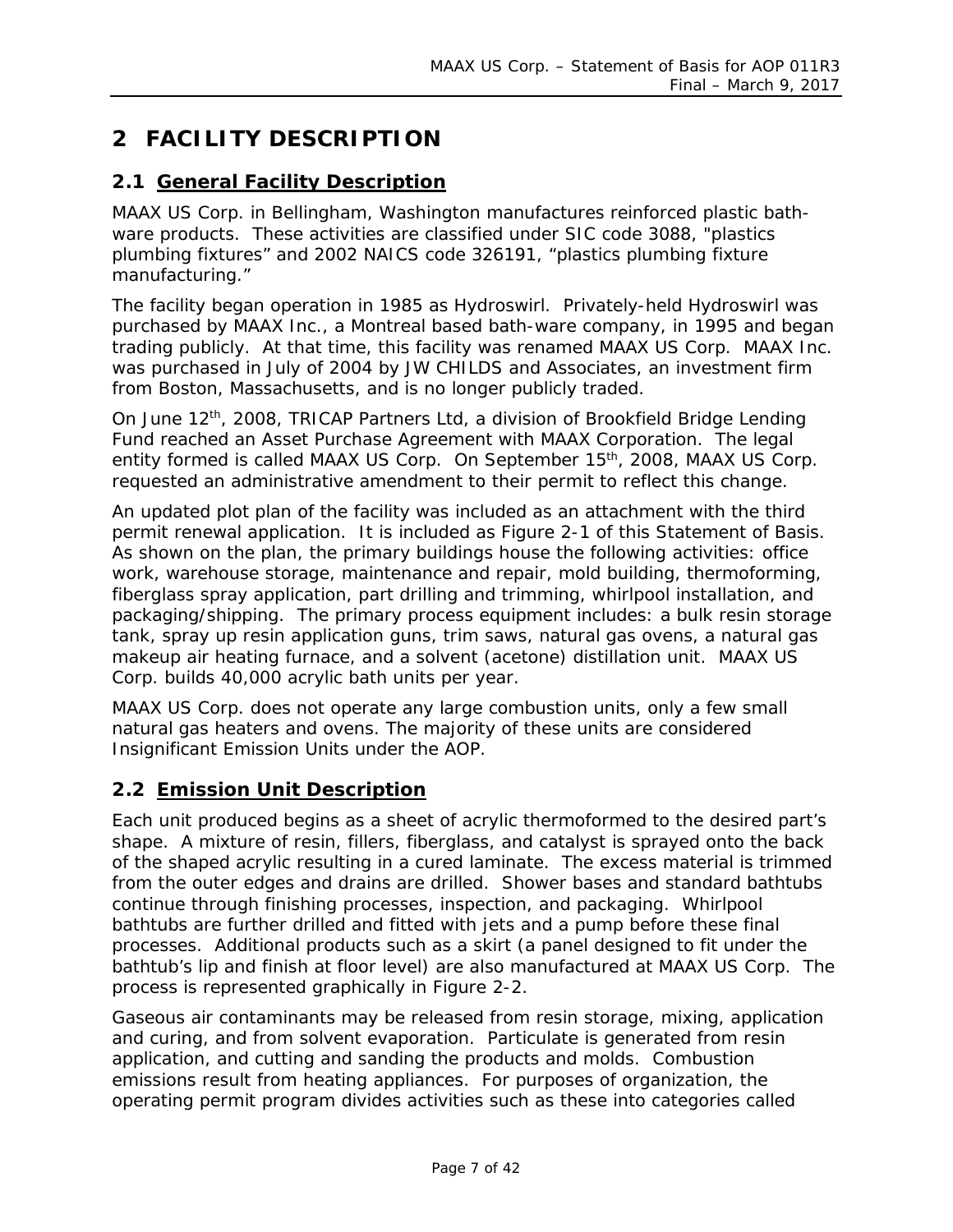emission units. Emission units are distinct activities or processes generating emissions that may be exhausted to the outside air. The air operating permit regulation, Washington Administrative Code (WAC) chapter 173-401, distinguishes small, generally inconsequential, emission units (insignificant) from emission units that generate notable amounts of air contaminants (significant). [Table 2-1](#page-10-1) lists the significant emission units at the facility. [Table 2-2](#page-11-1) includes the 2010-2015 annual emissions from primary emission units at MAAX US Corp.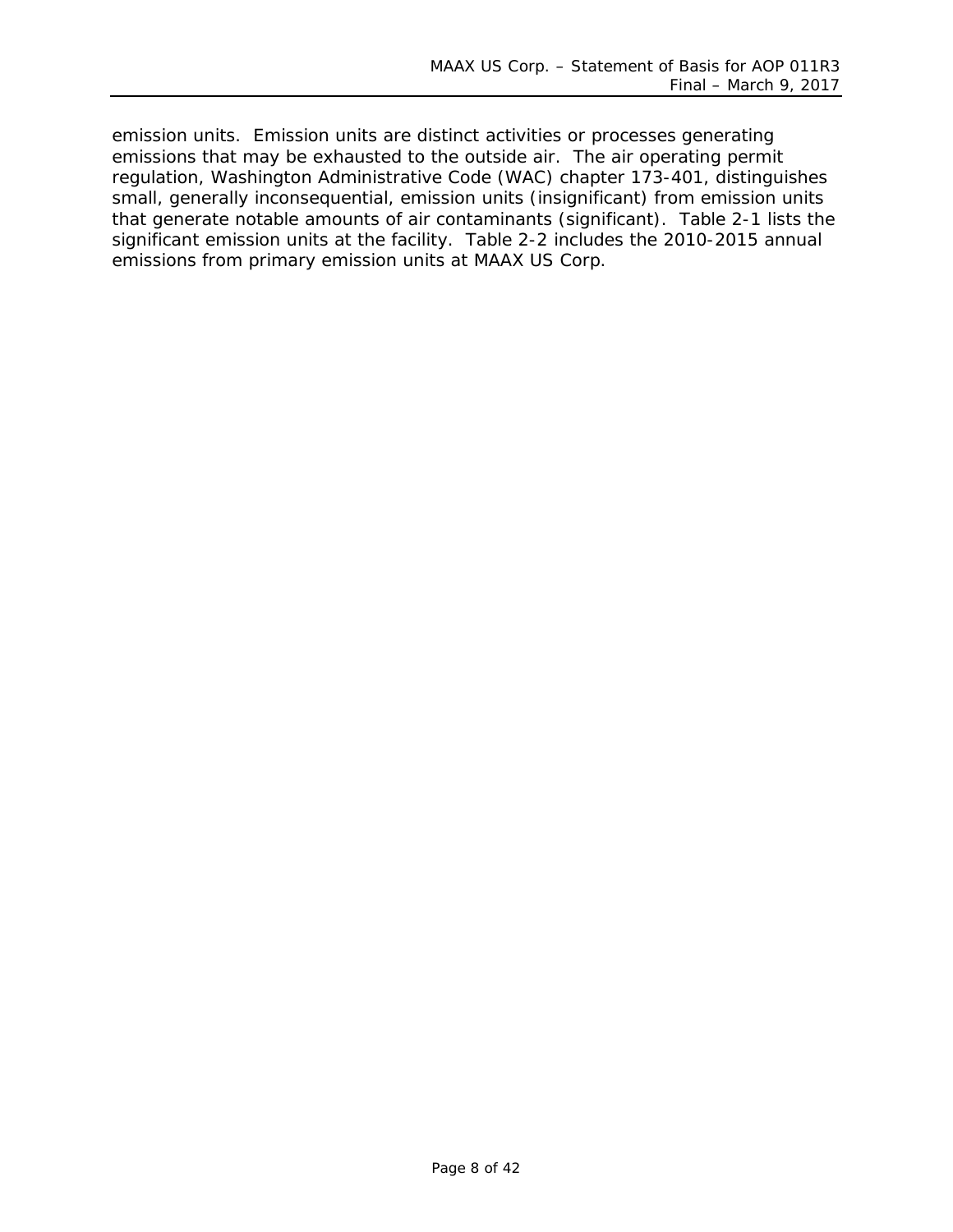

<span id="page-8-0"></span> **Figure 2-1 MAAX US Corp. Plant Plot**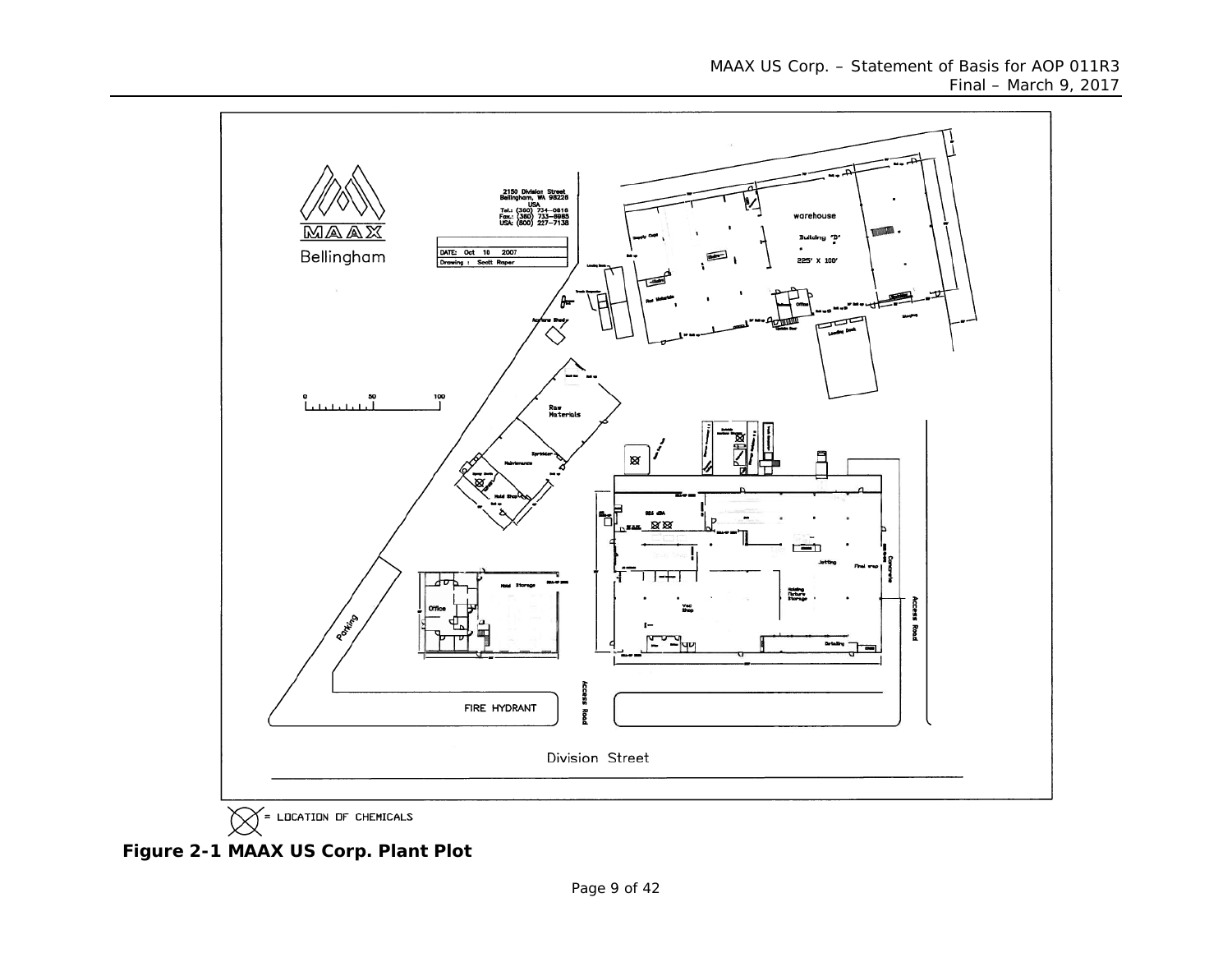

<span id="page-9-0"></span>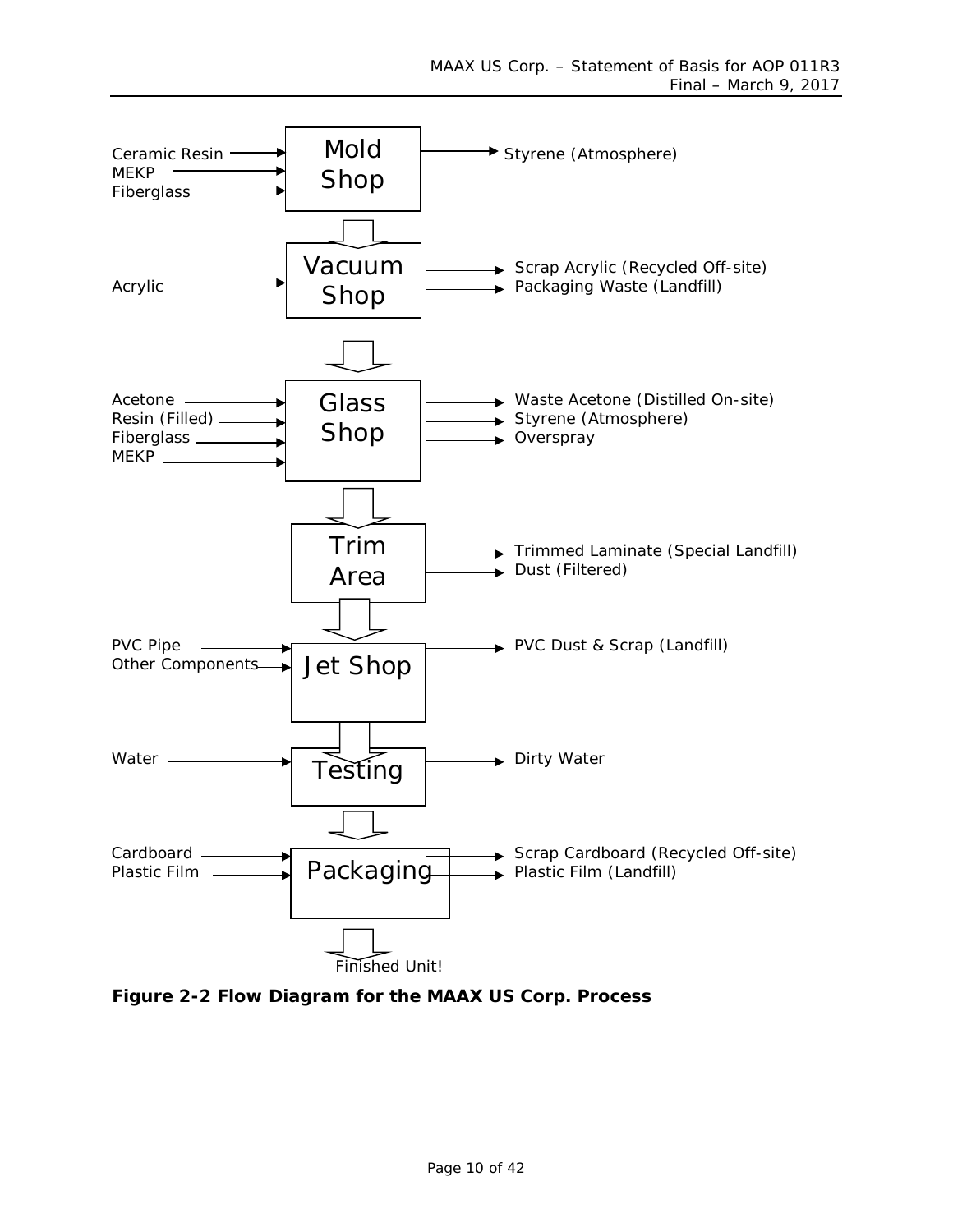| <b>Emission</b><br>Unit<br><b>Process</b><br><b>Name</b>                                | <b>Process Area and Emission</b><br><b>Point Description</b>                                                                                                                                                            | <b>Emission</b><br>Abateme<br>nt Device | <b>Process Description</b>                                                                                                                                                                                                                                                                                          |
|-----------------------------------------------------------------------------------------|-------------------------------------------------------------------------------------------------------------------------------------------------------------------------------------------------------------------------|-----------------------------------------|---------------------------------------------------------------------------------------------------------------------------------------------------------------------------------------------------------------------------------------------------------------------------------------------------------------------|
| EU-1 Spray<br>and hand<br>layup of<br>polyester<br>resin or resin<br>and glass<br>fiber | <b>Building C Glass Shop</b><br>Enclosed work area. Floor-level<br>wall mounted collection with<br>fiber or paper filters. Combined<br>flow of seven vertically<br>exhausting unobstructed stacks<br>equals 28,000 cfm. | <b>None</b>                             | Spray layup is an open mold<br>fiberglass fabrication process that<br>uses mechanical non-atomized<br>spraying and chopping equipment for<br>application of catalyzed resin and<br>reinforcing material. Hand layup is a<br>fiberglass fabrication process in which                                                 |
| EU-2 Spray<br>and hand<br>layup of<br>polyester<br>resin or resin<br>and glass<br>fiber | <b>Building B Mold Shop</b><br>Enclosed work area. Floor-level<br>wall mounted collection system<br>with fiber or paper filters. One<br>vertically exhausting<br>unobstructed stack (9,500<br>$cfm)$ .                  | <b>None</b>                             | reinforcing fibers are manually applied<br>to a mold wetted with catalyzed resin<br>mix. Reinforcing material and resin<br>mix are layered to build laminate<br>thickness. Both types of layup result<br>in emissions of styrene and smaller<br>quantities of volatile organic<br>compounds. Spray layup also emits |
| EU-3 HAP-<br>containing<br>materials<br>storage                                         | <b>Bulk Resin Storage</b><br>Bulk resin storage drums,<br>portable totes, and tanks with<br>lids and seals.                                                                                                             | <b>None</b>                             | particulate from overspray. MAAX US<br>CORP uses conventional, vapor and<br>non-vapor suppressed resins.                                                                                                                                                                                                            |

<span id="page-10-1"></span>

|  | Table 2-1 Significant Emission Units at MAAX US Corp. |  |  |  |  |  |
|--|-------------------------------------------------------|--|--|--|--|--|
|--|-------------------------------------------------------|--|--|--|--|--|

### <span id="page-10-0"></span>**2.3 Emissions Inventory**

MAAX qualifies as a major source subject to the requirements of the Clean Air Act (CAA) Title V program because it has the potential to emit more than 10 tons per year of styrene, a hazardous air pollutant.

[Table 2-2](#page-11-1) below shows recent emissions history of the facility as identified in the annual emissions inventory submitted to NWCAA, in tons per year. All VOC reported is styrene.

MAAX does not have the potential to emit more than 100 tons per year of any criteria pollutants.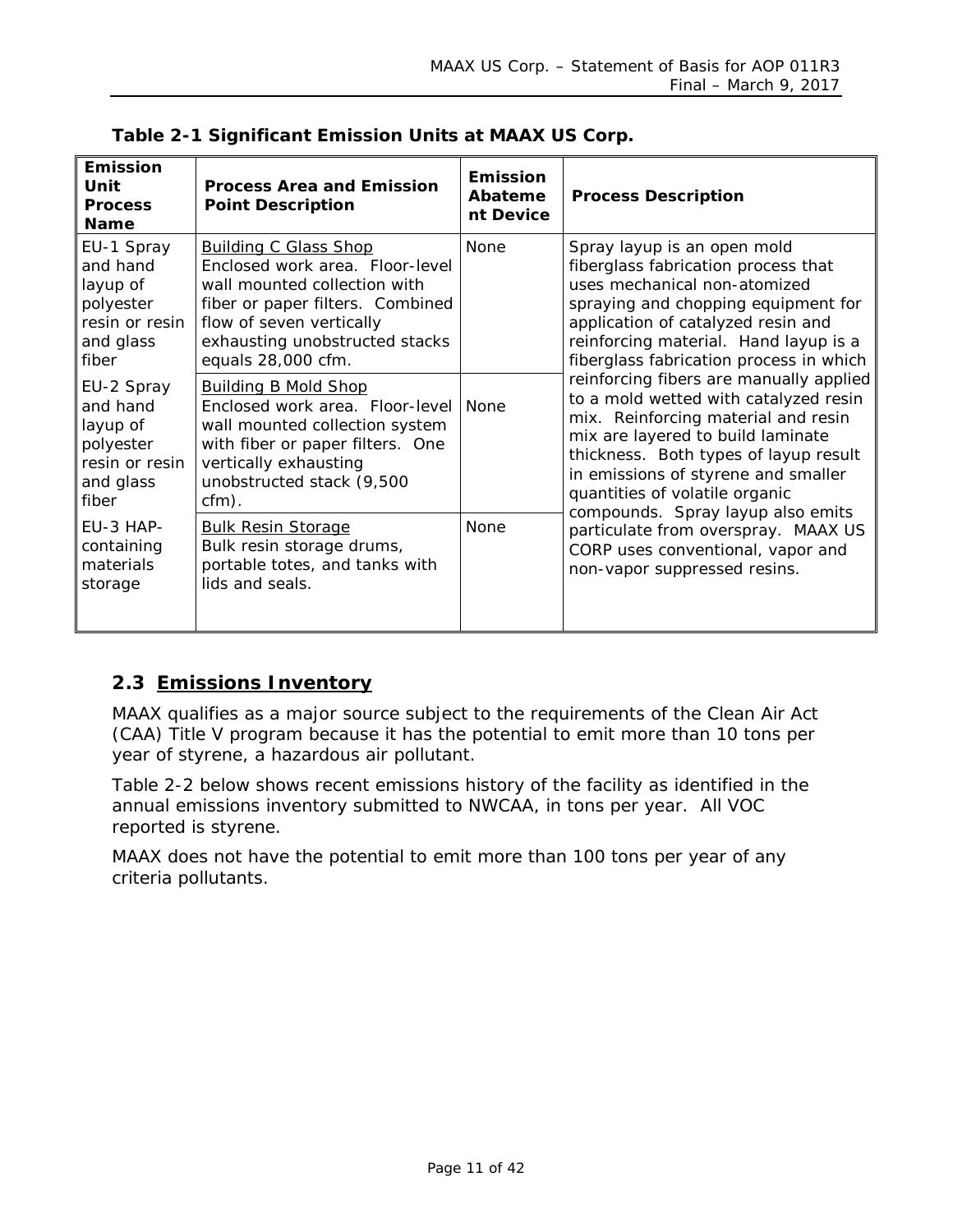|                   | 2010 | 2011 | 2012 | 2013 | 2014 | 2015 |
|-------------------|------|------|------|------|------|------|
| <b>TSP</b>        |      |      |      |      |      |      |
| $PM_{10}$         |      |      |      |      |      |      |
| PM <sub>2.5</sub> |      |      |      |      |      |      |
| SO <sub>2</sub>   |      |      |      |      |      |      |
| NO <sub>X</sub>   |      |      |      |      |      |      |
| <b>VOC</b>        | 7.5  | О    | 12   | 10   | 10   | 12.9 |
| CO                |      |      |      |      |      |      |

<span id="page-11-1"></span>**Table 2-2 MAAX US Corp. Emissions Inventory, tons per year**

#### <span id="page-11-0"></span>**2.4 Compliance History**

MAAX US Corp. was initially registered by the NWCAA on July 31, 1993. The list below shows the notices of violation (NOV) issued against MAAX. Violations are resolved through a combination of penalty assessments and corrective action taken by the source. In most cases a summary of corrective action taken by the source was submitted to the NWCAA as a written response to the violation. Additional information about each violation can be obtained upon request to the NWCAA.

There were no Notices of Violation (NOV) issued between that initial registration and January, 2002. Since that time, the following NOVs have been issued:

- Notice of Violation  $#$  3213 Issued January 10, 2002 The facility was issued a Notice of Violation for failing to submit a semiannual report as required in the Air Operating Permit. This late report followed two other instances of late semiannual reports for which the NWCAA verbally warned MAAX US Corp., but did not issue a NOV. The NWCAA assessed a fine of \$500.
- Notice of Violation # 3267 Issued September 16, 2002 The facility was issued a Notice of Violation for significant violations of requirements related to operation of the filters in the indoor layup areas. Eighteen violations were noted during an unannounced inspection. The NWCAA assessed a fine of \$20,000 and MAAX US Corp. entered into a Consent Order and Assurance of Discontinuance that included an Enhanced Monitoring and Recordkeeping Plan. As of this permit renewal, the compliance requirements of the Assurance of Discontinuance have been fulfilled, and the additional requirements have been removed from the AOP.
- Notice of Violation # 3298 Issued January 30, 2003 The facility was issued a Notice of Violation after improper equipment operation resulted in a resin spill and accompanying emissions of styrene. The NWCAA assessed a fine of \$250 and MAAX US Corp. entered into a Consent Order and Assurance of Discontinuance that does not include additional requirements.
- Notice of Violation  $#$  3313 Issued April 2, 2003 The facility was issued a Notice of Violation after improper equipment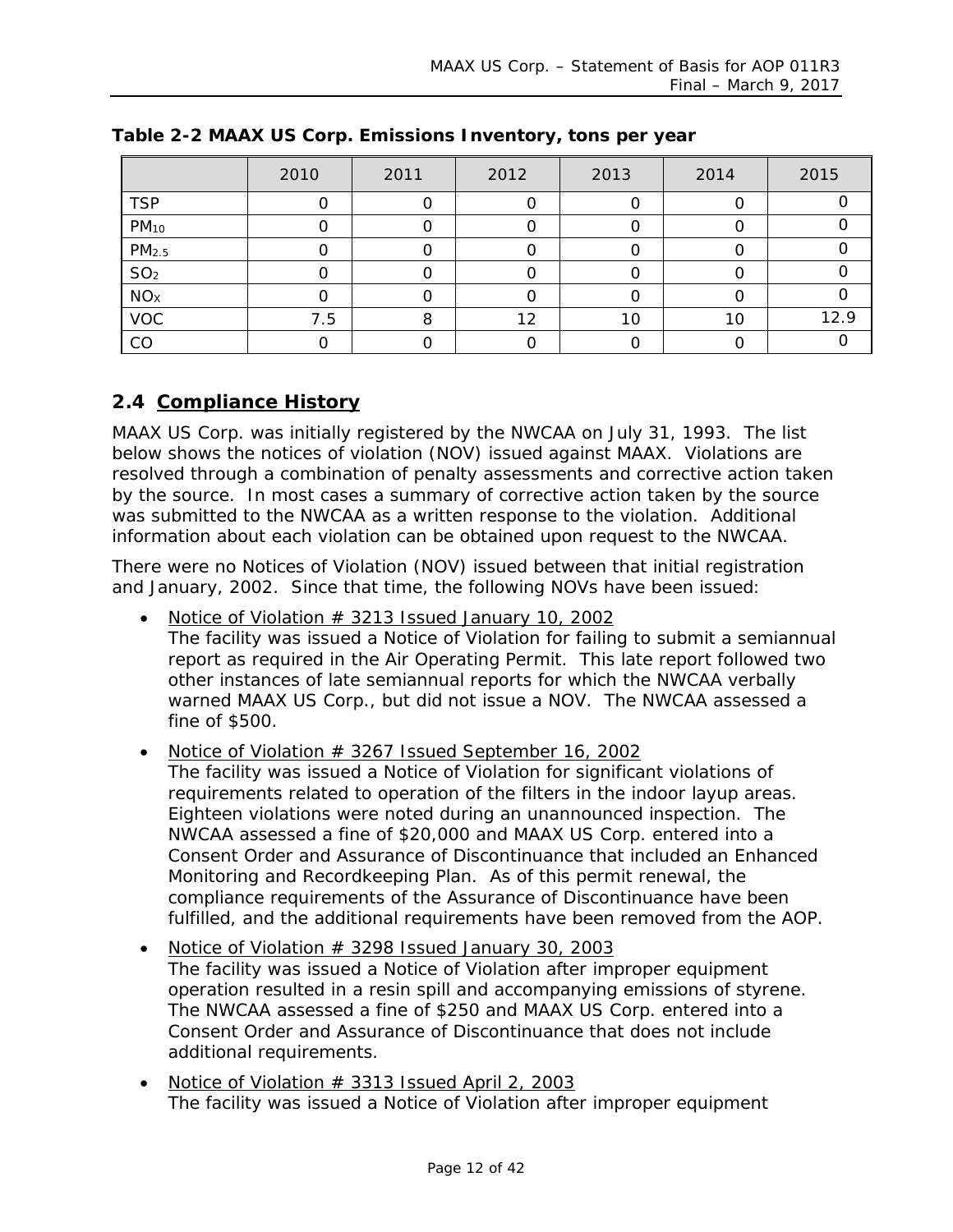operation resulted in a resin spill and accompanying emissions of styrene. The NWCAA assessed a fine of \$250 and MAAX US Corp. entered into a Consent Order and Assurance of Discontinuance that included a Corrective Action Plan which was amended on June 27, 2006. As of this permit renewal, the compliance requirements of the Assurance of Discontinuance have been fulfilled, and the additional requirements have been removed from the AOP.

- Notice of Violation # 3355 Issued October 1, 2003 The facility was issued a Notice of Violation after violations of filter requirements were noted during an annual inspection. The NWCAA assessed a fine of \$2,000 and MAAX US Corp. entered into a Consent Order and Assurance of Discontinuance that does not include additional requirements.
- Notice of Violation # 3356 Issued October 1, 2003 The facility was issued a Notice of Violation after a new dust collector was installed at the facility without undergoing new source review (NSR). Later, the unit was configured to exhaust indoors. The NWCAA assessed a fine of \$500 and MAAX US Corp. entered into a Consent Order and Assurance of Discontinuance that does not include additional requirements.

#### <span id="page-12-0"></span>**2.5 Consent Orders and Assurances of Discontinuance**

In response to violations issued by the Northwest Clean Air Agency, MAAX US Corp. entered into several agreements to improve and enhance onsite monitoring. As of this permit renewal, the requirements of these agreements are considered to be fulfilled and are no longer included in the AOP.

• Consent Order and Assurance of Discontinuance, NOV # 3267 signed December 24, 2002

The facility signed this agreement in response to NOV  $#$  3267. The agreement included an Enhanced Monitoring and Recordkeeping Plan as detailed below:

- 1) Training:
	- a) All employees who work in the glass shop and mold shop (emission unit-1) will go through scheduled, quarterly training on how to read a manometer, properly install filters, and inspect ductwork.
	- b) All supervisors of these areas will be in this training and also instructed on how to check that the emission unit is in proper operation – including how to fill out the logs.
	- c) All training sessions will be documented regarding the date, employees present, and material covered.
	- d) Every new employee, who is assigned to regularly work in one of these shops, will receive proper training prior to starting.
	- e) Training to be conducted by the Environmental Officer and shop supervisor.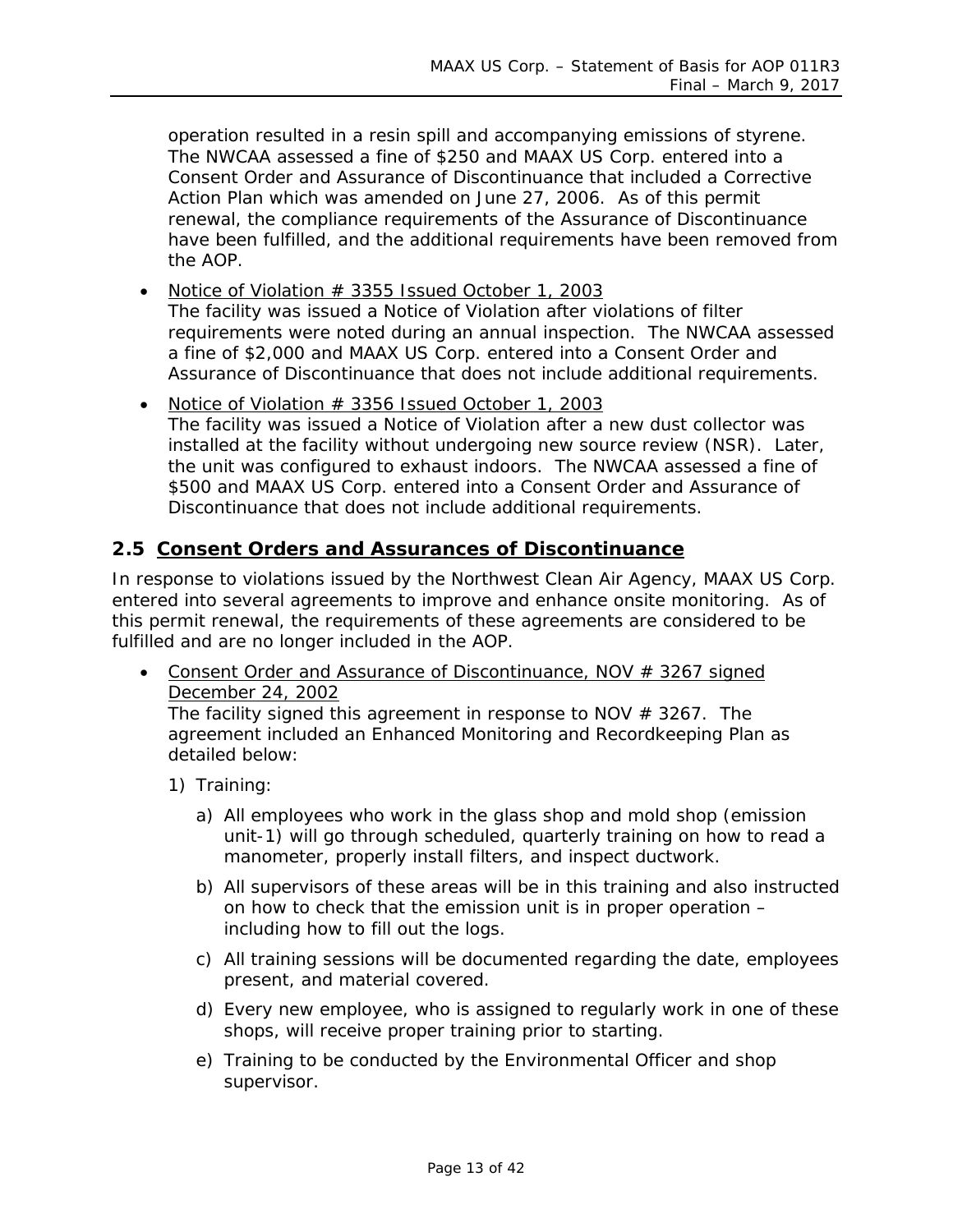- 2) Dust Escape Check:
	- a) Once a week, each filter bank will be measured for the amount of dust inside.
	- b) New filter mediums will be explored and tested until one is found that sufficiently prevents dust (0.1 grain/dscf) from being exhausted out of the building.
	- c) (currently experimenting with two different mediums. Differential pressure ranges will be adjusted as necessary.)
- 3) Daily Logs:
	- a) The weekly logs changed to daily, emphasizing the importance of permit compliance to everyone.
	- b) Double-checks of the accuracy of the logs done by Environmental Officer weekly and signed off.
	- c) Copies of the logs kept by the Environmental Officer.
	- d) Additional log sheets recording when filters are changed and banks cleaned.
- 4) Internal System of Checks:
	- a) Two unannounced inspections of the emission unit per quarter by each of the following management members, totaling 6 separate inspections: Environmental Officer, Production Supervisor, and General Manager.
	- b) Monthly report of the status of the Air Operating Permit to the Production Supervisor and General Manager by the Environmental Officer. (The summation of this data will then comprise the 6-month reports required by the permit.)
- Consent Order and Assurance of Discontinuance,  $NOV # 3313$  signed May  $22<sub>L</sub>$ 2003

The facility signed this agreement in response to NOV  $#$  3313. The agreement included a Corrective Action Plan that was amended in June, 2006 as the result of installing a new resin bulk tank with advanced safety features. The amended plan is detailed below:

- 1) Improve communication between truck driver and MAAX US Corp. employees:
	- a) Prior to unloading, the driver will be issued a radio for instant communication. He and the MAAX US Corp. employee will have a dedicated channel.
	- b) MAAX US Corp. will review and revise, if necessary, procedures for receiving bulk resin. MAAX US Corp. will train employees on an annual basis to the procedure. Also, newly hired employees will be trained prior to interacting with the truck driver. Records shall be kept.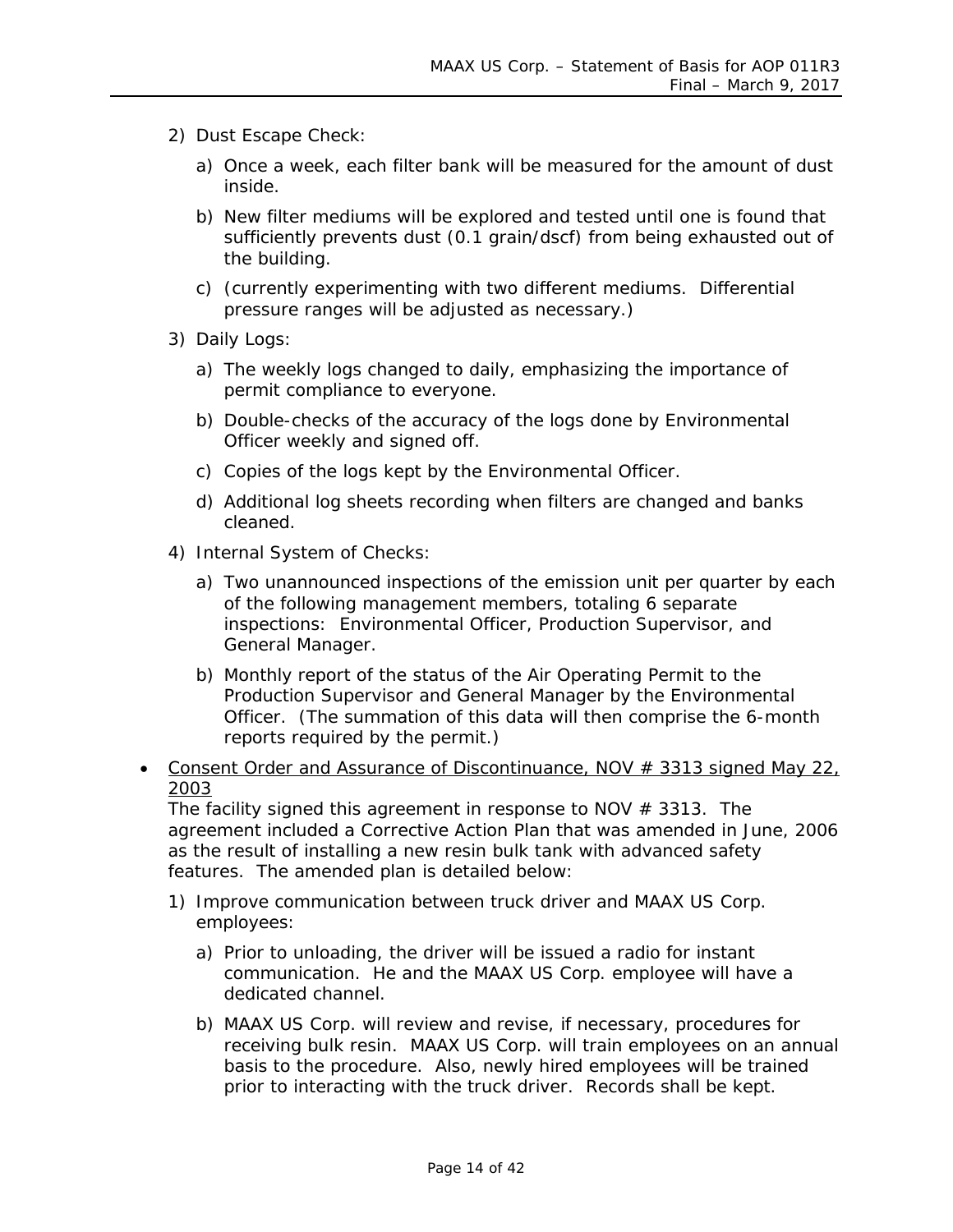- 2) Set the maximum allowable residual resin in the tank prior to refilling at 2,000 gallons. This amount, plus the one full truckload (5,325 gal) is less than the tank capacity (7,570 gal).
- 3) Install an overflow container. The new resin bulk tank incorporates a secondary containment tank that is larger in volume than the primary containment tank. MAAX US Corp. will install an overflow alarm that will indicate when the primary tank is approaching an overfull level.

#### <span id="page-14-0"></span>**2.6 Compliance Reports**

The MAAX US Corp. AOP requires semiannual and annual reports to be submitted to the NWCAA as part of the facility's ongoing compliance demonstration. Semiannual reports provide for the certification by the responsible corporate official of the truth, accuracy, and completeness of reports submitted during the previous six-month period. With the annual compliance certification the responsible corporate official also certifies compliance with all applicable requirements in the AOP term by term, noting the method with which compliance is determined, and whether the facility was fully or intermittently in compliance with each term.

#### <span id="page-14-1"></span>**2.7 NWCAA Regulatory Orders**

Prior to becoming a Title V source, MAAX US Corp. was a synthetic minor source. On January 12, 1995, MAAX accepted a voluntary emission limit in order to stay out of the Title V program. This voluntary emission limit and conditions are recorded in Regulatory Order No. 005, issued by the NWCAA on January 12, 1995, and are summarized below:

- Emissions of styrene shall not exceed 19,500 pounds in any calendar year.
- MAAX US Corp. shall use AP-42 based calculation methods to demonstrate compliance with the styrene emission limit.
- For each resin type, the quantities of resin in inventory, the quantities of resin additive used, the method of layup and the amount of resin applied by that method shall be recorded monthly in a logbook.
- The emission calculation results shall be submitted quarterly to the NWCAA.

The Regulatory Order was rescinded by the NWCAA with a letter to MAAX dated August 10, 1998. The reason for the rescindment was retraction of AP-42 emission factors by the EPA and issuance of new styrene emission factors by the Composite Fabricators Association. The new factors were used for a reassessment of styrene emissions at MAAX, which caused MAAX to be a major source for styrene. March 18, 1999 was established as the date by which MAAX had to submit a complete air operating permit application to the NWCAA.

#### <span id="page-14-2"></span>**2.8 NWCAA Orders of Approval to Construct**

MAAX US Corp. has received Orders of Approval to Construct (OAC) from the NWCAA for specific equipment. Applicable requirements, reference test methods,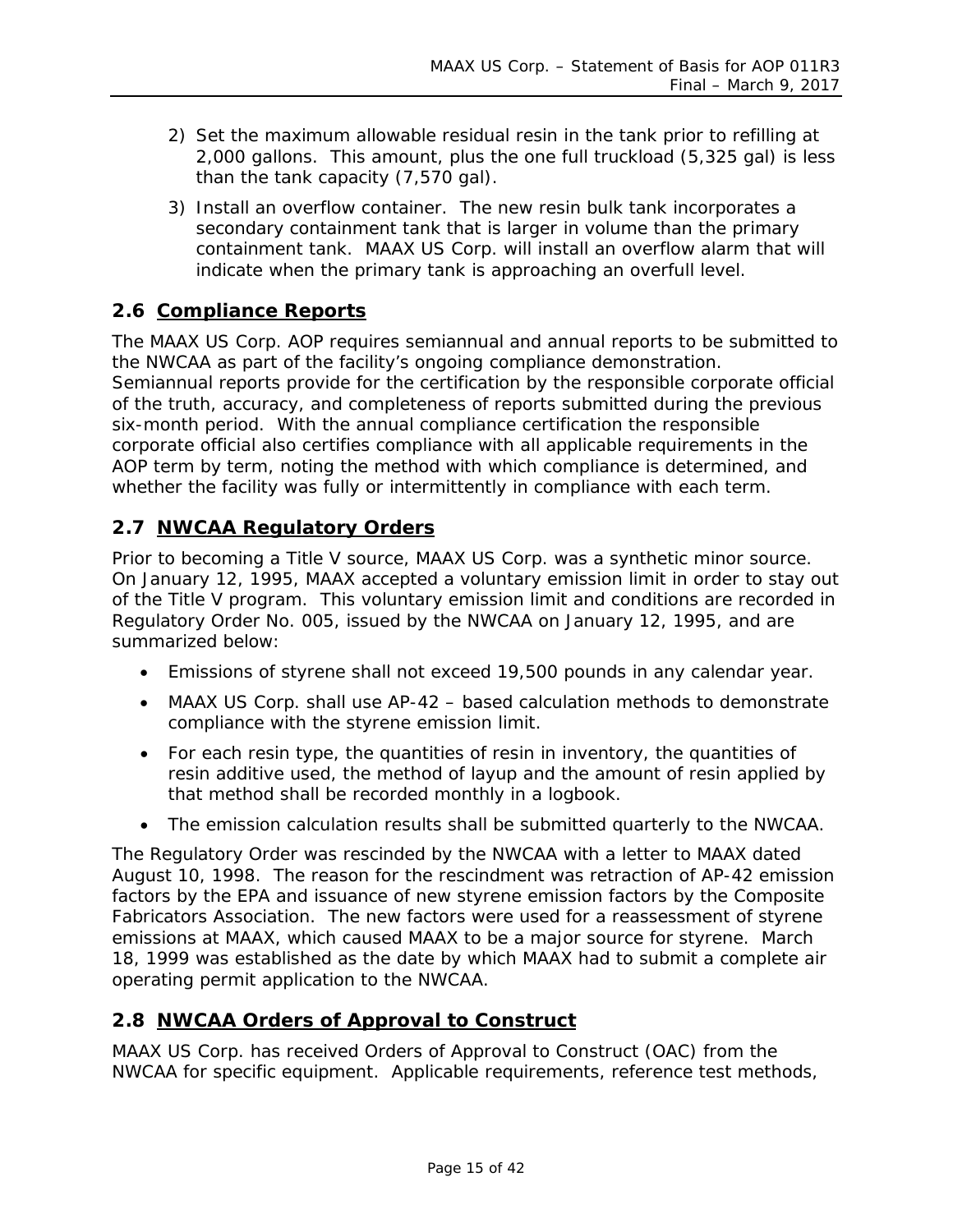and monitoring for continuing OAC requirements are addressed in Sections 3, 4 and 5 of the permit.

NWCAA Order of Approval to Construct No. 726

Version Date: March 1, 2000

Permitted Equipment: One additional resin application gun at existing facility. According to OAC 726, the facility should have notified the NWCAA in writing when the installation would be complete. No such correspondence was found in the source files; probably the notification was given verbally.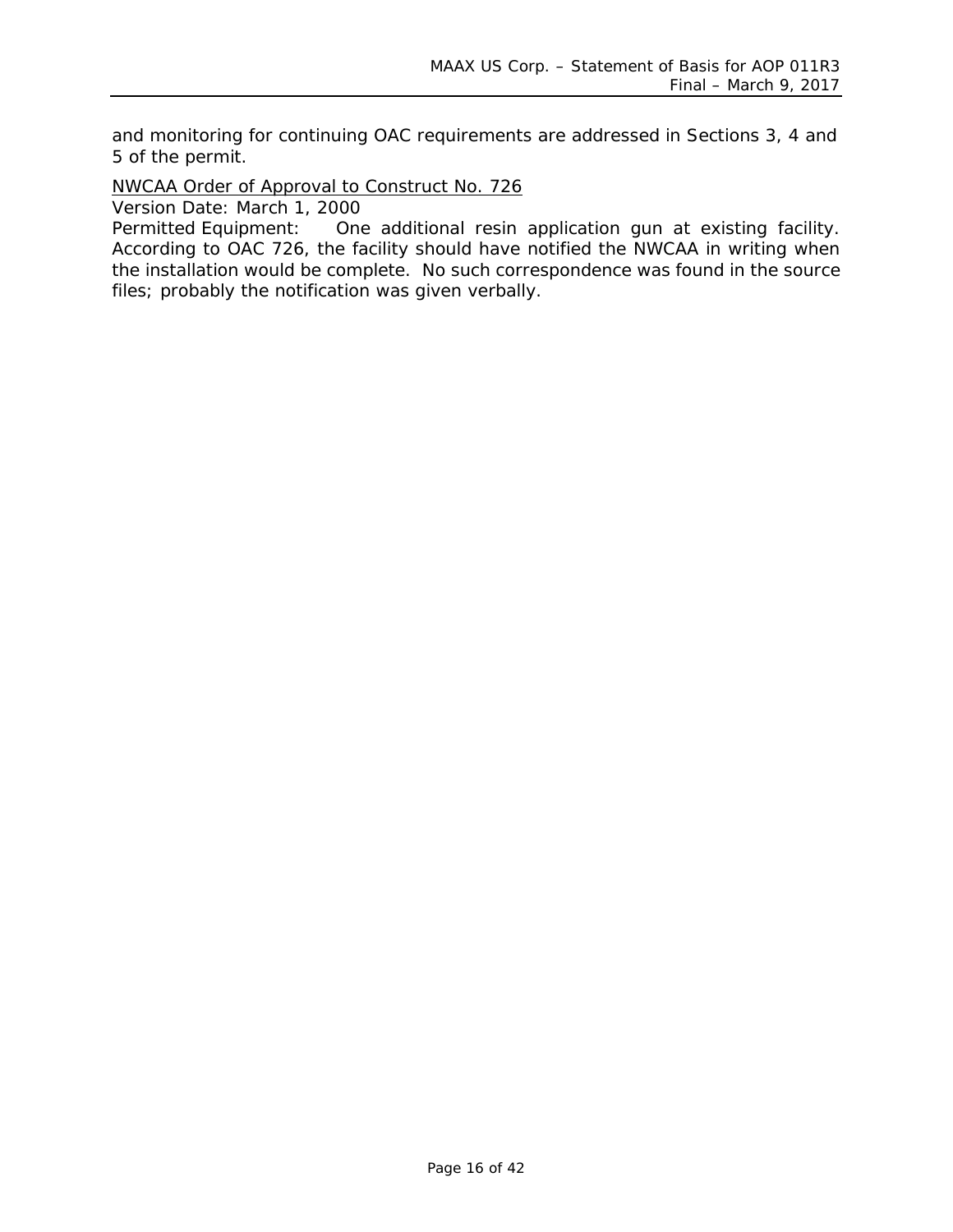# <span id="page-16-0"></span>**3 BASIS OF REGULATION APPLICABILITY**

#### <span id="page-16-1"></span>**3.1 National Emission Standards for Hazardous Air Pollutants (NESHAP)**

MAAX US Corp. is subject to 40 CFR Part 63 Subpart WWWW- National Emission Standards for Hazardous Air Pollutants: Reinforced Plastic Composites Production. Reinforced plastic composites facilities produce a variety of reinforced plastic products, including fiberglass bath tubs and showers, automobile and recreational vehicle parts, storage tanks, and engine and tool covers. Subpart WWWW requires most existing major sources to incorporate pollution-prevention techniques in their production processes. These techniques include: using raw materials containing low amounts of air toxics; non-atomized resin application; and covering open resin baths and tanks. Compliance assurance is described in Section 5 of the permit.

Whenever a NESHAP applies to a facility, that NESHAP provides a table that specifies which parts of Subpart A (General Provisions) to 40 CFR 63 also apply. Specified parts of Subpart A to 40 CFR 63 apply to MAAX US Corp and are identified in Section 3 of the permit.

#### <span id="page-16-2"></span>**3.2 Compliance Assurance Monitoring (CAM)**

The requirements of Compliance Assurance Monitoring are contained in 40 CFR 64. They apply to a pollutant-specific emissions unit at a major source that is required to obtain a part 70 or 71 permit provided the unit satisfies all criteria as delineated in 40 CFR  $64.2(a)(1)-(3)$ . In particular, 40 CFR  $64.2(a)(2)$  stipulates that the emission unit uses a control device to achieve compliance. MAAX does not use any control devices, as these are defined in 40 CFR 64.1, to achieve compliance.

#### <span id="page-16-3"></span>**3.3 Chemical Accident Prevention Provisions**

The goal of 40 CFR 68 and the risk management program it requires is to prevent accidental releases of substances that can cause serious harm to the public and the environment from short-term exposures and to mitigate the severity of releases that do occur. If a tank, drum, container, pipe, or other process at a facility contains any of the extremely hazardous toxic and flammable substances listed in Table 1 to 40 CFR 68.130 in an amount above the "threshold quantity" specified for that substance, the facility operator is required to develop and implement a risk management program.

MAAX does not have any of the substances in the threshold quantities listed in Table 1 to 40 CFR 68.130 and therefore it is not subject to the requirements of 40 CFR 98.

#### <span id="page-16-4"></span>**3.4 New Source Review (NSR)**

#### **3.4.1 Basic Information**

New Source Review requires stationary sources of air pollution to acquire permits before they begin construction. NSR is also referred to as construction permitting or preconstruction permitting.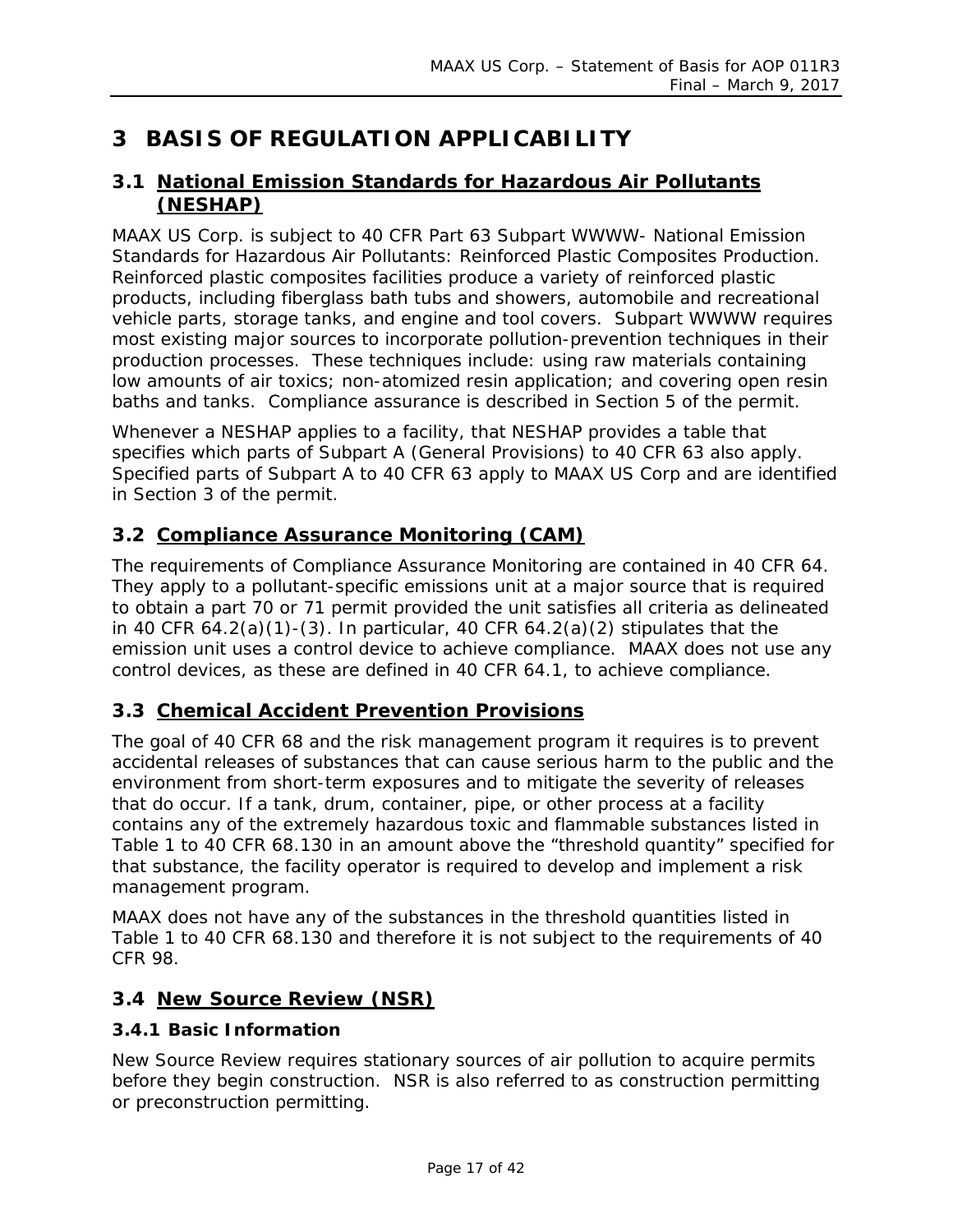There are three types of NSR permits. A source may have to acquire one or more of these permits:

- Prevention of Significant Deterioration (PSD) permits, which are required for new major sources or a major source making a major modification in an atta[i](#page-17-0)nment<sup>i</sup> area;
- Nonattainment NSR permits, which are required for new major sources or major sources making a major modification in a nonattainment area. (The NWCAA jurisdiction is currently in attainment for all pollutants, so this type of permit does not currently apply.); and
- Minor source permits, which are required for sources that emit pollutants below the major source threshold but above the minor source threshold. It is generally the case that a major new or modified source will also require minor NSR permitting that covers a different subset of pollutants.

#### **3.4.2 What are Permits?**

Permits are legal documents that the source must follow. Permits specify what emission limits must not be exceeded and how the source is to demonstrate compliance with the set limits. Permits may contain conditions to ensure that the source is built according to the permit application upon which the permitting agency relies for air impact analysis. For example, the permit may specify a stack height that was used by the permitting agency to determine compliance with air pollutant limits. Some limits in the permit may be specified at the request of the source to keep them from being subject to other requirements. For example, the source may take limits in a minor NSR permit to keep the source out of PSD. To assure that sources follow permit requirements, permits also contain monitoring, recordkeeping, and reporting (MR&R) requirements.

#### **3.4.3 Who Issues the Permits?**

In Washington State most NSR permits are issued by the Washington State Department of Ecology ("Ecology") or local air pollution control agencies. The EPA issues the permit in some cases. Ecology and local air pollution control agencies have their own permit programs that are approved by EPA in the State Implementation Plan (SIP). In general, in the NWCAA jurisdiction, which encompasses Island, Skagit, and Whatcom Counties, Ecology issues major NSR permits (PSD permits) and NWCAA issues minor NSR permits (Orders of Approval to Construct, or OACs).

#### **3.4.4 Prevention of Significant Deterioration (PSD)**

Before a major source can be constructed or modified in an area that meets all the health-based ambient air requirements (i.e. in an attainment area), the owner or operator must demonstrate that the project will not cause or contribute to violations of any ambient air quality standard or air quality increment. Also, the

<span id="page-17-0"></span><sup>&</sup>lt;sup>i</sup> An attainment area means a geographic area designated by EPA at 40 CFR 81 as having attained the National Ambient Air Quality Standard for a given criteria pollutant (Reference: WAC 173-400-030 (9)).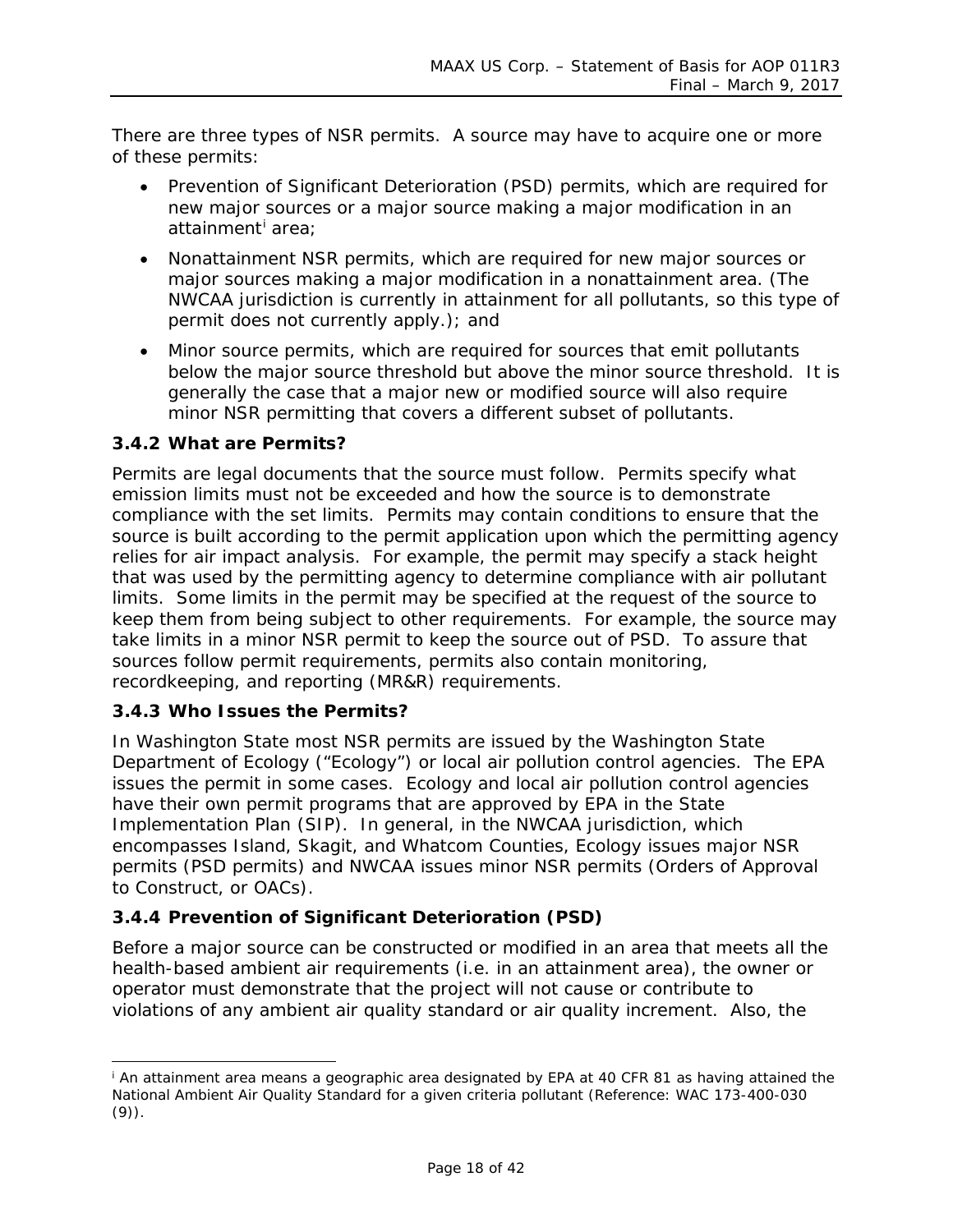owner or operator must demonstrate that the project will not cause significant deterioration in nearby Class I Areas (parks and wilderness areas).

MAAX is not a major source for pollutants regulated under PSD. Emissions from MAAX would need to increase above the levels in 52.21 for PSD to apply.

#### **3.4.5 Minor NSR**

New or modified sources of air pollution are required to obtain a permit from the NWCAA before beginning construction. Permits are referred to as Orders of Approval to Construct (OACs) and contain a wide range of local, state, and federal requirements to minimize air pollution impacts on the environment. The type of activity, the size of the operation, and the kinds of pollutants emitted determine permit conditions.

#### <span id="page-18-0"></span>**3.5 Greenhouse Gas (GHG) Regulation**

#### **3.5.1 40 CFR 98, Federal Mandatory Greenhouse Gas Emission Inventory Regulation**

The requirements for the mandatory greenhouse gas reporting are contained in 40 CFR 98. In order for a facility to be subject to 40 CFR 98, it must meet the requirements of either 1, 2, or 3 below:

1. A facility that contains any source category that is listed in Table A–3 of 40 CFR 98 Subpart A.

2. A facility that contains any source category that is listed in Table A–4 of 40 CFR 98 Subpart A that emits 25,000 metric tons CO2e or more per year in combined emissions from stationary fuel combustion units.

3. A facility that has stationary fuel combustion units with an aggregate maximum rated heat input of 30 mmBtu/hr or greater, and the facility emits 25,000 metric tons CO2e or more per year in combined emissions from all stationary fuel combustion sources.

MAAX does not contain any source category that is listed in tables A-3 or A-4 to subpart A to 40 CFR 98, and has no fuel combustion sources with an aggregate maximum rated heat input of 30 mmBtu/hr.

As a result, MAAX US Corp. is not subject to the requirements of 40 CFR 98.

#### **3.5.2 WAC Chapter 173-441, Reporting of Emissions of Greenhouse Gases**

Chapter 173-441 WAC, "Reporting of Emissions of Greenhouse Gases", is a mandatory greenhouse gas (GHG) reporting rule for:

- Suppliers that supply applicable fuels sold in Washington State of which the complete combustion or oxidation would result in at least 10,000 metric tons of carbon dioxide annually; or
- Any listed facility that emits at least 10,000 metric tons of  $CO<sub>2</sub>$ -equivalents  $(CO<sub>2</sub>e)$  of greenhouse gases annually in the state.

WAC 173-441 was adopted by Ecology on December 1, 2010 and became effective on January 1, 2011. This regulation does not apply to MAAX because the facility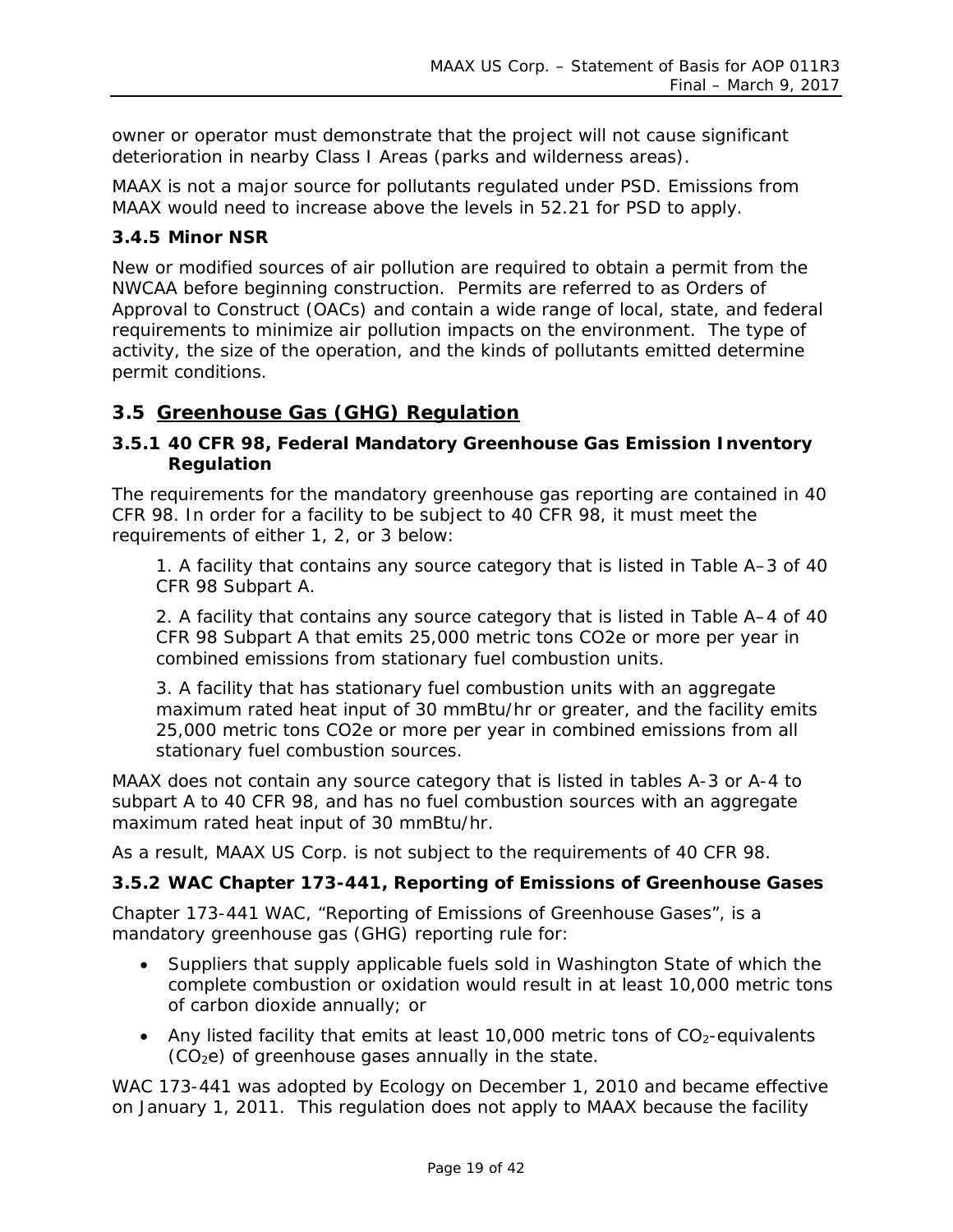does not emit 10,000 metric tons or more of CO<sub>2</sub>e of greenhouse gases per year.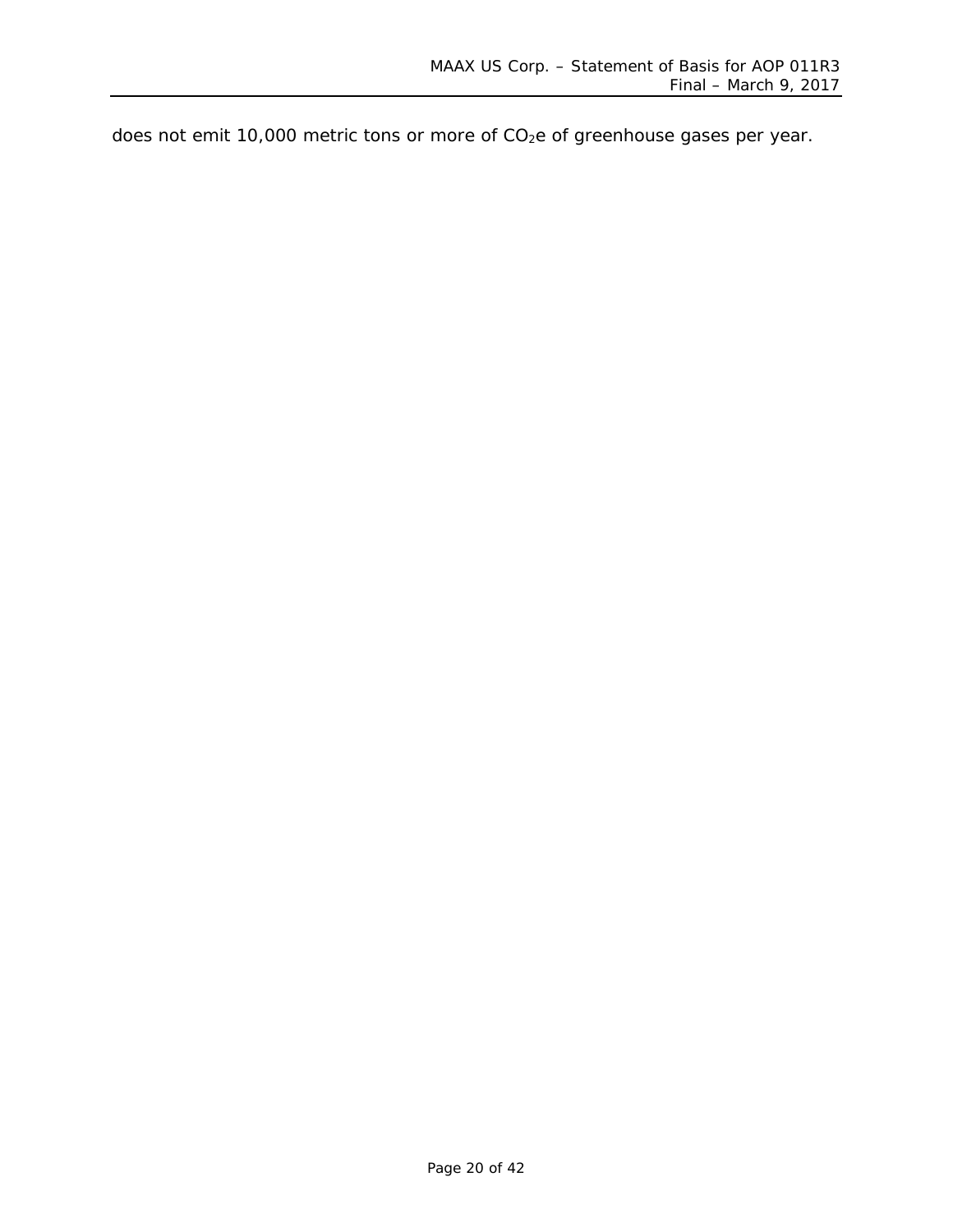# <span id="page-20-0"></span>**4 GENERAL PERMIT ASSUMPTIONS**

#### <span id="page-20-1"></span>**4.1 Permit Content**

The permit contains (1) standard terms; (2) generally applicable conditions for the type of facility permitted; and (3) specifically applicable conditions. Applicable requirements that were satisfied by a single past action on the part of the source are not included in the permit but are discussed in the Statement of Basis. Regulations that require action by a regulatory agency, but not of the regulated source, are not included as permit conditions.

#### <span id="page-20-2"></span>**4.2 One Time Requirements**

- NWCAA OAC 726 requires that the control efficiency of the subject gun be equal or greater than that of non-atomized application technologies. This is inherent to the design of the spray gun and there are no ongoing compliance requirements related to the spray gun.
- NWCAA OAC 726 required notification upon completion of installation of the affected resin application gun. No such notice was located in NWCAA files, but it is likely that the notice was provided via telephone.
- Pursuant to 40 CFR 63.9(b)(2), initial notification that facility is subject to 40 CFR 63 Subpart WWWW. Letter submitted to NWCAA on August 8, 2003.
- Pursuant to 40 CFR 60.9(h), notification of compliance status with respect to 40 CFR 63 Subpart WWWW. Electronic submission to NWCAA on March 17, 2006.

#### <span id="page-20-3"></span>**4.3 Federal Enforceability**

Federally enforceable requirements are terms and conditions required under the Federal Clean Air Act or under any of its applicable requirements such as NESHAP. Local and state regulations may become federally enforceable by formal approval and incorporation into the State Implementation Plan (SIP) or through other delegation mechanisms. Federally enforceable requirements are enforceable by the EPA and citizens of the United States. All applicable requirements in the permit including Standard Terms and Conditions, Generally Applicable Requirements, and Specifically Applicable Requirements are federally enforceable unless identified in the permit as enforceable only by the state and labeled as "state only".

Chapter 173-401 WAC is not federally enforceable although the requirements of this regulation are based on federal requirements for the air operating permit program. Upon issuance of the permit, the terms based on Chapter 173-401 WAC will become federally enforceable for the source.

Most rules and requirements are followed by a date in parentheses. Two different versions (identified by the date) of the same regulatory citation may apply to the source if federal approval/delegation lags behind changes made to the Washington Administrative Code (WAC) or the NWCAA Regulation. The date associated with a WAC regulation denotes the "State Effective Date" of the regulation. For SIPapproved WAC regulations (identified by the absence of the "state only"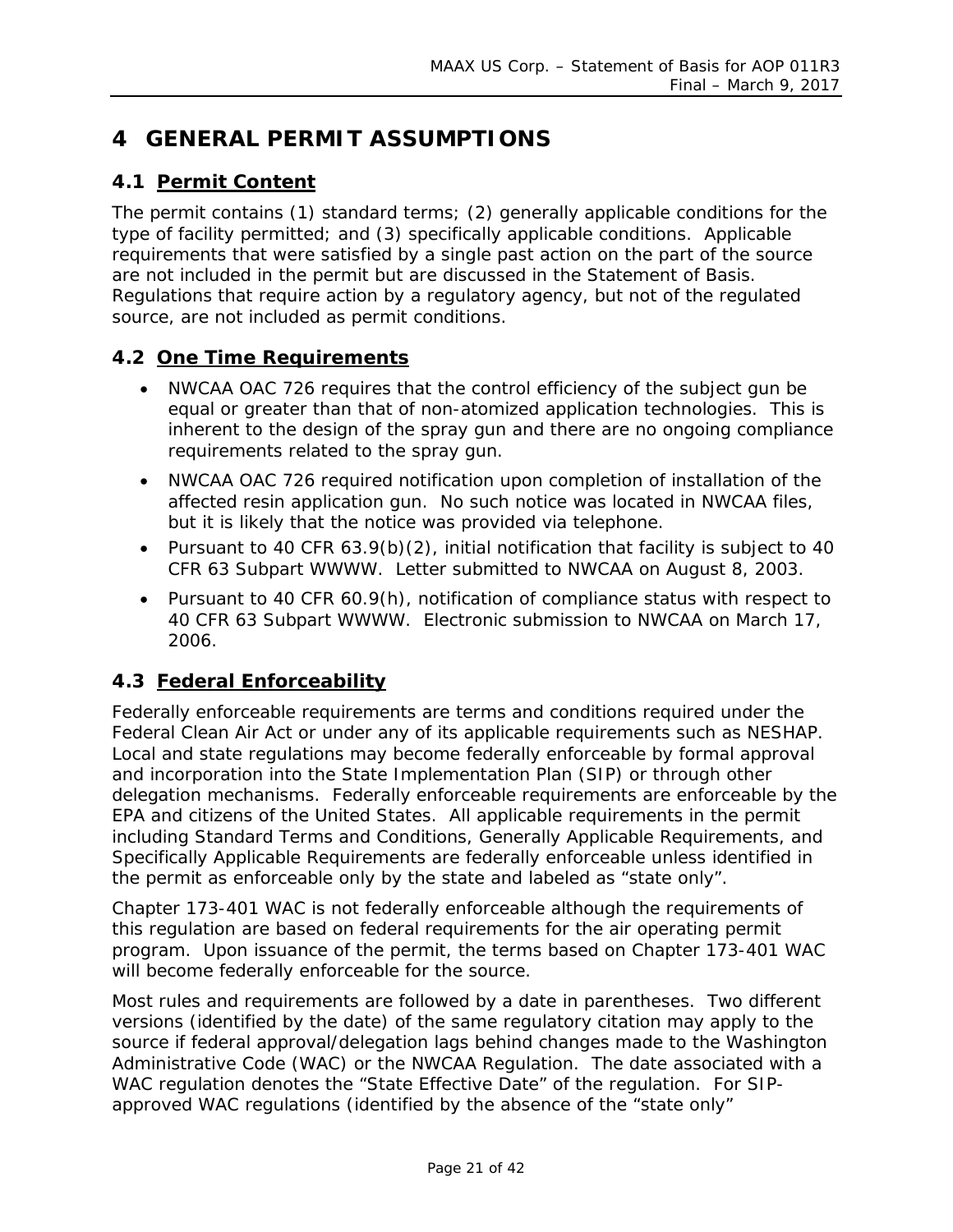designation), the date represents the "State Effective Date" of the regulation version that was SIP-approved. For NWCAA regulations, the date represents the most recent Board of Directors adoption date, which is identified as the "Passed" or "Amended" date in the NWCAA Regulation. For SIP-approved NWCAA regulations (also identified by the absence of the "state only" designation), the parenthetical date represents the "Passed" or "Amended" date of the regulation version that was SIP-approved. The date associated with an OAC or PSD permit represents the latest revision date of that order. For a federal rule, the date is the rule's most recent promulgation date.

#### <span id="page-21-0"></span>**4.4 Gap-Filling**

Certain air pollution regulations and permit conditions do not specifically call out sufficient MR&R methods to adequately demonstrate compliance with the applicable requirement. In these cases, the permitting agency is obligated to develop sitespecific MR&R requirements that the source must follow pursuant to WAC 173-401- 615(1)(b) & (c) (10/17/02). The inclusion of the customized MR&R requirements is called "gap-filling". For instance, nuisance rules and opacity requirements have site-specific gap-filled obligations for the source. If gap-filling has been incorporated for a requirement of the AOP, the MR&R for that term will state "directly enforceable" above the gap-filled text.

On August 19, 2008, the U.S. Court of Appeals vacated EPA's 2006 interpretive rule that prohibited states from enhancing monitoring in Title V permits. As a result, permitting authorities again must ensure that monitoring in each permit is sufficient to assure compliance with the terms and conditions of the permit.

#### <span id="page-21-1"></span>**4.5 Future Requirements**

Applicable requirements promulgated with future effective compliance dates may be included as applicable requirements in the permit. Some requirements that are not applicable until triggered by an action, such as the requirement to file an application prior to constructing a new source, are addressed within the standard terms and conditions section of the permit.

There are presently no pending applications to construct or modify MAAX US Corp. in such a way as to trigger New Source Review. MAAX US Corp. has certified in the permit renewal application that the facility will meet any future applicable requirements on a timely basis.

#### <span id="page-21-2"></span>**4.6 Compliance Options**

MAAX US Corp. did not request emissions trading provisions or specify more than one operating scenario in the air operating permit application; therefore, the permit does not address these options as allowed under WAC 173-401-650. This permit does not condense overlapping applicable requirements (streamlining) nor does it provide any alternative emission limitations.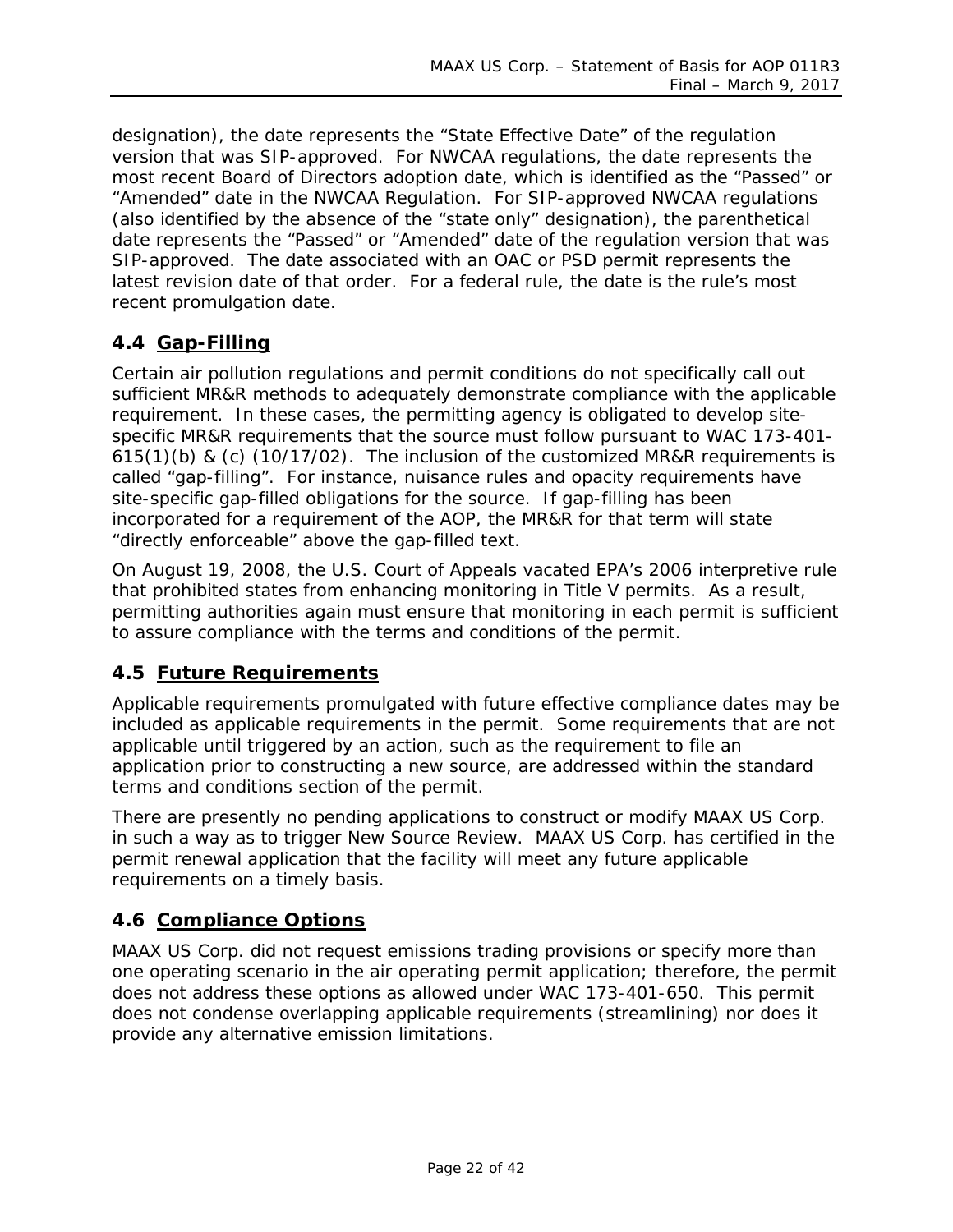# <span id="page-22-0"></span>**5 PERMIT ELEMENTS AND BASIS FOR TERMS AND CONDITIONS**

#### <span id="page-22-1"></span>**5.1 Permit Organization**

The MAAX US Corp. Air Operating Permit (AOP) is divided into the following sections:

**Permit Information Attest Table of Contents Section 1 Emission Unit Identification Section 2 Standard Terms and Conditions Section 3 Standard Terms and Conditions for NESHAP Section 4 Generally Applicable Requirements Section 5 Specifically Applicable Requirements Section 6 Inapplicable Requirements**

#### <span id="page-22-2"></span>**5.2 Permit Information and Attest**

#### **5.2.1 Permit Information**

The Permit Information page identifies the source and provides general information relevant to the permit such as the facility address, the responsible corporate official, the permit issuance date and the permit expiration date, and the agency personnel responsible for permit preparation, review, and issuance.

#### **5.2.2 Attest**

The Attest page provides authorization for the source to operate under the terms and conditions contained in the permit.

### <span id="page-22-3"></span>**5.3 Section 1 Emission Unit Identification**

The Emission Unit Identification section lists emission units, rated capacities, and air pollution control methods at MAAX US Corp. Hap-containing storage units, including bulk resin tanks, portable totes, and drums have been added to the list of emission units for this permit renewal. HAP-containing storage units are subject to work-practice standards of Table 4 of 40 CFR 63 Subpart WWWW, so they have been removed from the list of insignificant emission units.

#### <span id="page-22-4"></span>**5.4 Section 2 Standard Terms and Conditions**

The Standard Terms and Conditions section of the AOP (Section 2) specifies administrative requirements or prohibitions with no ongoing compliance monitoring requirements. The legal authority for the Standard Terms and Conditions is provided in the citations in Section 2 of the AOP. The description of the regulation in each of these conditions (with the exception of those labeled "Directly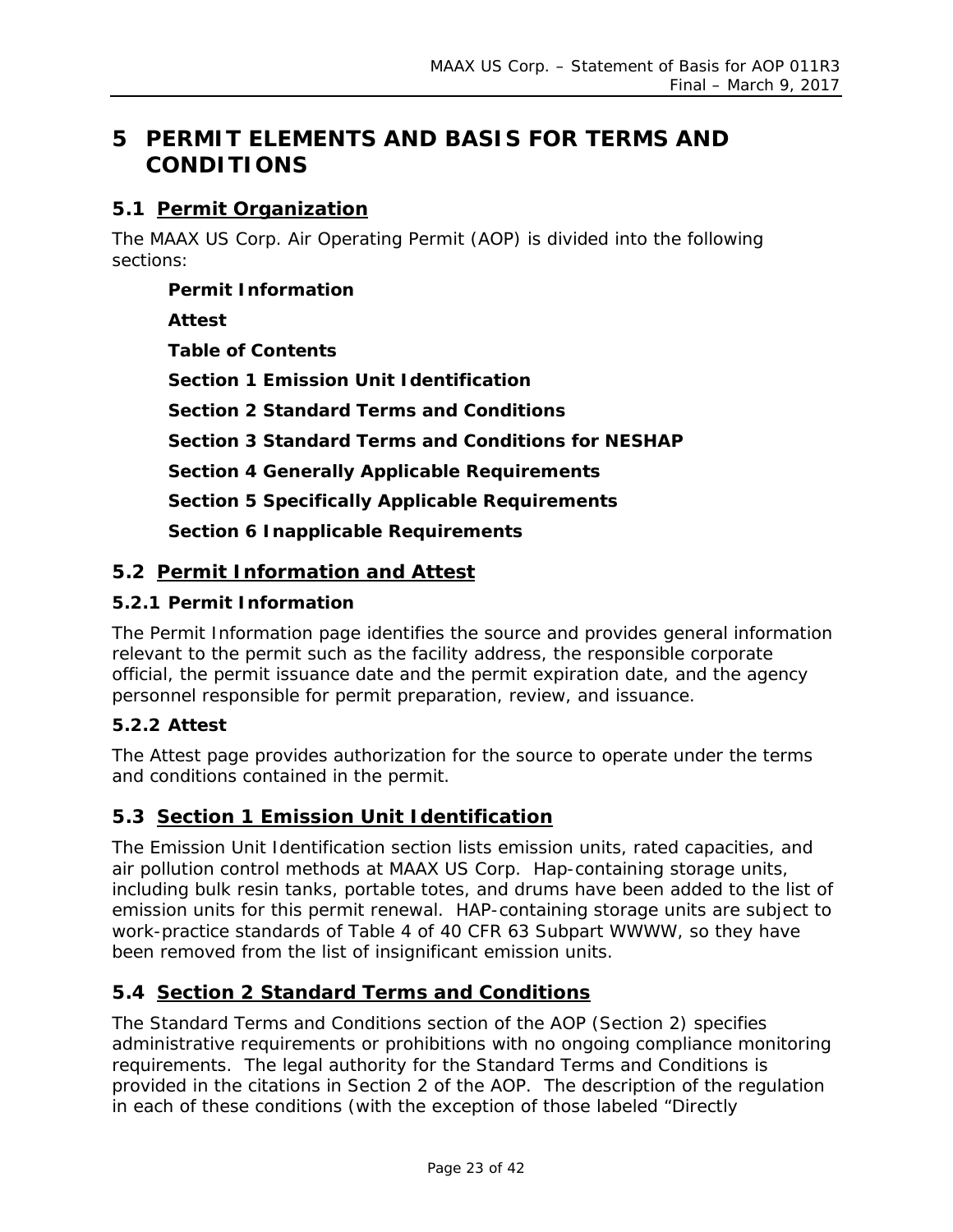enforceable under WAC 173-401-615(1)(b) & (c), 10/17/02") is sometimes a paraphrase of the actual regulatory requirement. Where there is a difference between the actual requirement and the paraphrased description, the cited regulatory requirement takes precedence. In an effort to make the section more readable, the terms and conditions have been grouped by function. In some cases, similar requirements at the state and local authority level have been grouped together.

Several permit conditions in Section 2 of the AOP are labeled "Directly enforceable under WAC 173-401-615(1)(b) & (c), 10/17/02". These conditions are a clarification of the regulatory requirements, as the NWCAA interprets those requirements. "Directly enforceable" conditions are legal requirements with which the permittee must comply and are directly enforceable through the permit per NWCAA's gap-filling authority.

A number of requirements that would not be applicable until triggered have also been included in Section 2 of the AOP. An example of one such requirement is the requirement for a source to submit an application for new source review.

#### <span id="page-23-0"></span>**5.5 Section 3 Standard Terms and Conditions for NESHAP**

Section 3 of the AOP includes the standard terms and conditions that are contained in Subpart A of 40 CFR 63. Such standard terms and conditions are administrative, notification, and/or other requirements that typically have no ongoing compliance monitoring requirements.

Specified parts of Subpart A to 40 CFR 63 apply to MAAX, as indicated in [Table 5-1](#page-24-0) below. Section 3 in the AOP is designed to summarize Subpart A to 40 CFR 63. The NWCAA has attempted to provide the essence of the applicable portions of Subpart A by way of paraphrasing in Section 3. In the event of a conflict between Section 3 of the AOP and 40 CFR 63 Subpart A, the latter rules. The applicability table (Table 15 to Subpart WWWW to 40 CFR 63) is presented in full as [Table 5-1](#page-24-0) below.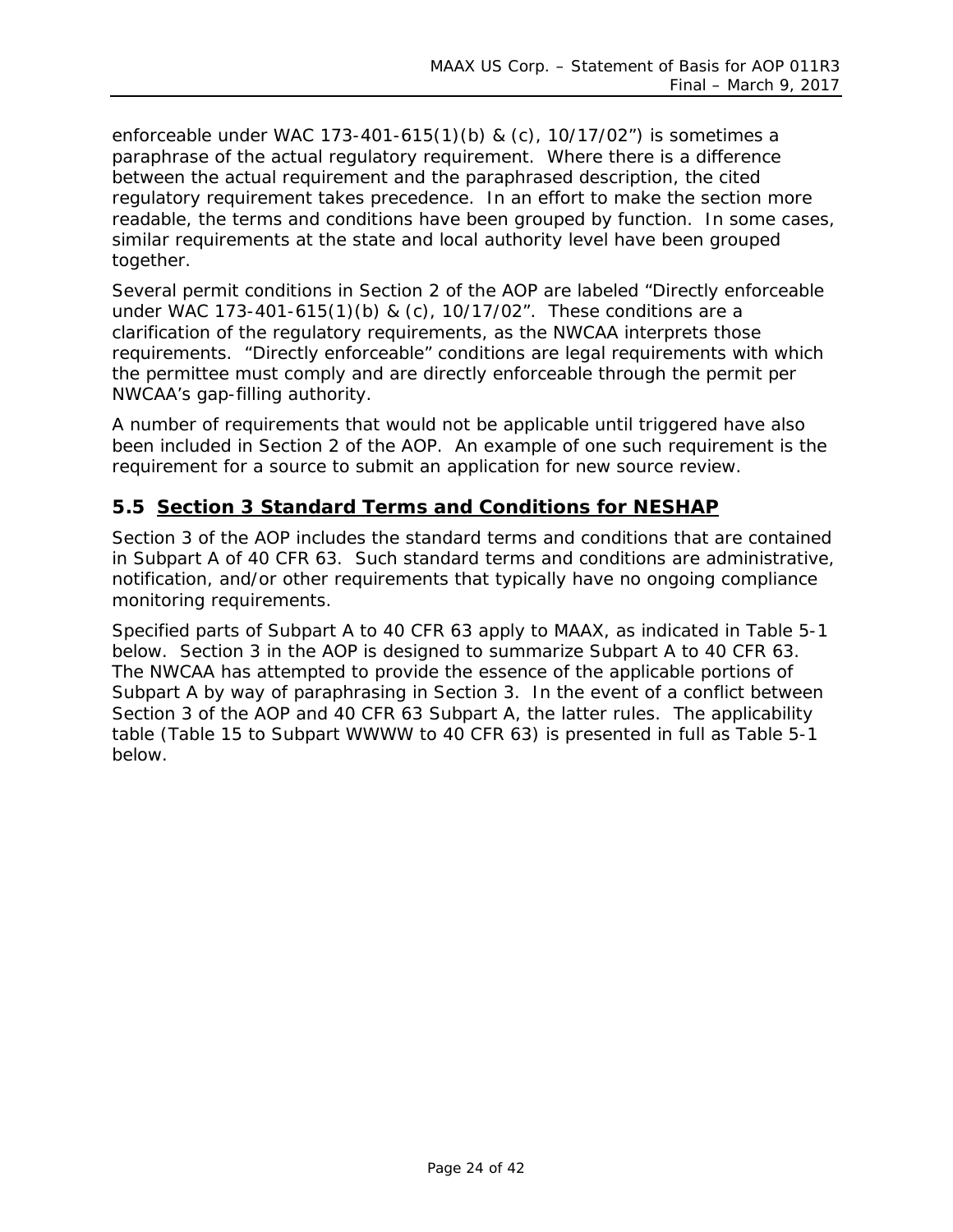<span id="page-24-0"></span>

|                 | Table 5-1 Applicability of Subpart A (General Provisions) to Subpart |
|-----------------|----------------------------------------------------------------------|
| WWWW of Part 63 |                                                                      |

| The general<br>provisions<br>reference | That addresses                                                                          | And<br>applies<br>to<br>subpart<br><b>WWWW</b><br>of part<br>63 | Subject to the<br>following additional<br>information                                                                                                                                           |
|----------------------------------------|-----------------------------------------------------------------------------------------|-----------------------------------------------------------------|-------------------------------------------------------------------------------------------------------------------------------------------------------------------------------------------------|
| §63.1(a)(1)                            | General applicability of the<br>general provisions                                      | Yes                                                             | <b>Additional terms</b><br>defined in subpart<br>WWWW of Part 63,<br>when overlap between<br>subparts A and<br>WWWW of Part 63 of<br>this part, subpart<br>WWWW of Part 63<br>takes precedence. |
| §63.1(a)(2)<br>through (4)             | General applicability of the<br>general provisions                                      | Yes                                                             |                                                                                                                                                                                                 |
| §63.1(a)(5)                            | Reserved                                                                                | <b>No</b>                                                       |                                                                                                                                                                                                 |
| §63.1(a)(6)                            | General applicability of the<br>general provisions                                      | Yes                                                             |                                                                                                                                                                                                 |
| §63.1(a)(7)<br>through (9)             | Reserved                                                                                | <b>No</b>                                                       |                                                                                                                                                                                                 |
| §63.1(a)(10)<br>through (14)           | General applicability of the<br>general provisions                                      | Yes                                                             |                                                                                                                                                                                                 |
| §63.1(b)(1)                            | Initial applicability<br>determination                                                  | Yes                                                             | Subpart WWWW of<br>Part 63 clarifies the<br>applicability in<br>§§63.5780 and<br>63.5785.                                                                                                       |
| §63.1(b)(2)                            | Reserved                                                                                | No.                                                             |                                                                                                                                                                                                 |
| §63.1(b)(3)                            | Record of the applicability<br>determination                                            | Yes                                                             |                                                                                                                                                                                                 |
| §63.1(c)(1)                            | Applicability of this part after a<br>relevant standard has been set<br>under this part | Yes                                                             | Subpart WWWW of<br>Part 63 clarifies the<br>applicability of each<br>paragraph of subpart A<br>to sources subject to<br>subpart WWWW of Part<br>63.                                             |
| §63.1(c)(2)                            | Title V operating permit<br>requirement                                                 | Yes                                                             | All major affected<br>sources are required to<br>obtain a title V<br>operating permit. Area<br>sources are not subject<br>to subpart WWWW of<br>Part 63.                                        |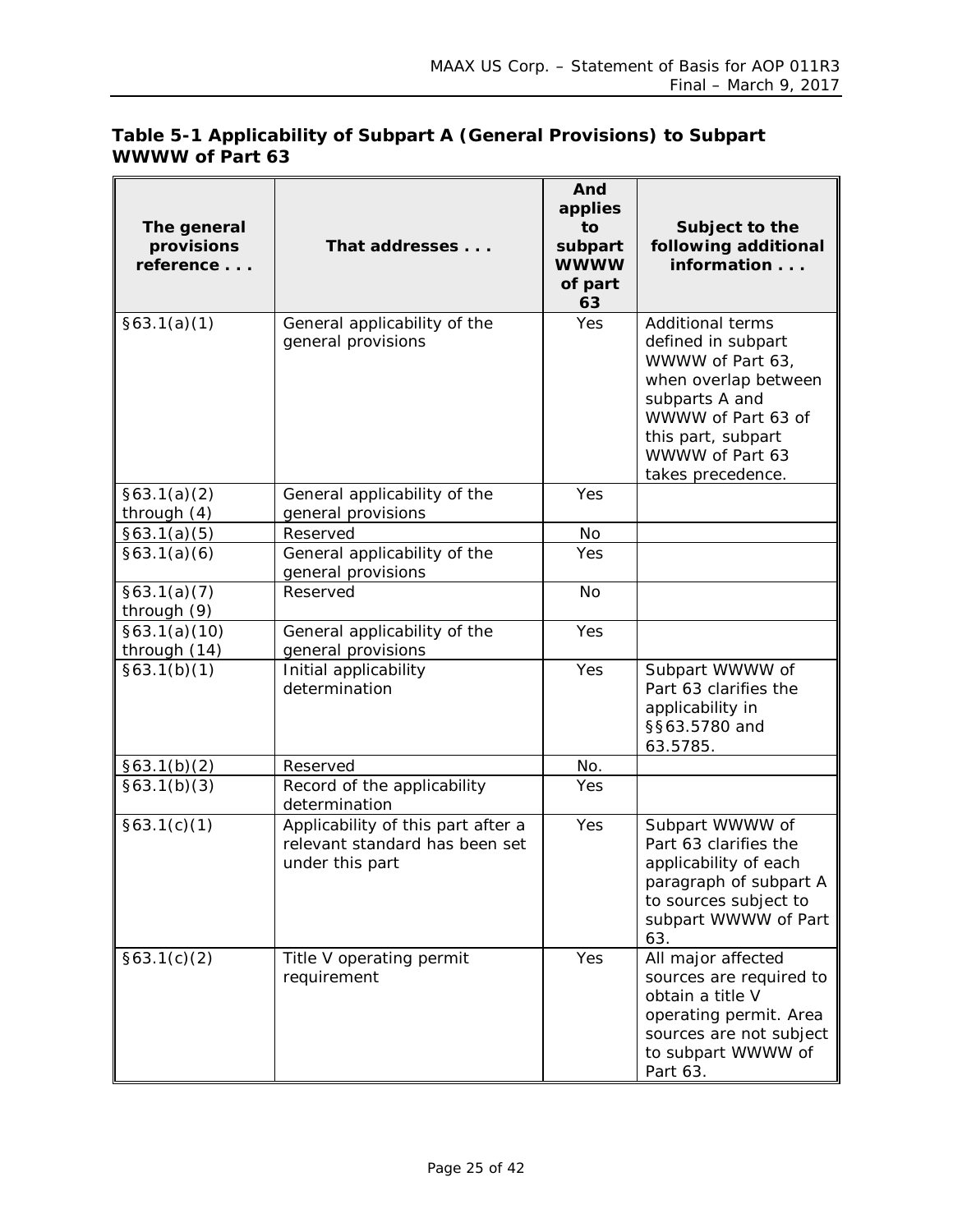| The general<br>provisions<br>reference | That addresses                                                                                            | And<br>applies<br>to<br>subpart<br><b>WWWW</b><br>of part<br>63 | Subject to the<br>following additional<br>information                                                                                                                                                                                                                  |
|----------------------------------------|-----------------------------------------------------------------------------------------------------------|-----------------------------------------------------------------|------------------------------------------------------------------------------------------------------------------------------------------------------------------------------------------------------------------------------------------------------------------------|
| $§63.1(c)(3)$ and<br>(4)               | Reserved                                                                                                  | No                                                              |                                                                                                                                                                                                                                                                        |
| §63.1(c)(5)                            | Notification requirements for an<br>area source that increases HAP<br>emissions to major source<br>levels | Yes                                                             |                                                                                                                                                                                                                                                                        |
| §63.1(d)                               | Reserved                                                                                                  | <b>No</b>                                                       |                                                                                                                                                                                                                                                                        |
| §63.1(e)                               | Applicability of permit program<br>before a relevant standard has<br>been set under this part             | Yes                                                             |                                                                                                                                                                                                                                                                        |
| §63.2                                  | Definitions                                                                                               | Yes                                                             | Subpart WWWW of<br>Part 63 defines terms<br>in §63.5935. When<br>overlap between<br>subparts A and<br>WWWW of Part 63<br>occurs, you must<br>comply with the<br>subpart WWWW of Part<br>63 definitions, which<br>take precedence over<br>the subpart A<br>definitions. |
| §63.3                                  | Units and abbreviations                                                                                   | Yes                                                             | Other units and<br>abbreviations used in<br>subpart WWWW of Part<br>63 are defined in<br>subpart WWWW of Part<br>63.                                                                                                                                                   |
| §63.4                                  | Prohibited activities and<br>circumvention                                                                | Yes                                                             | $§63.4(a)(3)$ through<br>(5) is reserved and<br>does not apply.                                                                                                                                                                                                        |
| $§63.5(a)(1)$ and<br>(2)               | Applicability of construction and<br>reconstruction                                                       | Yes                                                             | Existing facilities do<br>not become<br>reconstructed under<br>subpart WWWW of Part<br>63.                                                                                                                                                                             |
| §63.5(b)(1)                            | Relevant standards for new<br>sources upon construction                                                   | Yes                                                             | Existing facilities do<br>not become<br>reconstructed under<br>subpart WWWW of Part<br>63.                                                                                                                                                                             |
| §63.5(b)(2)                            | Reserved                                                                                                  | No                                                              |                                                                                                                                                                                                                                                                        |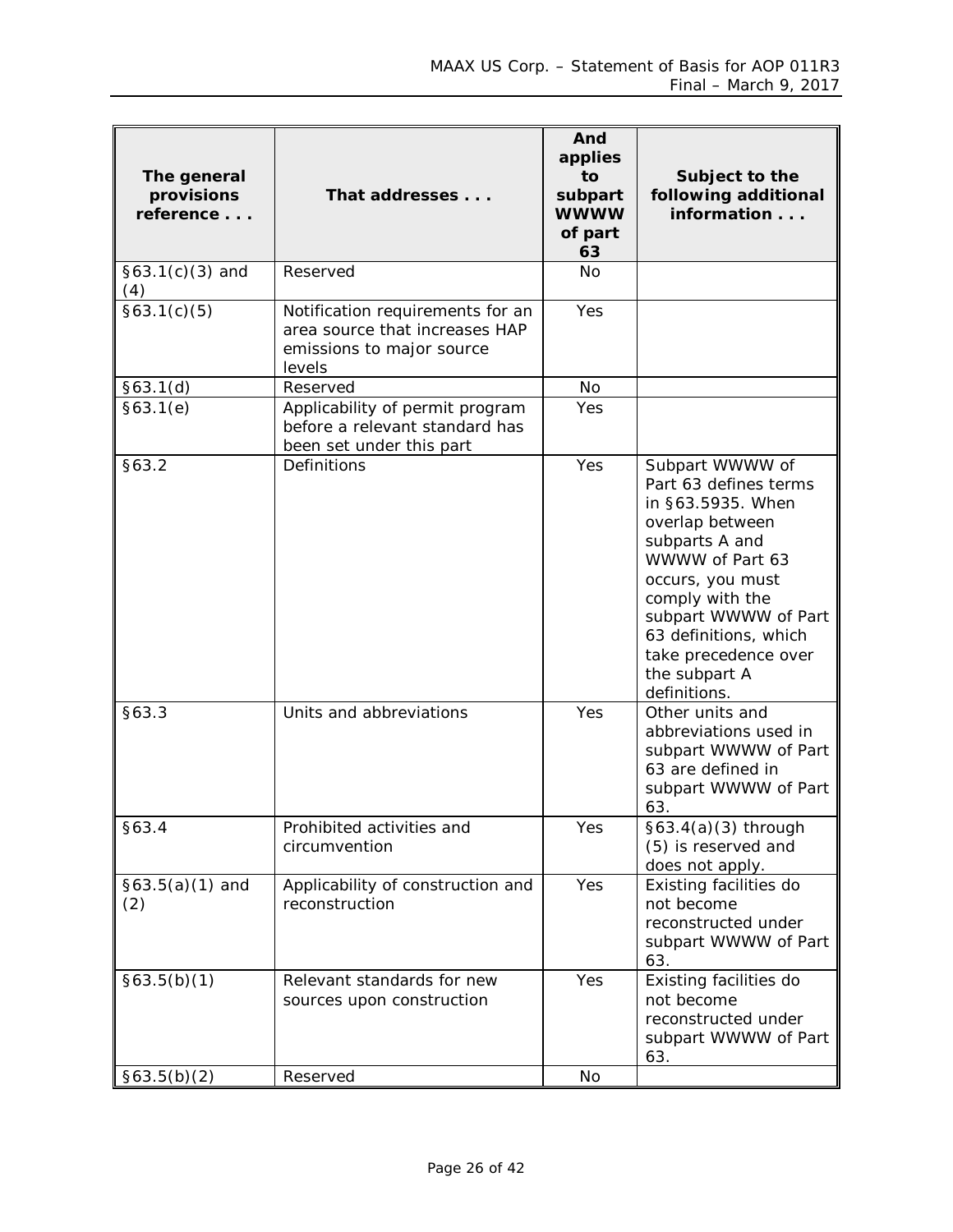| The general<br>provisions<br>reference | That addresses                                                                               | And<br>applies<br>to<br>subpart<br><b>WWWW</b><br>of part<br>63 | Subject to the<br>following additional<br>information                                      |
|----------------------------------------|----------------------------------------------------------------------------------------------|-----------------------------------------------------------------|--------------------------------------------------------------------------------------------|
| §63.5(b)(3)                            | <b>New</b><br>construction/reconstruction                                                    | Yes                                                             | Existing facilities do<br>not become<br>reconstructed under<br>subpart WWWW of Part<br>63. |
| §63.5(b)(4)                            | Construction/reconstruction<br>notification                                                  | Yes                                                             | Existing facilities do<br>not become<br>reconstructed under<br>subpart WWWW of Part<br>63. |
| §63.5(b)(5)                            | Reserved                                                                                     | <b>No</b>                                                       |                                                                                            |
| §63.5(b)(6)                            | Equipment addition or process<br>change                                                      | Yes                                                             | Existing facilities do<br>not become<br>reconstructed under<br>subpart WWWW of Part<br>63. |
| §63.5(c)                               | Reserved                                                                                     | <b>No</b>                                                       |                                                                                            |
| §63.5(d)(1)                            | General application for approval<br>of construction or<br>reconstruction                     | Yes                                                             | Existing facilities do<br>not become<br>reconstructed under<br>subpart WWWW of Part<br>63. |
| §63.5(d)(2)                            | Application for approval of<br>construction                                                  | Yes                                                             |                                                                                            |
| §63.5(d)(3)                            | Application for approval of<br>reconstruction                                                | <b>No</b>                                                       |                                                                                            |
| §63.5(d)(4)                            | Additional information                                                                       | Yes                                                             |                                                                                            |
| §63.5(e)(1)<br>through (5)             | Approval of construction or<br>reconstruction                                                | Yes                                                             |                                                                                            |
| $§63.5(f)(1)$ and<br>(2)               | Approval of construction or<br>reconstruction based on prior<br>State preconstruction review | Yes                                                             |                                                                                            |
| §63.6(a)(1)                            | Applicability of compliance with<br>standards and maintenance<br>requirements                | Yes                                                             |                                                                                            |
| §63.6(a)(2)                            | Applicability of area sources<br>that increase HAP emissions to<br>become major sources      | Yes                                                             |                                                                                            |
| §63.6(b)(1)<br>through (5)             | Compliance dates for new and<br>reconstructed sources                                        | Yes                                                             | Subpart WWWW of<br>Part 63 clarifies<br>compliance dates in<br>§63.5800.                   |
| §63.6(b)(6)                            | Reserved                                                                                     | <b>No</b>                                                       |                                                                                            |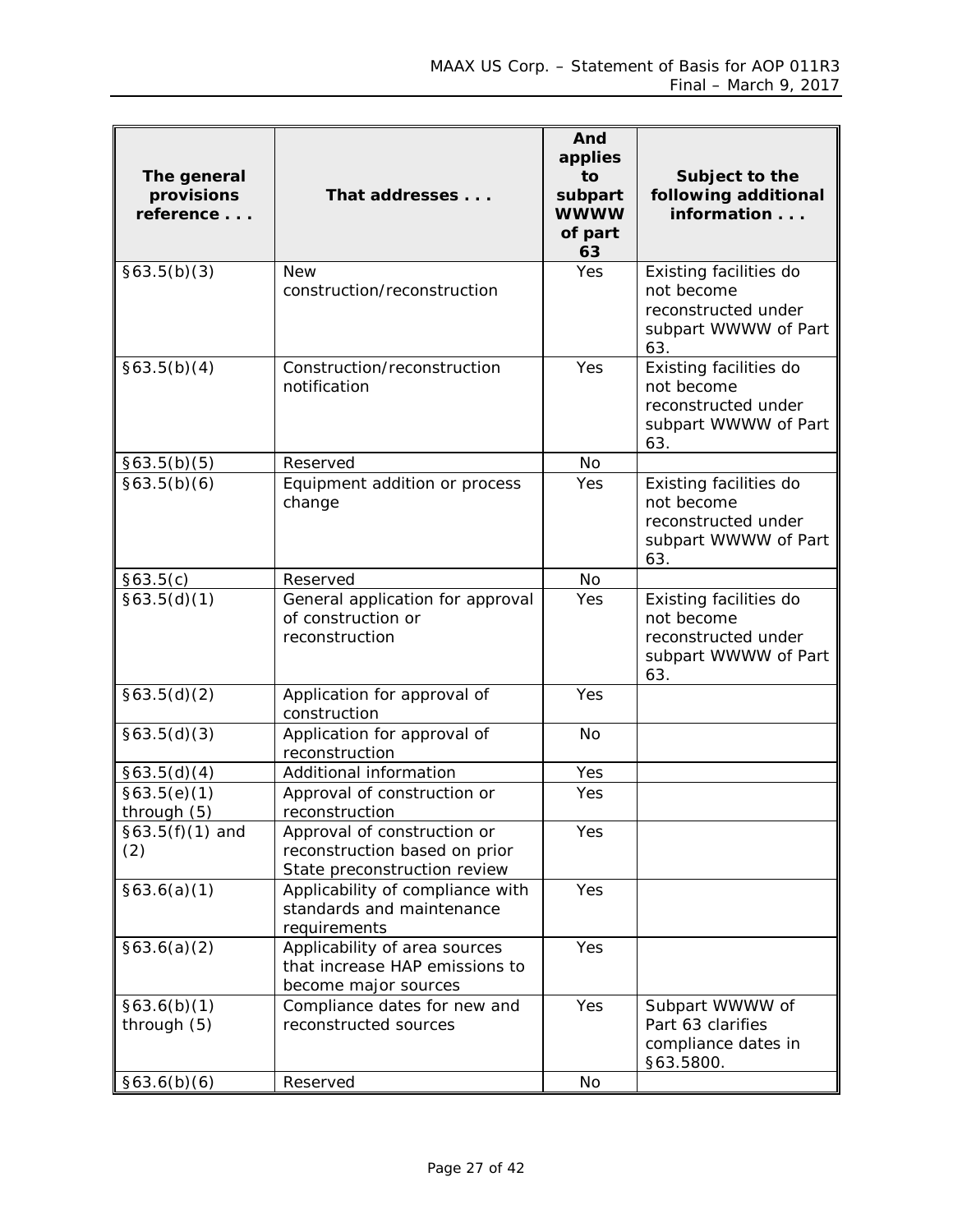| The general<br>provisions<br>reference | That addresses                                                                                               | And<br>applies<br>to<br>subpart<br><b>WWWW</b><br>of part<br>63 | Subject to the<br>following additional<br>information                                                                                                                                                      |
|----------------------------------------|--------------------------------------------------------------------------------------------------------------|-----------------------------------------------------------------|------------------------------------------------------------------------------------------------------------------------------------------------------------------------------------------------------------|
| §63.6(b)(7)                            | Compliance dates for new<br>operations or equipment that<br>cause an area source to<br>become a major source | Yes                                                             | New operations at an<br>existing facility are not<br>subject to new source<br>standards.                                                                                                                   |
| $§63.6(c)(1)$ and<br>(2)               | Compliance dates for existing<br>sources                                                                     | Yes                                                             | Subpart WWWW of<br>Part 63 clarifies<br>compliance dates in<br>§63.5800.                                                                                                                                   |
| $§63.6(c)(3)$ and<br>(4)               | Reserved                                                                                                     | <b>No</b>                                                       |                                                                                                                                                                                                            |
| §63.6(c)(5)                            | Compliance dates for existing<br>area sources that become<br>major                                           | Yes                                                             | Subpart WWWW of<br>Part 63 clarifies<br>compliance dates in<br>§63.5800.                                                                                                                                   |
| §63.6(d)                               | Reserved                                                                                                     | No                                                              |                                                                                                                                                                                                            |
| $$63.6(e)(1)$ and<br>(2)               | Operation & maintenance<br>requirements                                                                      | Yes                                                             |                                                                                                                                                                                                            |
| §63.6(e)(3)                            | Startup, shutdown, and<br>malfunction plan and<br>recordkeeping                                              | Yes                                                             | Subpart WWWW of<br>Part 63 requires a<br>startup, shutdown, and<br>malfunction plan only<br>for sources using add-<br>on controls.                                                                         |
| §63.6(f)(1)                            | Compliance except during<br>periods of startup, shutdown,<br>and malfunction                                 | <b>No</b>                                                       | Subpart WWWW of<br>Part 63 requires<br>compliance during<br>periods of startup,<br>shutdown, and<br>malfunction, except<br>startup, shutdown, and<br>malfunctions for<br>sources using add-on<br>controls. |
| $§63.6(f)(2)$ and<br>(3)               | Methods for determining<br>compliance                                                                        | Yes                                                             |                                                                                                                                                                                                            |
| §63.6(g)(1)<br>through (3)             | Alternative standard                                                                                         | Yes                                                             |                                                                                                                                                                                                            |
| §63.6(h)                               | Opacity and visible emission<br>Standards                                                                    | No                                                              | Subpart WWWW of<br>Part 63 does not<br>contain opacity or<br>visible emission<br>standards.                                                                                                                |
| §63.6(i)(1)<br>through (14)            | Compliance extensions                                                                                        | Yes                                                             |                                                                                                                                                                                                            |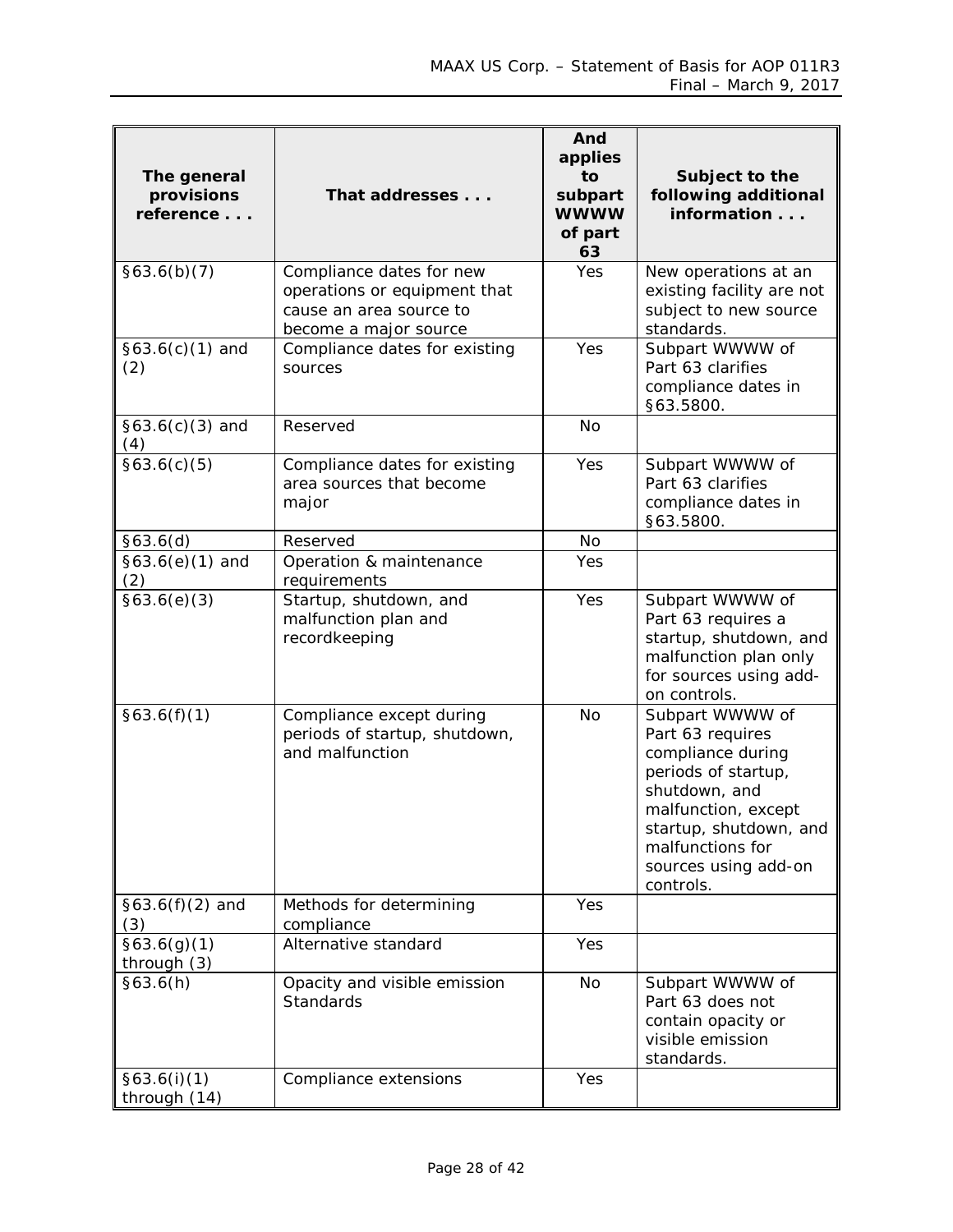| The general<br>provisions<br>reference | That addresses                                                  | And<br>applies<br>to<br>subpart<br><b>WWWW</b><br>of part<br>63 | Subject to the<br>following additional<br>information                                                                                                                                                    |
|----------------------------------------|-----------------------------------------------------------------|-----------------------------------------------------------------|----------------------------------------------------------------------------------------------------------------------------------------------------------------------------------------------------------|
| §63.6(i)(15)                           | Reserved                                                        | <b>No</b>                                                       |                                                                                                                                                                                                          |
| §63.6(i)(16)                           | Compliance extensions                                           | Yes                                                             |                                                                                                                                                                                                          |
| §63.6(j)                               | Presidential compliance<br>exemption                            | Yes                                                             |                                                                                                                                                                                                          |
| §63.7(a)(1)                            | Applicability of performance<br>testing requirements            | Yes                                                             |                                                                                                                                                                                                          |
| §63.7(a)(2)                            | Performance test dates                                          | <b>No</b>                                                       | Subpart WWWW of<br>Part 63 initial<br>compliance<br>requirements are in<br>§63.5840.                                                                                                                     |
| §63.7(a)(3)                            | CAA Section 114 authority                                       | Yes                                                             |                                                                                                                                                                                                          |
| 663.7(b)(1)                            | Notification of performance test                                | Yes                                                             |                                                                                                                                                                                                          |
| §63.7(b)(2)                            | Notification rescheduled<br>performance test                    | Yes                                                             |                                                                                                                                                                                                          |
| §63.7(c)                               | Quality assurance program,<br>including test plan               | Yes                                                             | Except that the test<br>plan must be<br>submitted with the<br>notification of the<br>performance test.                                                                                                   |
| §63.7(d)                               | Performance testing facilities                                  | Yes                                                             |                                                                                                                                                                                                          |
| §63.7(e)                               | Conditions for conducting<br>performance tests                  | Yes                                                             | Performance test<br>requirements are<br>contained in §63.5850.<br>Additional<br>requirements for<br>conducting<br>performance tests for<br>continuous<br>lamination/casting are<br>included in §63.5870. |
| §63.7(f)                               | Use of alternative test method                                  | Yes                                                             |                                                                                                                                                                                                          |
| §63.7(g)                               | Performance test data analysis,<br>recordkeeping, and reporting | Yes                                                             |                                                                                                                                                                                                          |
| §63.7(h)                               | Waiver of performance tests                                     | Yes                                                             |                                                                                                                                                                                                          |
| $§63.8(a)(1)$ and<br>(2)               | Applicability of monitoring<br>requirements                     | Yes                                                             |                                                                                                                                                                                                          |
| §63.8(a)(3)                            | Reserved                                                        | No                                                              |                                                                                                                                                                                                          |
| §63.8(a)(4)                            | Monitoring requirements when<br>using flares                    | Yes                                                             |                                                                                                                                                                                                          |
| §63.8(b)(1)                            | Conduct of monitoring<br>exceptions                             | Yes                                                             |                                                                                                                                                                                                          |
| $§63.8(b)(2)$ and<br>(3)               | Multiple effluents and multiple<br>monitoring systems           | Yes                                                             |                                                                                                                                                                                                          |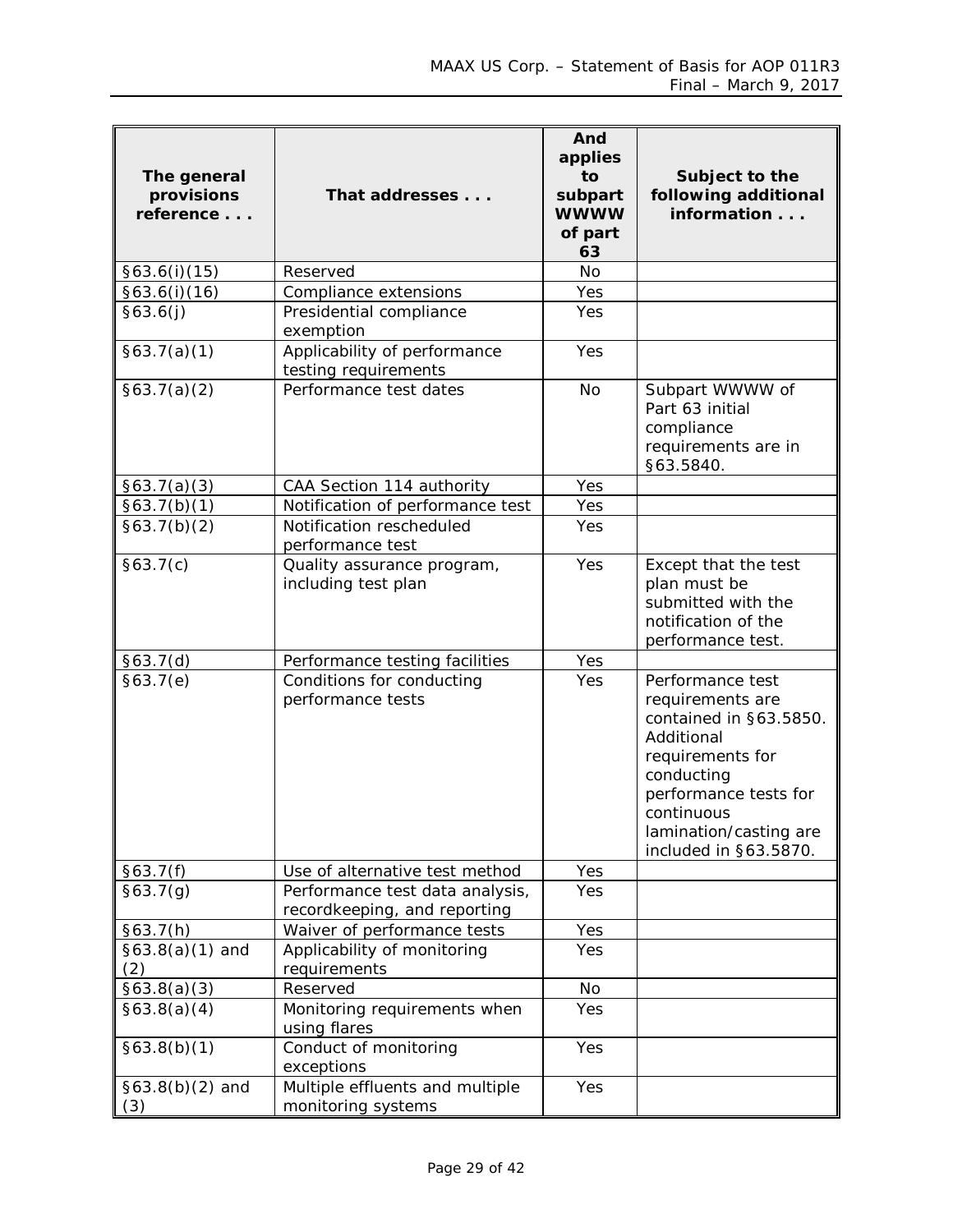| The general<br>provisions<br>reference | That addresses                                                                   | And<br>applies<br>to<br>subpart<br><b>WWWW</b><br>of part<br>63 | Subject to the<br>following additional<br>information                                                                   |
|----------------------------------------|----------------------------------------------------------------------------------|-----------------------------------------------------------------|-------------------------------------------------------------------------------------------------------------------------|
| §63.8(c)(1)                            | Compliance with CMS operation<br>and maintenance requirements                    | <b>Yes</b>                                                      | This section applies if<br>you elect to use a CMS<br>to demonstrate<br>continuous compliance<br>with an emission limit. |
| $§63.8(c)(2)$ and<br>(3)               | Monitoring system installation                                                   | Yes                                                             | This section applies if<br>you elect to use a CMS<br>to demonstrate<br>continuous compliance<br>with an emission limit. |
| §63.8(c)(4)                            | <b>CMS</b> requirements                                                          | Yes                                                             | This section applies if<br>you elect to use a CMS<br>to demonstrate<br>continuous compliance<br>with an emission limit. |
| §63.8(c)(5)                            | <b>Continuous Opacity Monitoring</b><br>System (COMS) minimum<br>procedures      | <b>No</b>                                                       | Subpart WWWW of<br>Part 63 does not<br>contain opacity<br>standards.                                                    |
| §63.8(c)(6)<br>through (8)             | CMS calibration and periods<br>CMS is out of control                             | Yes                                                             | This section applies if<br>you elect to use a CMS<br>to demonstrate<br>continuous compliance<br>with an emission limit. |
| §63.8(d)                               | CMS quality control program,<br>including test plan and all<br>previous versions | Yes                                                             | This section applies if<br>you elect to use a CMS<br>to demonstrate<br>continuous compliance<br>with an emission limit. |
| §63.8(e)(1)                            | Performance evaluation of CMS                                                    | Yes                                                             | This section applies if<br>you elect to use a CMS<br>to demonstrate<br>continuous compliance<br>with an emission limit. |
| §63.8(e)(2)                            | Notification of performance<br>evaluation                                        | Yes                                                             | This section applies if<br>you elect to use a CMS<br>to demonstrate<br>continuous compliance<br>with an emission limit. |
| $§63.8(e)(3)$ and<br>(4)               | CMS requirements/alternatives                                                    | Yes                                                             | This section applies if<br>you elect to use a CMS<br>to demonstrate<br>continuous compliance<br>with an emission limit. |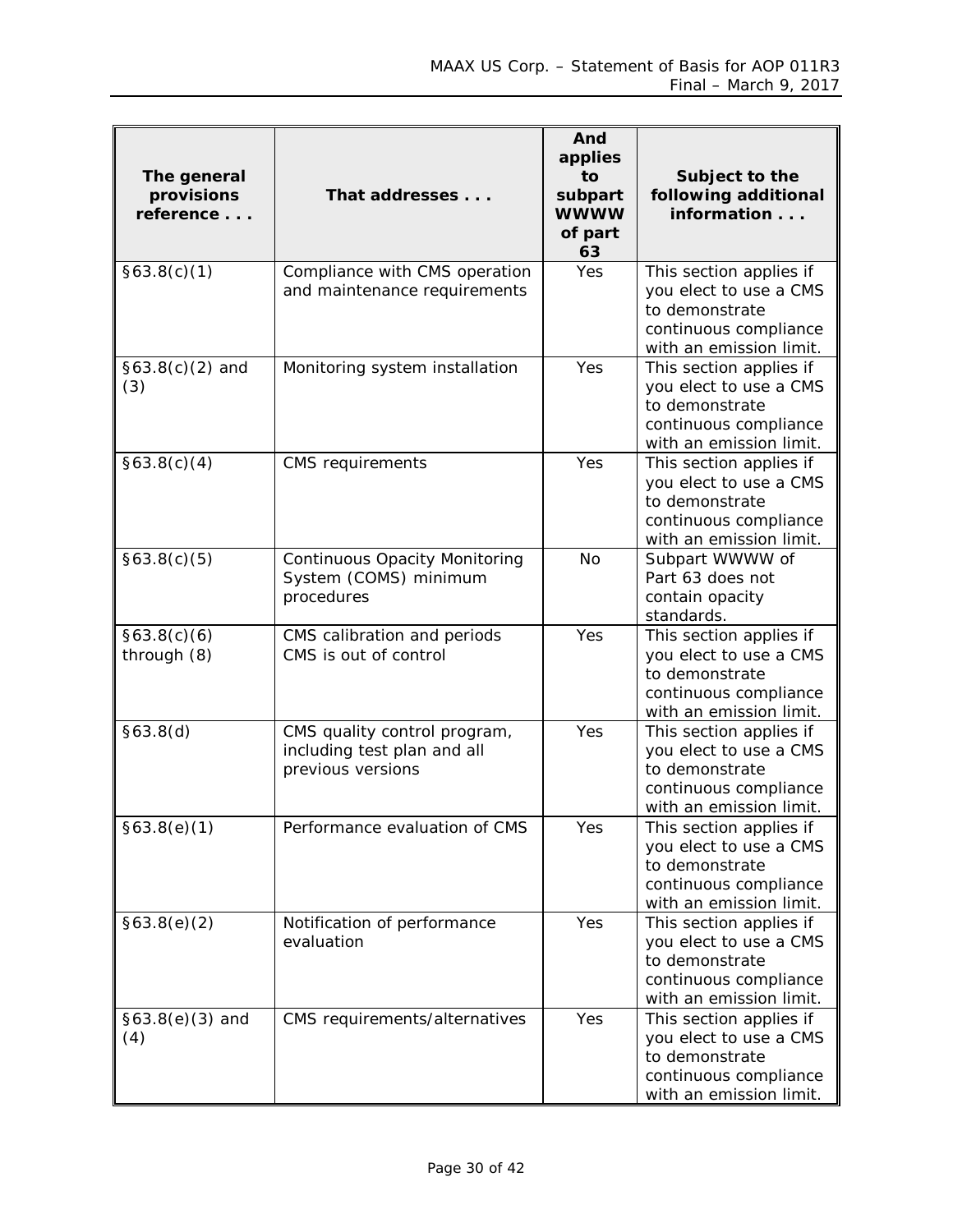| The general<br>provisions<br>reference | That addresses                                                                                                                                                                                                | And<br>applies<br>to<br>subpart<br><b>WWWW</b><br>of part<br>63 | Subject to the<br>following additional<br>information                                                                   |
|----------------------------------------|---------------------------------------------------------------------------------------------------------------------------------------------------------------------------------------------------------------|-----------------------------------------------------------------|-------------------------------------------------------------------------------------------------------------------------|
| §63.8(e)(5)(i)                         | Reporting performance<br>evaluation results                                                                                                                                                                   | Yes                                                             | This section applies if<br>you elect to use a CMS<br>to demonstrate<br>continuous compliance<br>with an emission limit. |
| §63.8(e)(5)(ii)                        | Results of COMS performance<br>evaluation                                                                                                                                                                     | <b>No</b>                                                       | Subpart WWWW of<br>Part 63 does not<br>contain opacity<br>standards.                                                    |
| §63.8(f)(1)<br>through (3)             | Use of an alternative<br>monitoring method                                                                                                                                                                    | Yes                                                             |                                                                                                                         |
| §63.8(f)(4)                            | Request to use an alternative<br>monitoring method                                                                                                                                                            | Yes                                                             |                                                                                                                         |
| §63.8(f)(5)                            | Approval of request to use an<br>alternative monitoring method                                                                                                                                                | Yes                                                             |                                                                                                                         |
| §63.8(f)(6)                            | Request for alternative to<br>relative accuracy test and<br>associated records                                                                                                                                | Yes                                                             | This section applies if<br>you elect to use a CMS<br>to demonstrate<br>continuous compliance<br>with an emission limit. |
| §63.8(g)(1)<br>through (5)             | Data reduction                                                                                                                                                                                                | Yes                                                             |                                                                                                                         |
| §63.9(a)(1)<br>through (4)             | Notification requirements and<br>general information                                                                                                                                                          | Yes                                                             |                                                                                                                         |
| §63.9(b)(1)                            | Initial notification applicability                                                                                                                                                                            | Yes                                                             |                                                                                                                         |
| §63.9(b)(2)                            | Notification for affected source<br>with initial startup before<br>effective date of standard                                                                                                                 | Yes                                                             |                                                                                                                         |
| §63.9(b)(3)                            | Reserved                                                                                                                                                                                                      | No                                                              |                                                                                                                         |
| §63.9(b)(4)(i)                         | Notification for a new or<br>reconstructed major affected<br>source with initial startup after<br>effective date for which an<br>application for approval of<br>construction or reconstruction<br>is required | Yes                                                             |                                                                                                                         |
| §63.9(b)(4)(ii)<br>through (iv)        | Reserved                                                                                                                                                                                                      | No                                                              |                                                                                                                         |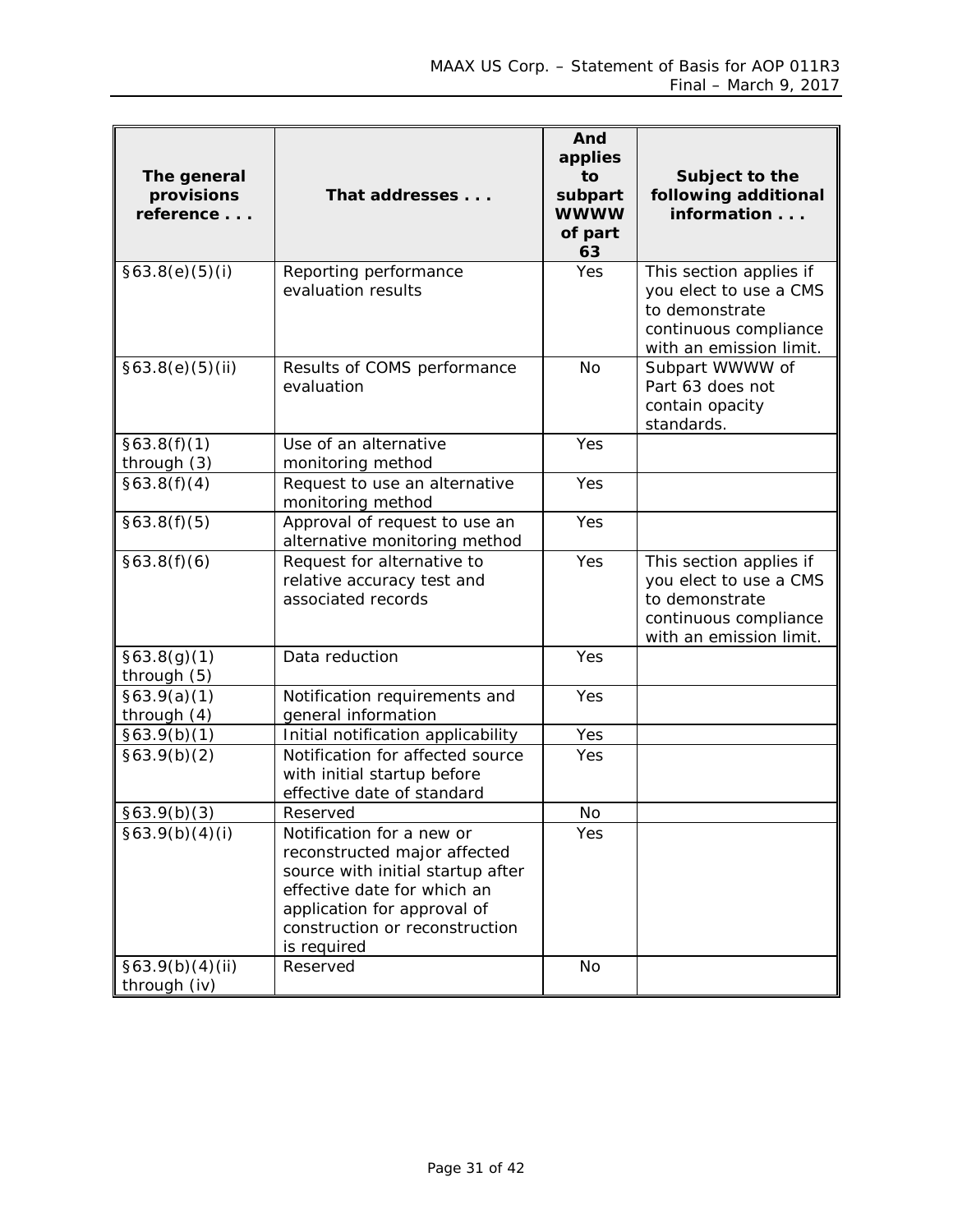| The general<br>provisions<br>reference | That addresses                                                                                                                                                                                                                                        | And<br>applies<br>to<br>subpart<br><b>WWWW</b><br>of part<br>63 | Subject to the<br>following additional<br>information                                                                   |
|----------------------------------------|-------------------------------------------------------------------------------------------------------------------------------------------------------------------------------------------------------------------------------------------------------|-----------------------------------------------------------------|-------------------------------------------------------------------------------------------------------------------------|
| §63.9(b)(4)(v)                         | Notification for a new or<br>reconstructed major affected<br>source with initial startup after<br>effective date for which an<br>application for approval of<br>construction or reconstruction<br>is required                                         | Yes                                                             | Existing facilities do<br>not become<br>reconstructed under<br>subpart WWWW of Part<br>63.                              |
| §63.9(b)(5)                            | Notification that you are<br>subject to this subpart for new<br>or reconstructed affected<br>source with initial startup after<br>effective date and for which an<br>application for approval of<br>construction or reconstruction<br>is not required | Yes                                                             | Existing facilities do<br>not become<br>reconstructed under<br>subpart WWWW of Part<br>63.                              |
| §63.9(c)                               | Request for compliance<br>extension                                                                                                                                                                                                                   | Yes                                                             |                                                                                                                         |
| §63.9(d)                               | Notification of special<br>compliance requirements for<br>new source                                                                                                                                                                                  | Yes                                                             |                                                                                                                         |
| §63.9(e)                               | Notification of performance test                                                                                                                                                                                                                      | Yes                                                             |                                                                                                                         |
| §63.9(f)                               | Notification of opacity and<br>visible emissions observations                                                                                                                                                                                         | No                                                              | Subpart WWWW of<br>Part 63 does not<br>contain opacity or<br>visible emission<br>standards.                             |
| §63.9(g)(1)                            | Additional notification<br>requirements for sources using<br><b>CMS</b>                                                                                                                                                                               | Yes                                                             | This section applies if<br>you elect to use a CMS<br>to demonstrate<br>continuous compliance<br>with an emission limit. |
| §63.9(g)(2)                            | Notification of compliance with<br>opacity emission standard                                                                                                                                                                                          | <b>No</b>                                                       | Subpart WWWW of<br>Part 63 does not<br>contain opacity<br>emission standards.                                           |
| §63.9(g)(3)                            | Notification that criterion to<br>continue use of alternative to<br>relative accuracy testing has<br>been exceeded                                                                                                                                    | Yes                                                             | This section applies if<br>you elect to use a CMS<br>to demonstrate<br>continuous compliance<br>with an emission limit. |
| §63.9(h)(1)                            | Notification of compliance                                                                                                                                                                                                                            | Yes                                                             |                                                                                                                         |
| through (3)                            | status                                                                                                                                                                                                                                                |                                                                 |                                                                                                                         |
| §63.9(h)(4)                            | Reserved                                                                                                                                                                                                                                              | No                                                              |                                                                                                                         |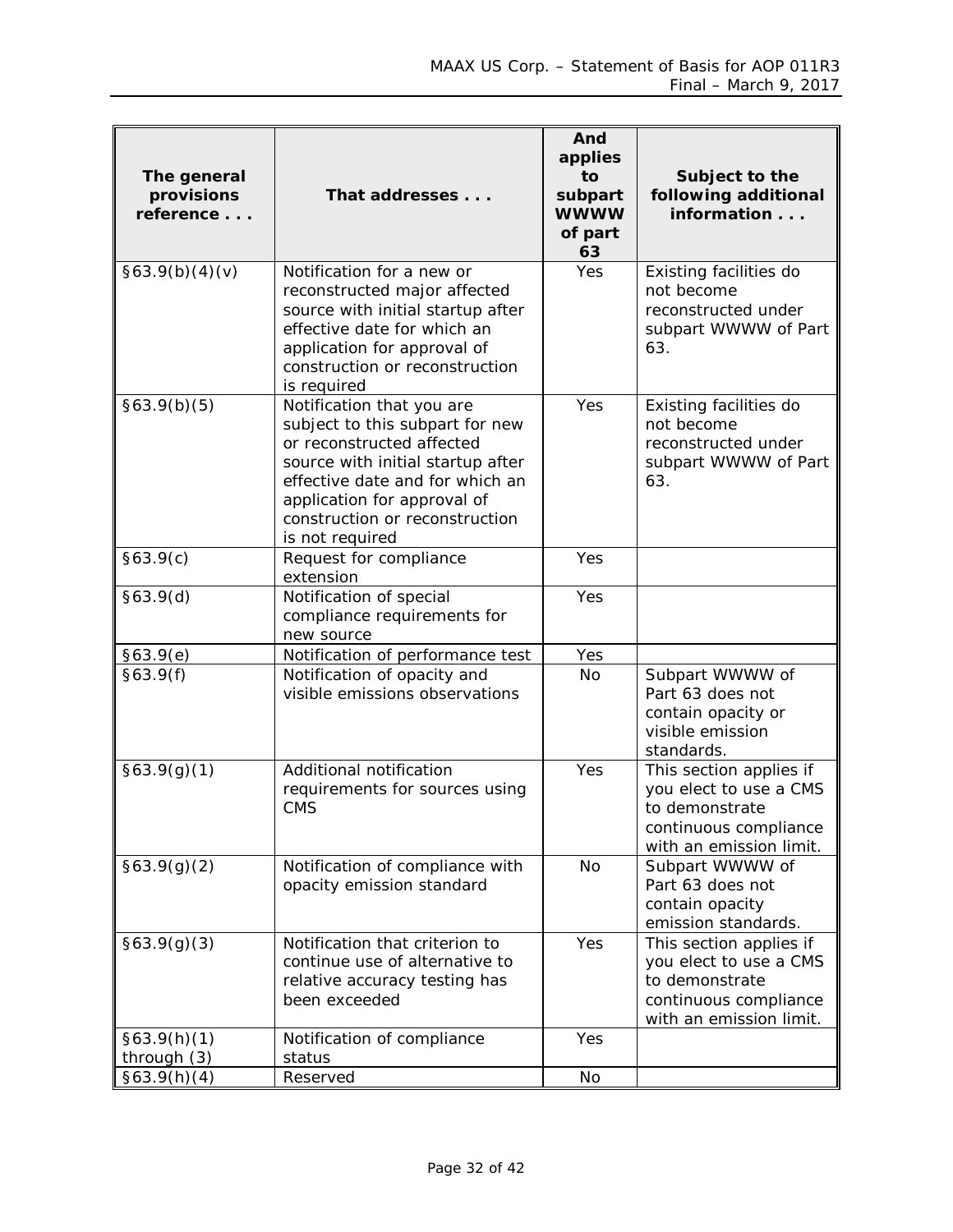| The general<br>provisions<br>reference | That addresses                                                                                                                                                                          | And<br>applies<br>to<br>subpart<br><b>WWWW</b><br>of part<br>63 | Subject to the<br>following additional<br>information                                                                   |
|----------------------------------------|-----------------------------------------------------------------------------------------------------------------------------------------------------------------------------------------|-----------------------------------------------------------------|-------------------------------------------------------------------------------------------------------------------------|
| $§63.9(h)(5)$ and<br>(6)               | Notification of compliance<br>status                                                                                                                                                    | Yes                                                             |                                                                                                                         |
| §63.9(i)                               | Adjustment of submittal<br>deadlines                                                                                                                                                    | Yes                                                             |                                                                                                                         |
| §63.9(j)                               | Change in information provided                                                                                                                                                          | Yes                                                             |                                                                                                                         |
| §63.10(a)                              | Applicability of recordkeeping<br>and reporting                                                                                                                                         | Yes                                                             |                                                                                                                         |
| §63.10(b)(1)                           | Records retention                                                                                                                                                                       | Yes                                                             |                                                                                                                         |
| §63.10(b)(2)(i)<br>through (v)         | Records related to startup,<br>shutdown, and malfunction                                                                                                                                | Yes                                                             | Only applies to<br>facilities that use an<br>add-on control device.                                                     |
| §63.10(b)(2)(vi)<br>through (xi)       | CMS records, data on<br>performance tests, CMS<br>performance evaluations,<br>measurements necessary to<br>determine conditions of<br>performance tests, and<br>performance evaluations | Yes                                                             |                                                                                                                         |
| §63.10(b)(2)(xii)                      | Record of waiver of<br>recordkeeping and reporting                                                                                                                                      | Yes                                                             |                                                                                                                         |
| §63.10(b)(2)(xiii)                     | Record for alternative to the<br>relative accuracy test                                                                                                                                 | Yes                                                             |                                                                                                                         |
| §63.10(b)(2)(xiv)                      | Records supporting initial<br>notification and notification of<br>compliance status                                                                                                     | Yes                                                             |                                                                                                                         |
| §63.10(b)(3)                           | Records for applicability<br>determinations                                                                                                                                             | Yes                                                             |                                                                                                                         |
| §63.10(c)(1)                           | CMS records                                                                                                                                                                             | Yes                                                             | This section applies if<br>you elect to use a CMS<br>to demonstrate<br>continuous compliance<br>with an emission limit. |
| §63.10(c)(2)<br>through $(4)$          | Reserved                                                                                                                                                                                | No                                                              |                                                                                                                         |
| §63.10(c)(5)<br>through (8)            | CMS records                                                                                                                                                                             | Yes                                                             | This section applies if<br>you elect to use a CMS<br>to demonstrate<br>continuous compliance<br>with an emission limit. |
| §63.10(c)(9)                           | Reserved                                                                                                                                                                                | <b>No</b>                                                       |                                                                                                                         |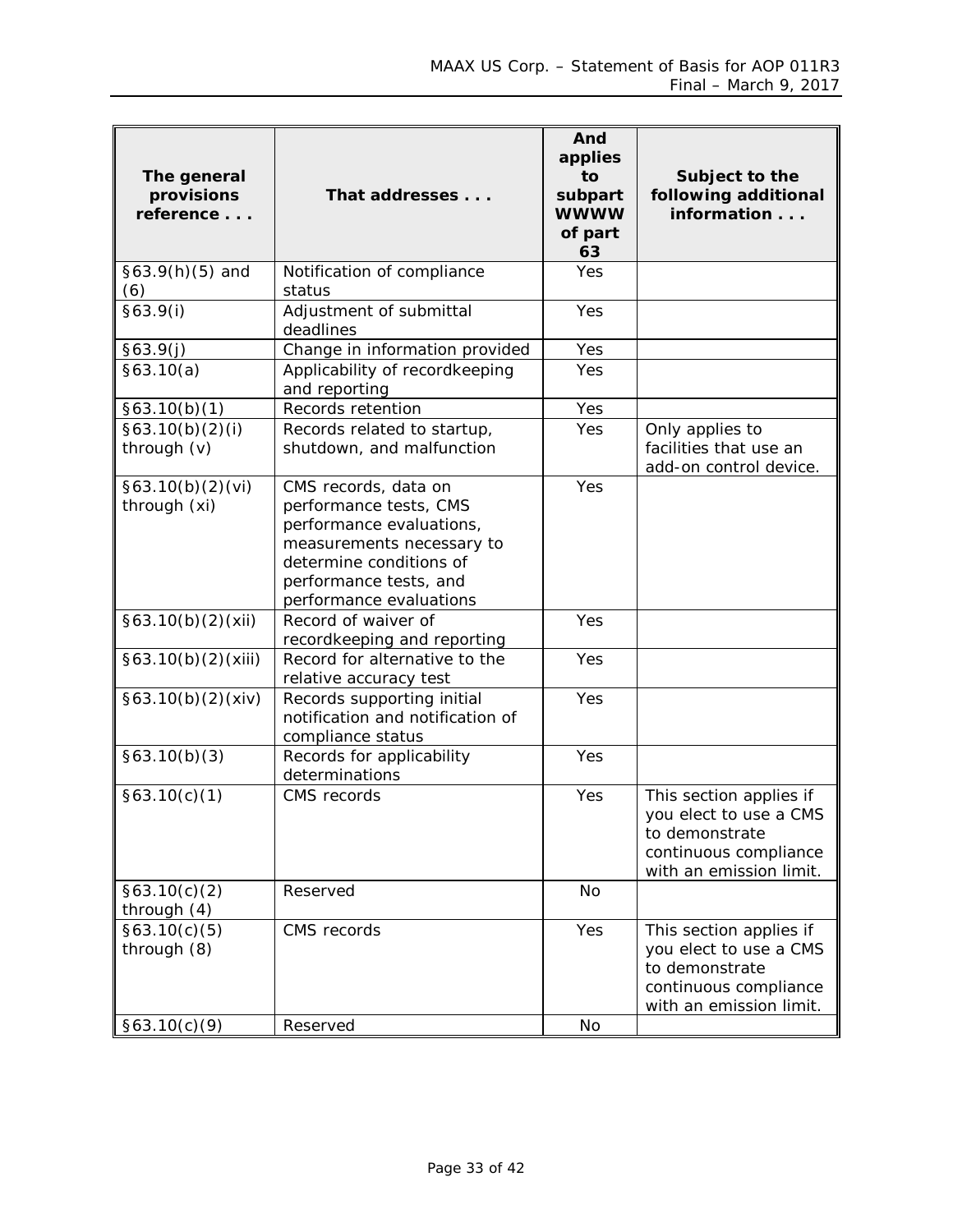| The general<br>provisions<br>reference | That addresses                                                                   | And<br>applies<br>to<br>subpart<br><b>WWWW</b><br>of part<br>63 | Subject to the<br>following additional<br>information                                                                                                           |
|----------------------------------------|----------------------------------------------------------------------------------|-----------------------------------------------------------------|-----------------------------------------------------------------------------------------------------------------------------------------------------------------|
| §63.10(c)(10)<br>through (15)          | CMS records                                                                      | Yes                                                             | This section applies if<br>you elect to use a CMS<br>to demonstrate<br>continuous compliance<br>with an emission limit.                                         |
| §63.10(d)(1)                           | General reporting requirements                                                   | Yes                                                             |                                                                                                                                                                 |
| §63.10(d)(2)                           | Report of performance test<br>results                                            | Yes                                                             |                                                                                                                                                                 |
| §63.10(d)(3)                           | Reporting results of opacity or<br>visible emission observations                 | No                                                              | Subpart WWWW of<br>Part 63 does not<br>contain opacity or<br>visible emission<br>standards.                                                                     |
| §63.10(d)(4)                           | Progress reports as part of<br>extension of compliance                           | Yes                                                             |                                                                                                                                                                 |
| §63.10(d)(5)                           | Startup, shutdown, and<br>malfunction reports                                    | Yes                                                             | Only applies if you use<br>an add-on control<br>device.                                                                                                         |
| §63.10(e)(1)<br>through (3)            | Additional reporting<br>requirements for CMS                                     | Yes                                                             | This section applies if<br>you have an add-on<br>control device and<br>elect to use a CEM to<br>demonstrate<br>continuous compliance<br>with an emission limit. |
| §63.10(e)(4)                           | Reporting COMS data                                                              | No                                                              | Subpart WWWW of<br>Part 63 does not<br>contain opacity<br>standards.                                                                                            |
| §63.10(f)                              | Waiver for recordkeeping or<br>reporting                                         | Yes                                                             |                                                                                                                                                                 |
| §63.11                                 | Control device requirements                                                      | Yes                                                             | Only applies if you<br>elect to use a flare as a<br>control device.                                                                                             |
| §63.12                                 | State authority and delegations                                                  | Yes                                                             |                                                                                                                                                                 |
| §63.13                                 | Addresses of State air pollution<br>control agencies and EPA<br>Regional Offices | Yes                                                             |                                                                                                                                                                 |
| §63.14                                 | Incorporations by reference                                                      | Yes                                                             |                                                                                                                                                                 |
| §63.15                                 | Availability of information and<br>confidentiality                               | Yes                                                             |                                                                                                                                                                 |

# <span id="page-33-0"></span>**5.6 Introduction to Sections 4 and 5: Generally and Specifically**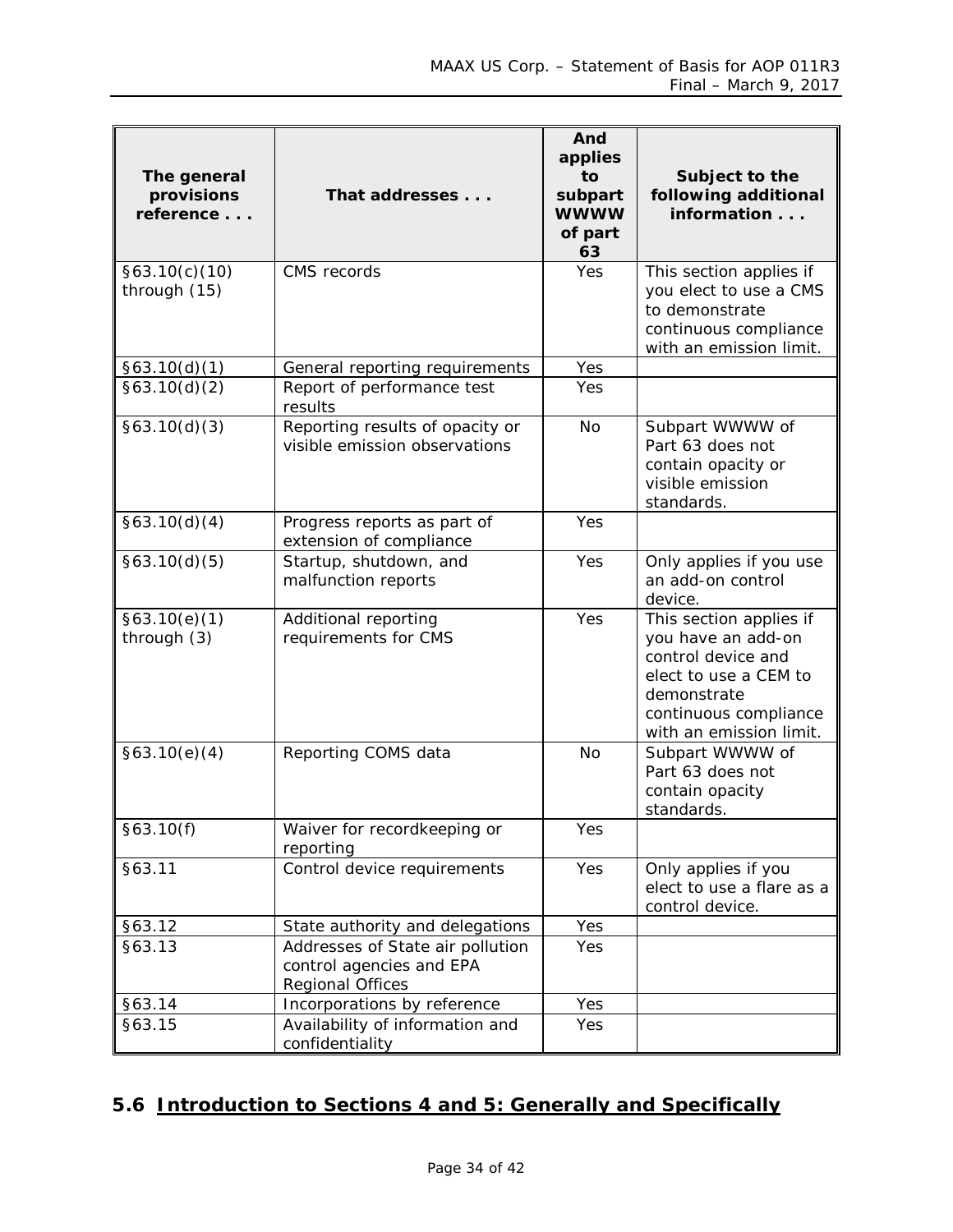#### **Applicable Requirements**

Requirements that limit emissions and broadly apply to all sources within the jurisdiction of the NWCAA are identified in Section 4 - Generally Applicable Requirements. Requirements that limit emissions and apply specifically to emission units at MAAX US Corp. are identified in Section 5 - Specifically Applicable Requirements. The tables in these sections are organized by pollutant type. The first column contains the term number followed by the pollutant type. The second column identifies the regulatory citation. The third column provides a brief description of the applicable requirements for informational purposes and is not itself enforceable. The fourth column identifies monitoring, recordkeeping and reporting requirements in accordance with WAC 173-401-605(1), -615(1) & (2). Test methods associated with an applicable requirement or in accordance with WAC 173-401-615(1)(a) are included in this column.

Many generally applicable requirements do not specify test and/or monitoring methods within the text of the regulation or statute. Since WAC 173-401-615 requires that the permit require monitoring and recordkeeping adequate to demonstrate compliance with requirements, legally enforceable site-specific monitoring methods were established ("gap-filled") based on the characteristics of the facility, the nature of the underlying requirement, the requirements of WAC 173-401-615, and EPA guidance on monitoring.

The following discussion of permit terms provides some information on how the facility demonstrates compliance with these terms.

#### <span id="page-34-0"></span>**5.7 Section 4 Generally Applicable Requirements**

#### **5.7.1 Fugitive Emission Standards (Permit Terms 4.7 through 4.11)**

MAAX US Corp. does not conduct activities that typically generate fugitive emissions such as storage or transport of solid materials. Permit conditions require the facility to respond to and correct nuisance emissions as soon as possible. If emissions cannot be corrected within four hours, MAAX US Corp. must stop all activities contributing to the problem until repairs can be made. MAAX US Corp. will provide assurance of compliance with these requirements in the annual compliance certification and by maintaining a log of nuisance complaints and associated repairs and mitigation actions.

#### **5.7.2 Opacity Standard (Permit Term 4.12)**

The generally applicable opacity requirement limits any source at the facility to 20% opacity according to Ecology Method 9A. MAAX US Corp. shall visually inspect particulate emission points monthly for visible emissions while the subject emission unit is in operation. Any visible emissions detected shall be reduced to none or monitored by Ecology Method 9A as soon as possible and no later than 24 hours after detection. Results of monthly inspections, any periods of visible emissions monitored by MAAX personnel, any related equipment or operational failure, the identification of the affected emissions unit and location, the dates of occurrence and the action taken to resolve the problem(s) shall be logged.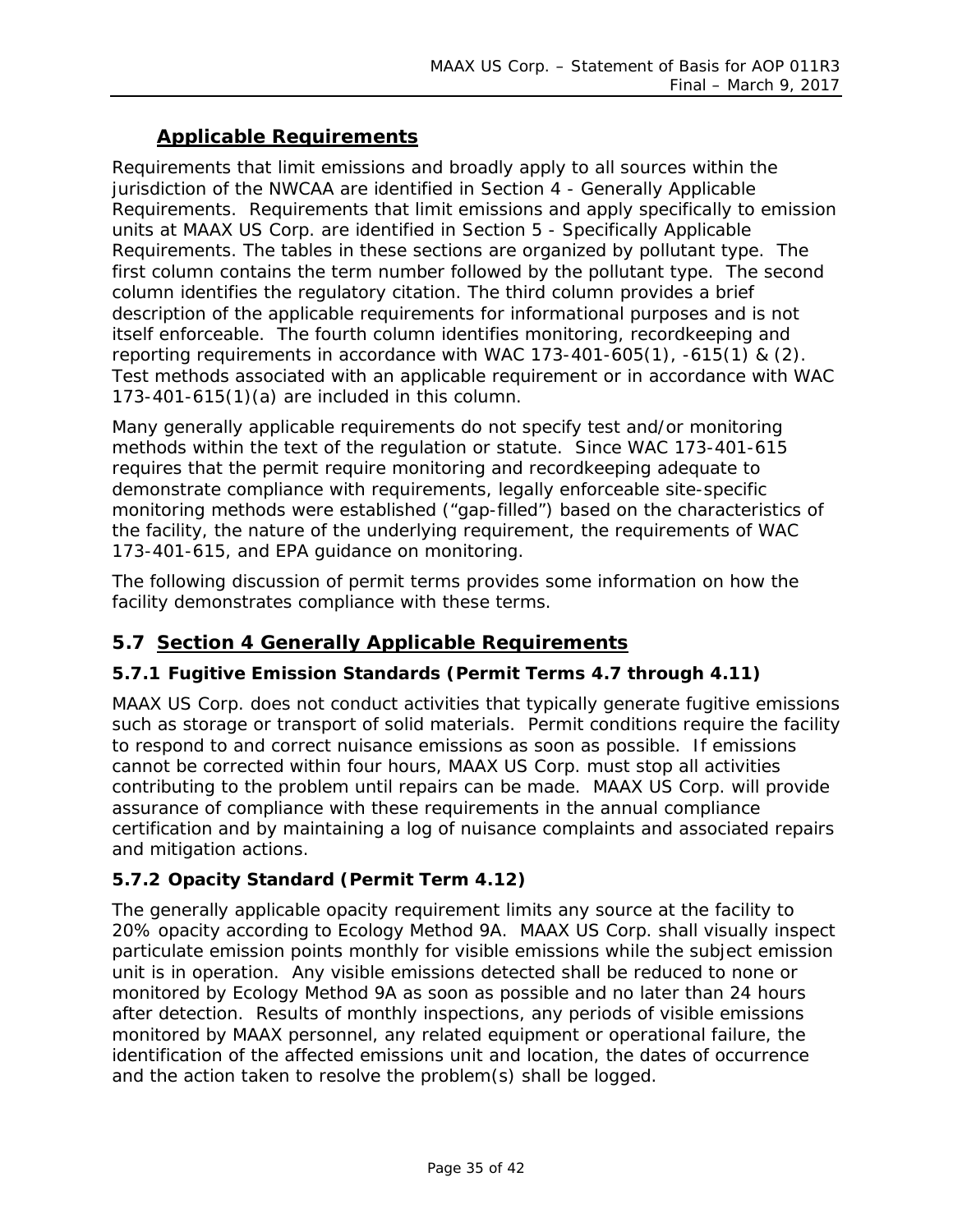#### **5.7.3 Particulate Matter Standards (Permit Terms 4.13, 4.14, and 4.15)**

MAAX US Corp. shall inspect particulate emission points monthly for visible emissions by visual observation. Any visible emissions detected shall be reduced to zero opacity or monitored by Ecology Method 9A as soon as possible and no later than 24 hours after detection. Results of monthly inspections, any periods of opacity greater than zero, any related equipment or operational failure, the identification of the affected emissions unit and location, the dates of occurrence and the action taken to resolve the problem(s) shall be logged.

#### **5.7.4 Sulfur Dioxide Standards, Stack Emissions (Permit Terms 4.16 through 4.19)**

Exceedance of these standards is not reasonably feasible for MAAX US Corp. Only natural gas is used at the facility. Northwest Pipeline provides natural gas with a typical sulfur content of <2 grains/100 scf, which is less than the 412 ppm (50 grains/100 scf) limit.

#### <span id="page-35-0"></span>**5.8 Section 5 Specifically Applicable Requirements**

This section lists applicable requirements that apply uniquely to a process unit or to a specific category of process unit. Typically, these requirements originate from an Order of Approval to Construct issued by NWCAA or from a federal regulation.

This includes requirements from National Emission Standards for Hazardous Air Pollutants (NESHAPs) for the Reinforced Plastics Composites Industry. This rule is contained in Subpart WWWW of 40 CFR Part 63. The facility has chosen to meet the HAP (hazardous air pollutant) limit by reducing the amount of HAPs in their resin, in this case by limiting the styrene content in their resin to 38% and by using non-atomized mechanical spray resin application.

#### <span id="page-35-1"></span>**5.9 Section 6 Inapplicable Requirements**

Washington Administrative Code 173-401-640(2) allows a determination regarding the applicability of requirements with which the source must comply. Section 6 of the permit lists requirements deemed inapplicable based on the applicability of the cited regulation. It is stated in the AOP that the permit shield applies to the specific, listed inapplicable requirements.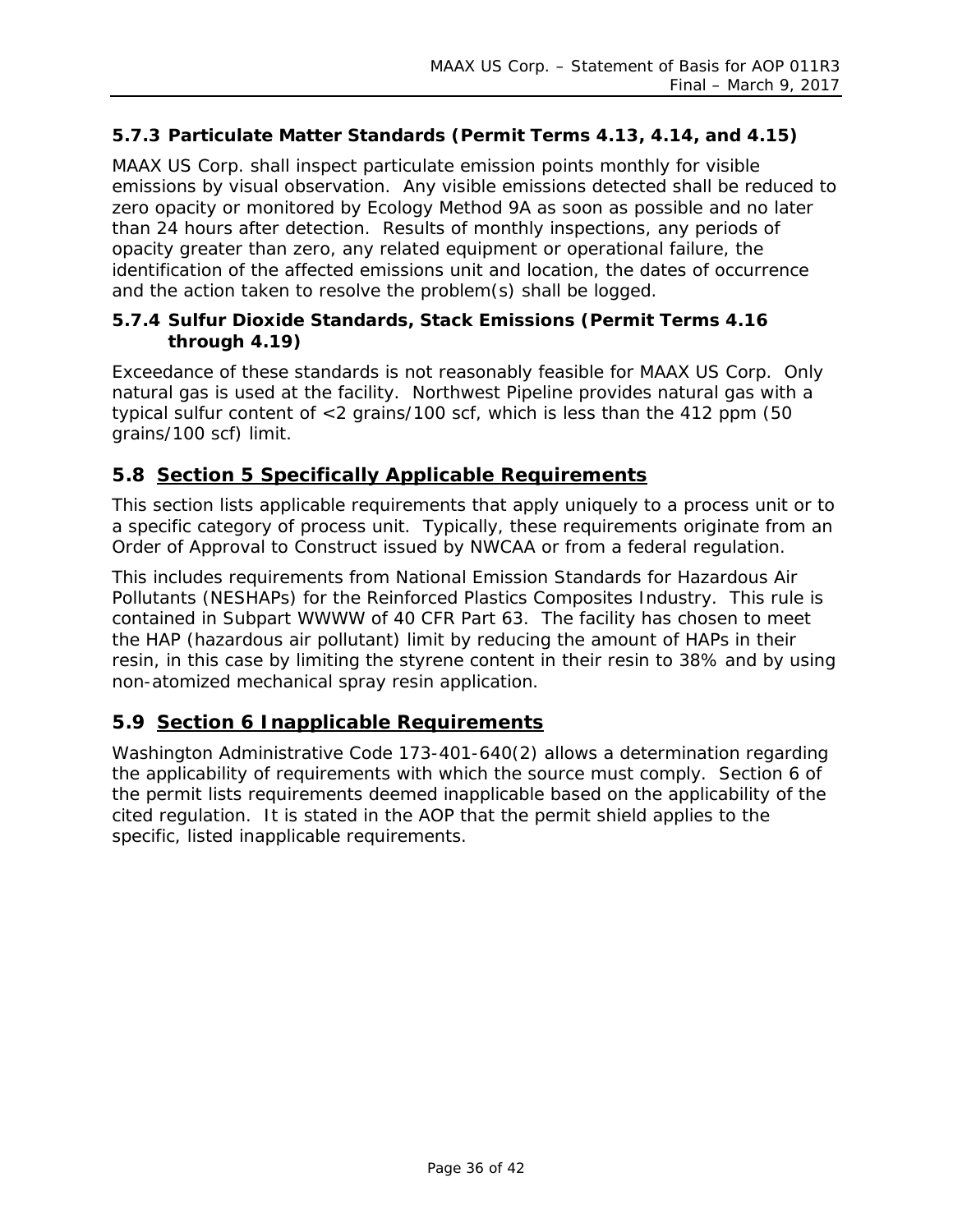# <span id="page-36-0"></span>**6 INSIGNIFICANT EMISSION UNITS**

Washington Administrative Code 173-401-640 allows a determination regarding the applicability of requirements with which the source must comply. Section 6 of the permit lists requirements deemed inapplicable based on the applicability of the cited regulation.

Categorically exempt insignificant emissions units listed in WAC 173-401-532 are present at the MAAX US Corp.. These categorically exempt emissions units normally have extremely low emissions and are considered insignificant by regulation and not of sufficient importance to list in the permit. Other emission units or activities generate only fugitive emissions for which there are no specifically applicable requirements. These activities are categorized as insignificant by Chapter 173-401-530(1)(d) WAC. Categorically insignificant and fugitive emission units and activities are listed in [Table 6-1.](#page-36-1)

As noted in Section 2.1 of this Statement of Basis and Table 2-2, drums, portable totes, and tanks containing resin have been removed from Table 6-1, because they are subject to the work-practice standards in Table 4 of 40 CFR 63 Subpart WWWW. They have been included in the list of emission units found in Section 1 of the AOP.

| Citation                  | <b>Description</b>                                                                                                                                                      | <b>Process Area</b>                                                                                              |
|---------------------------|-------------------------------------------------------------------------------------------------------------------------------------------------------------------------|------------------------------------------------------------------------------------------------------------------|
| WAC 173-401-533<br>(2)(i) | Welding using not more than one ton per day of<br>welding rod.                                                                                                          | Maintenance shop                                                                                                 |
| WAC 173-401-533<br>(2)(r) | Space heaters and hot water heaters using natural<br>gas and generating less than five million Btu/hr.                                                                  | Warehouse heaters                                                                                                |
| WAC 173-401-533<br>(2)(s) | Tanks, vessels and pumping equipment, with lids or<br>other appropriate closure for storage or dispensing<br>of aqueous solution of inorganic salts, bases and<br>acids | Resin emulsifier<br>stations                                                                                     |
| WAC 173-401-533<br>(2)(d) | Operation, loading and unloading storage of butane,<br>propane, or liquefied petroleum gas (LPG), storage<br>tanks, vessel capacity under forty thousand gallons.       | Propane fueled<br>equipment: fork-lifts,<br>shrink-wrap guns, etc.                                               |
| WAC 173-401-532(10)       | Internal combustion engines for propelling or<br>powering a vehicle.                                                                                                    | Trucks, forklifts                                                                                                |
| WAC 173-401-532(11)       | Recreational fireplaces including the use of<br>barbecues, campfires and ceremonial fires.                                                                              | Company barbecues                                                                                                |
| WAC 173-401-532(25)       | Presses and vacuum forming, for curing rubber and<br>plastic products or for laminating plastics.                                                                       | Thermoforming press                                                                                              |
| WAC 173-401-<br>533(2)(e) | Combustion source less than 5 MMBtu/hr exclusively<br>using natural gas.                                                                                                | Thermoforming press<br>oven: 970,200 Btu/hr<br>input heat capacity.<br>Glass shop makeup air<br>heater 1,268,000 |

#### <span id="page-36-1"></span>**Table 6-1 Insignificant Emission Units**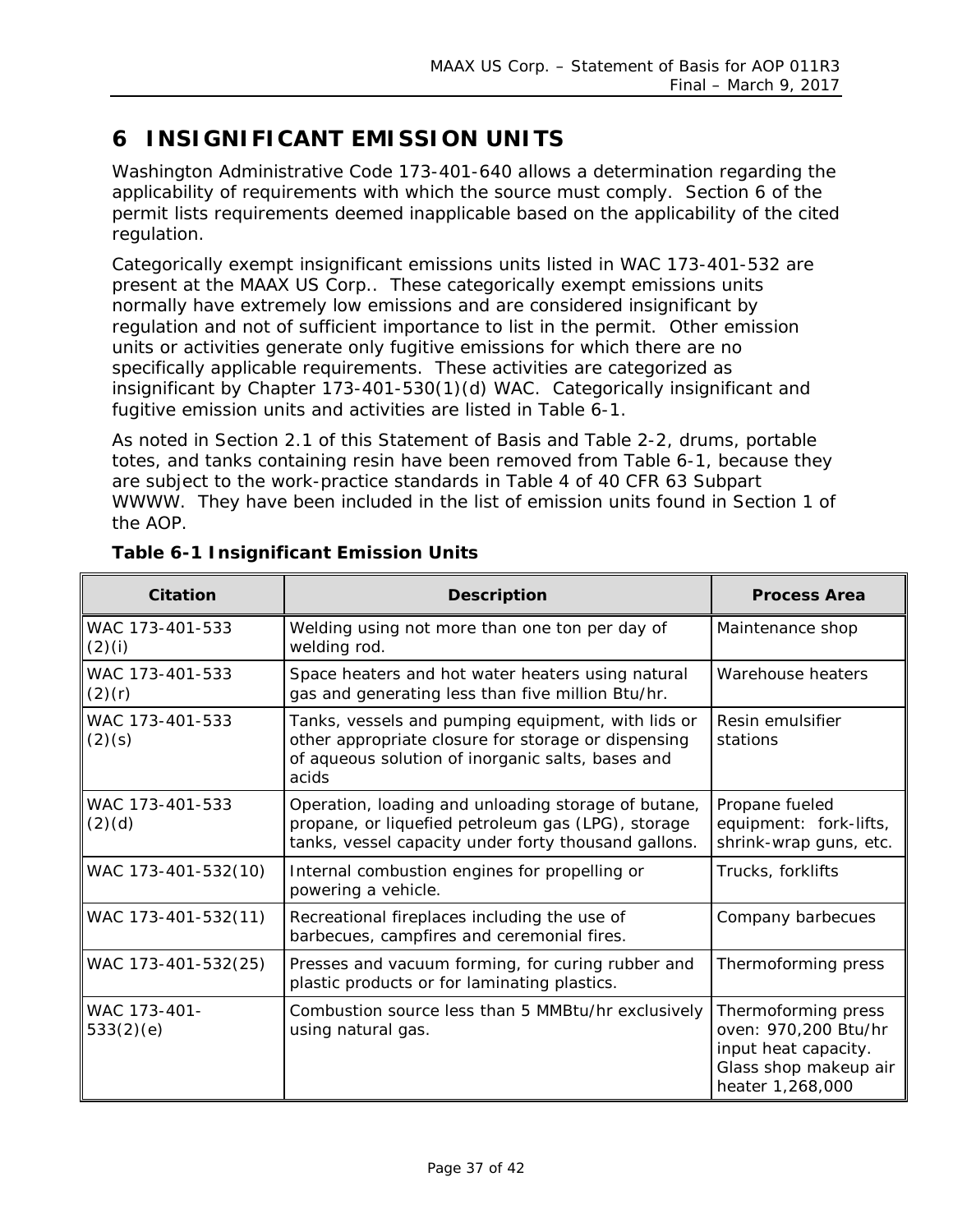| Citation                  | <b>Description</b>                                                                                                                                                                                                                                                                                                                                                                         | <b>Process Area</b>                                   |
|---------------------------|--------------------------------------------------------------------------------------------------------------------------------------------------------------------------------------------------------------------------------------------------------------------------------------------------------------------------------------------------------------------------------------------|-------------------------------------------------------|
|                           |                                                                                                                                                                                                                                                                                                                                                                                            | Btu/hr heat input<br>capacity                         |
| WAC 173-401-532(33)       | Plant upkeep including routine housekeeping,<br>preparation for and painting of structures or<br>equipment, retarring roofs, applying insulation to<br>buildings in accordance with applicable<br>environmental and health and safety requirements<br>and paving or stripping parking lots.                                                                                                | General plant<br>maintenance                          |
| WAC 173-401-532(35)       | Cleaning and sweeping of streets and paved<br>surfaces.                                                                                                                                                                                                                                                                                                                                    | All paved and concrete<br>surfaces                    |
| WAC 173-401-532(38)       | Laundering, dryers, extractors, tumblers for fabrics,<br>using water solutions of bleach or detergents.                                                                                                                                                                                                                                                                                    | Clothes dryer                                         |
| WAC 173-401-533<br>(2)(0) | Batch solvent distillation, not being greater than<br>fifty-five gallons batch capacity.                                                                                                                                                                                                                                                                                                   | Solvent distillation unit<br>$(15$ gal.)              |
| WAC 173-401-532(41)       | Food preparing for human consumption including<br>cafeterias, kitchen facilities and barbecues located at<br>a source for providing food service on the premises.                                                                                                                                                                                                                          | Lunchrooms                                            |
| WAC 173-401-533<br>(3)(c) | Chemical or physical analytical laboratory operations<br>or equipment including fume hoods and vacuum<br>pumps.                                                                                                                                                                                                                                                                            | Resin testing<br>laboratory                           |
| WAC 173-401-532(43)       | Lawn and landscaping activities.                                                                                                                                                                                                                                                                                                                                                           | Facility grounds                                      |
| WAC 173-401-532(45)       | General vehicle maintenance including vehicle<br>exhaust from repair facilities.                                                                                                                                                                                                                                                                                                           | Maintenance shop                                      |
| WAC 173-401-532(48)       | Natural and forced air vents and stacks for<br>bathroom/toilet facilities.                                                                                                                                                                                                                                                                                                                 | All lavatories                                        |
| WAC 173-401-532(49)       | Office activities.                                                                                                                                                                                                                                                                                                                                                                         | Buildings A, C, and D                                 |
| WAC 173-401-532(54)       | Fuel and exhaust emissions from vehicles in parking<br>lots.                                                                                                                                                                                                                                                                                                                               | Entire facility                                       |
| WAC 173-401-532(55)       | Grinding, sawing, drilling, sanding or buffing either:<br>metals, plastics, or wood, provided that:<br>(a) Activity is performed indoors;<br>(b) Particulate emission control in the immediate<br>vicinity of the activity;<br>(c) Exhaust from the particulate control is within the<br>building housing the activity;<br>(d) No fugitive particulate emissions enter the<br>environment. | Trim area exhaust<br>routed to interior of<br>Bldg. C |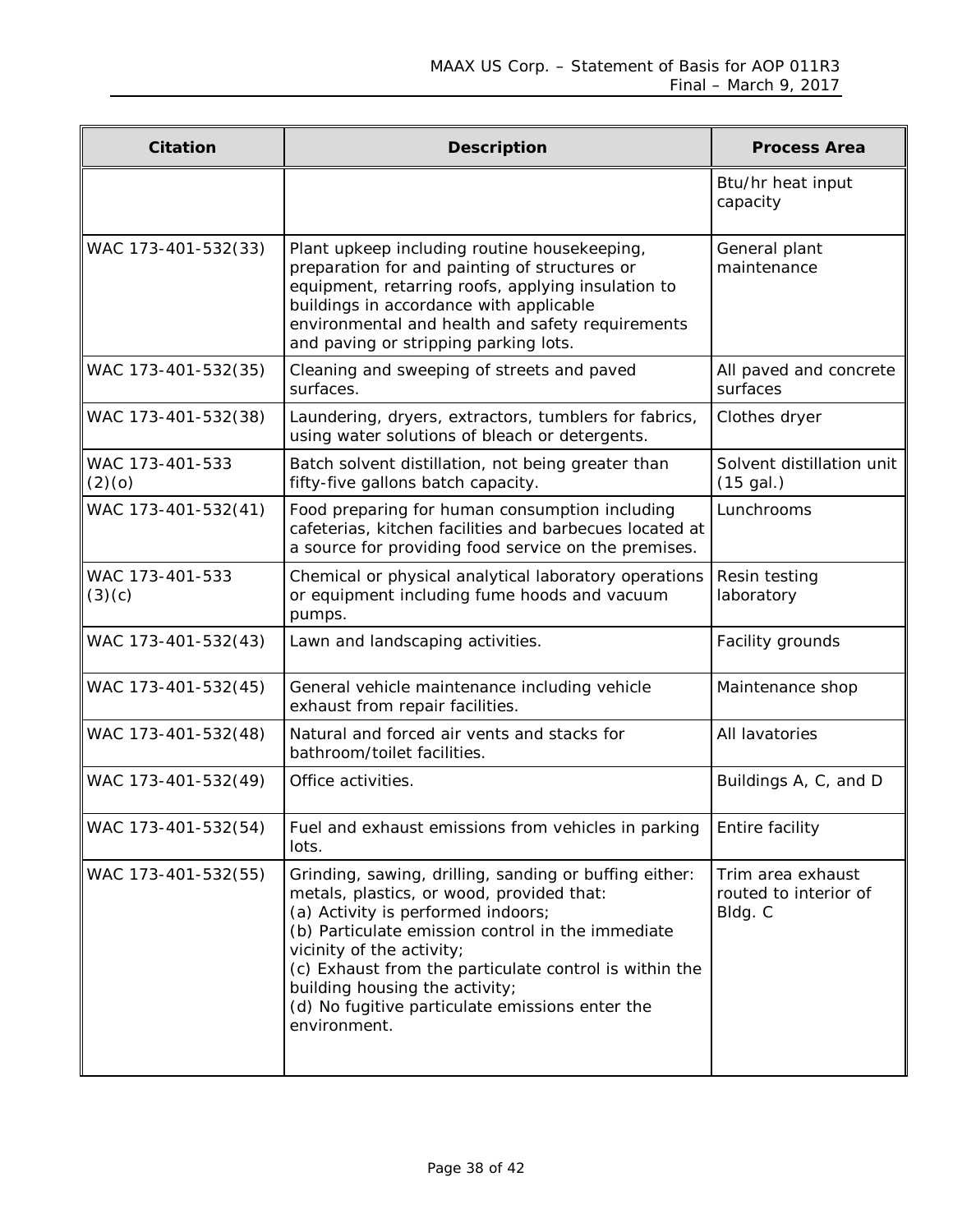| Citation            | <b>Description</b>                                                                                                                                                                                                           | <b>Process Area</b>            |
|---------------------|------------------------------------------------------------------------------------------------------------------------------------------------------------------------------------------------------------------------------|--------------------------------|
| WAC 173-401-532(70) | Photographic process equipment by which an image<br>is reproduced upon material sensitized to radiant<br>energy, e.g., blueprint activity, photocopiers,<br>mimeograph, telefax, photographic developing, and<br>microfiche. | Copy machines                  |
| WAC 173-401-532(74) | Repair and maintenance activities, not involving<br>installation of an emission unit and not increasing<br>potential emissions of a regulated air pollutant.                                                                 | Entire facility                |
| WAC 173-401-532(79) | Solid waste (as defined in the WAC) containers.                                                                                                                                                                              | Waste compactors               |
| WAC 173-401-532(87) | Steam vents and safety relief valves.                                                                                                                                                                                        | Facility equipment             |
| WAC 173-401-532(88) | Air compressors, pneumatically operated equipment,<br>systems and hand tools.                                                                                                                                                | Entire facility                |
| WAC 173-401-532(94) | Process water and white water storage tanks.                                                                                                                                                                                 | Resin emulsifier<br>containers |
| WAC 173-401-532(5)  | Pressurized storage of oxygen, nitrogen, carbon<br>dioxide, air, or inert gases.                                                                                                                                             | Pressurized air                |
| WAC 173-401-532(9)  | Vents from rooms, buildings and enclosures that<br>contain permitted emissions units or activities from<br>which local ventilation, controls and separate<br>exhaust are provided.                                           | Vents                          |
| WAC 173-401-532(51) | Sampling connections used exclusively to withdraw<br>materials for laboratory analysis and testing.                                                                                                                          | Sample points                  |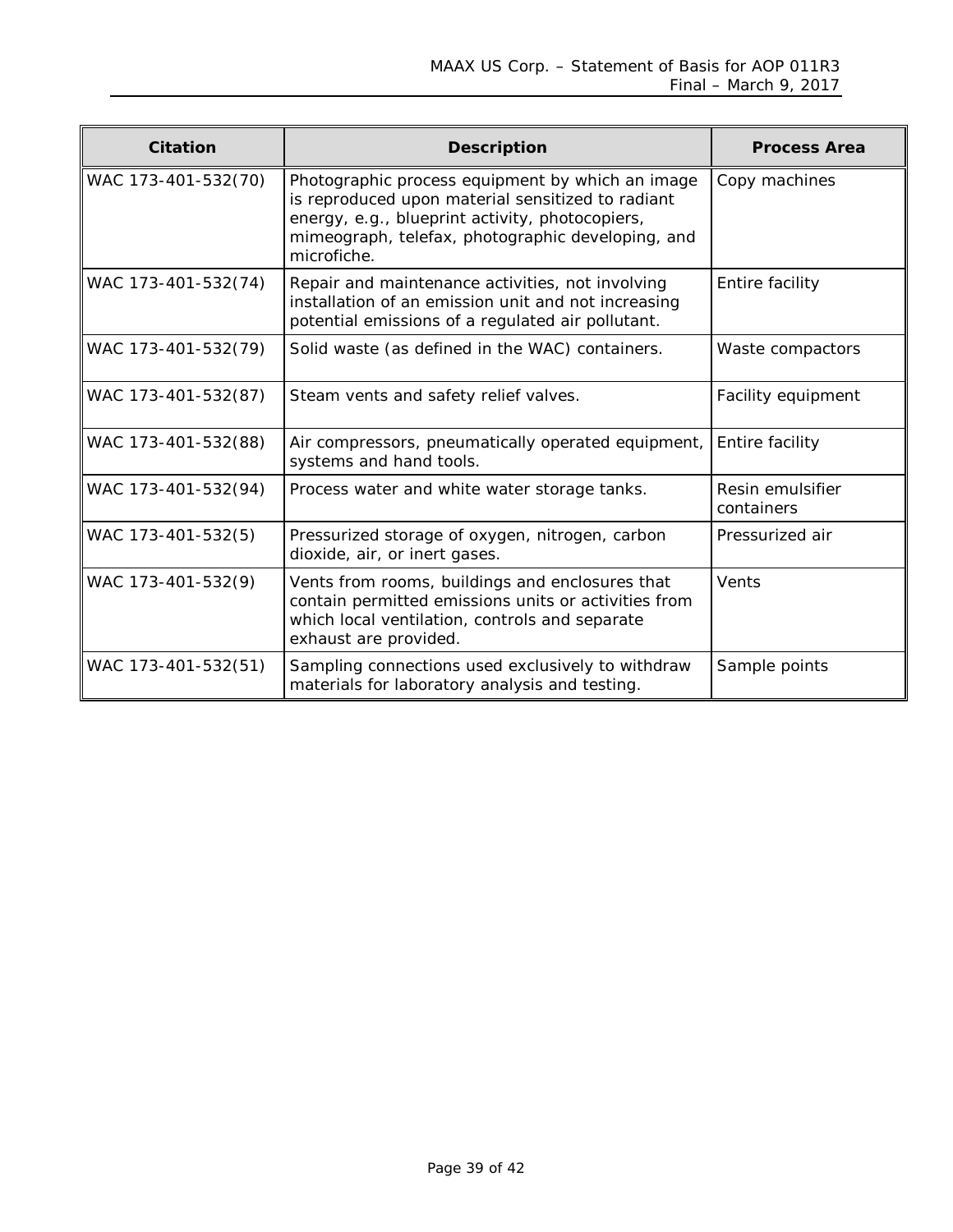# <span id="page-39-0"></span>**7 DEFINITIONS AND ACRONYMS**

Definitions are assumed to be those found in the underlying regulation. A short list of definitions applicable to this document is included here.

An "applicable requirement" is a provision, standard, condition, or requirement in any of the listed regulations or statutes as it applies to an emission unit or facility at a stationary source.

"Ecology" means the Washington State Department of Ecology.

An "emission unit" is any part or activity of a stationary source that emits or has the potential to emit any regulated air pollutant.

A "permit" means for the purposes of the air operating permit program an air operating permit issued pursuant to Title V of the 1990 Federal Clean Air Act.

"State" means for the purposes of the air operating permit program NWCAA or the Washington State Department of Ecology.The following is a list of acronyms and abbreviations used in the Air Operating Permit and/or Statement of Basis:

| <b>ASIL</b>  | Acceptable source impact level                                   |
|--------------|------------------------------------------------------------------|
| <b>ASTM</b>  | American Society for Testing and Materials                       |
| <b>BACT</b>  | Best Available Control Technology                                |
| CAM          | Compliance Assurance Monitoring (40 CFR 64)                      |
| <b>CEM</b>   | Continuous emission monitor                                      |
| <b>CEMS</b>  | Continuous emission monitoring system                            |
| <b>CFR</b>   | Code of Federal Regulations                                      |
| CO           | Carbon monoxide                                                  |
| dsfc         | Dry standard cubic foot                                          |
| <b>EPA</b>   | The United States Environmental Protection Agency                |
| <b>FCAA</b>  | <b>Federal Clean Air Act</b>                                     |
| gr           | grains (there are 7,000 grains in one pound)                     |
| <b>ISO</b>   | International Organization for Standardization                   |
| <b>MMBtu</b> | Million British thermal units (units of energy)                  |
|              | MMBtu/hr Million British thermal units per hour (units of power) |
| MR&R         | Monitoring, recordkeeping and reporting requirements             |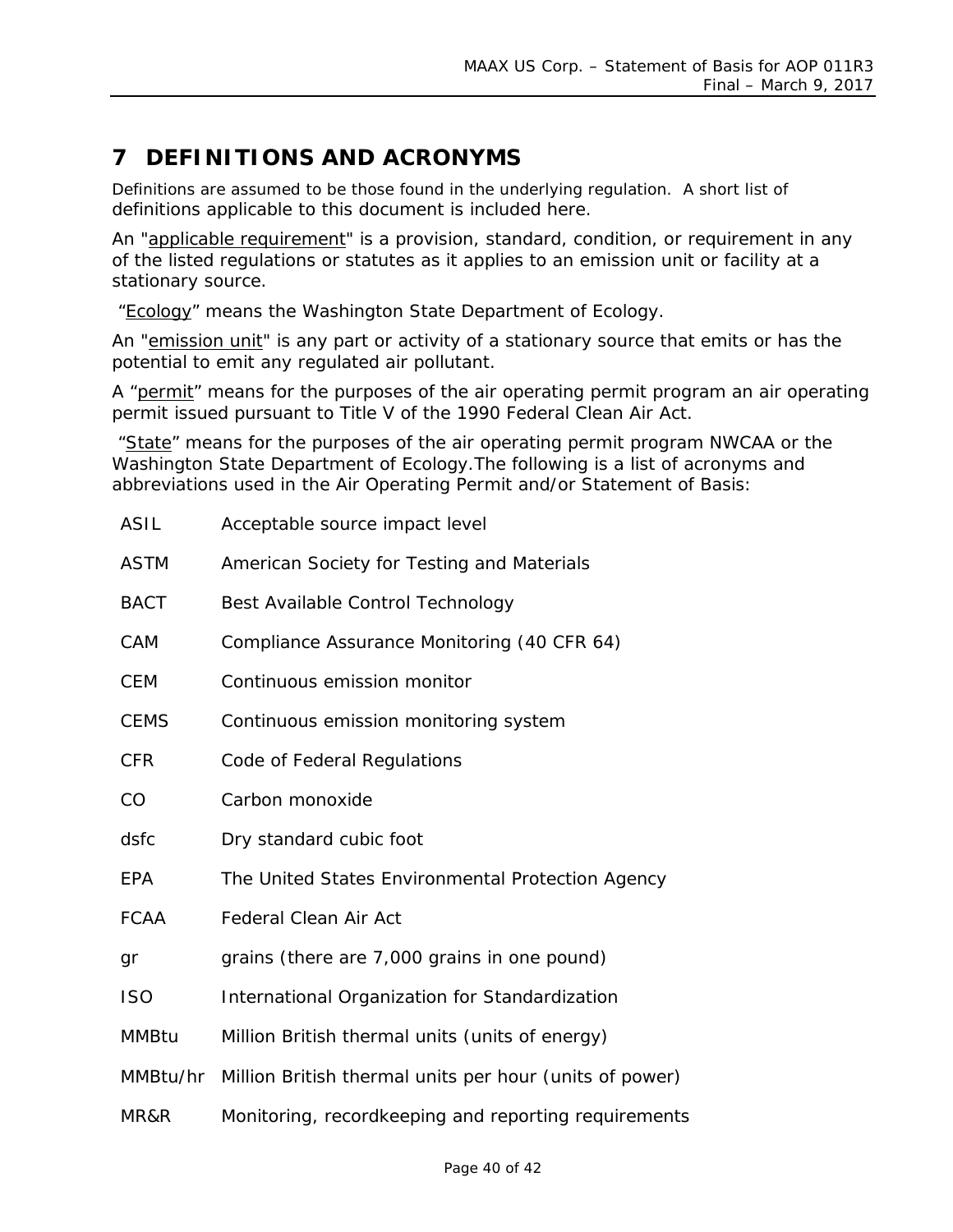|  | <b>NOC</b> | Notice of Construction |
|--|------------|------------------------|
|--|------------|------------------------|

| NO <sub>X</sub><br>Oxides of nitrogen |
|---------------------------------------|
|---------------------------------------|

- NSR New Source Review
- NWCAA Northwest Clean Air Agency
- O<sub>2</sub> Oxygen
- OAC Order of Approval to Construct
- PM Particulate matter
- $PM<sub>10</sub>$  Particulate matter less than 10 microns in diameter
- ppmvd parts per million volume, dry
- PSD Prevention of Significant Deterioration (federally required program for pre-construction review of sources)
- QA/QC Quality assurance/quality control
- RCW Revised Code of Washington
- scf standard cubic feet
- SIP State Implementation Plan
- SO<sub>2</sub> Sulfur dioxide
- STP Standard Temperature and Pressure:

20° C (68° F) and 760 mm Hg (29.92 in. Hg) per NWCAA Regulation (e.g. applies to fuel sulfur limit)

288 K (15° C, 59° F) and 101.3 kPa (1 atmosphere) per ISO (e.g. applies to natural gas volume measurement)

- VE Visible emissions
- VOC Volatile Organic Compound
- WAC Washington Administrative Code